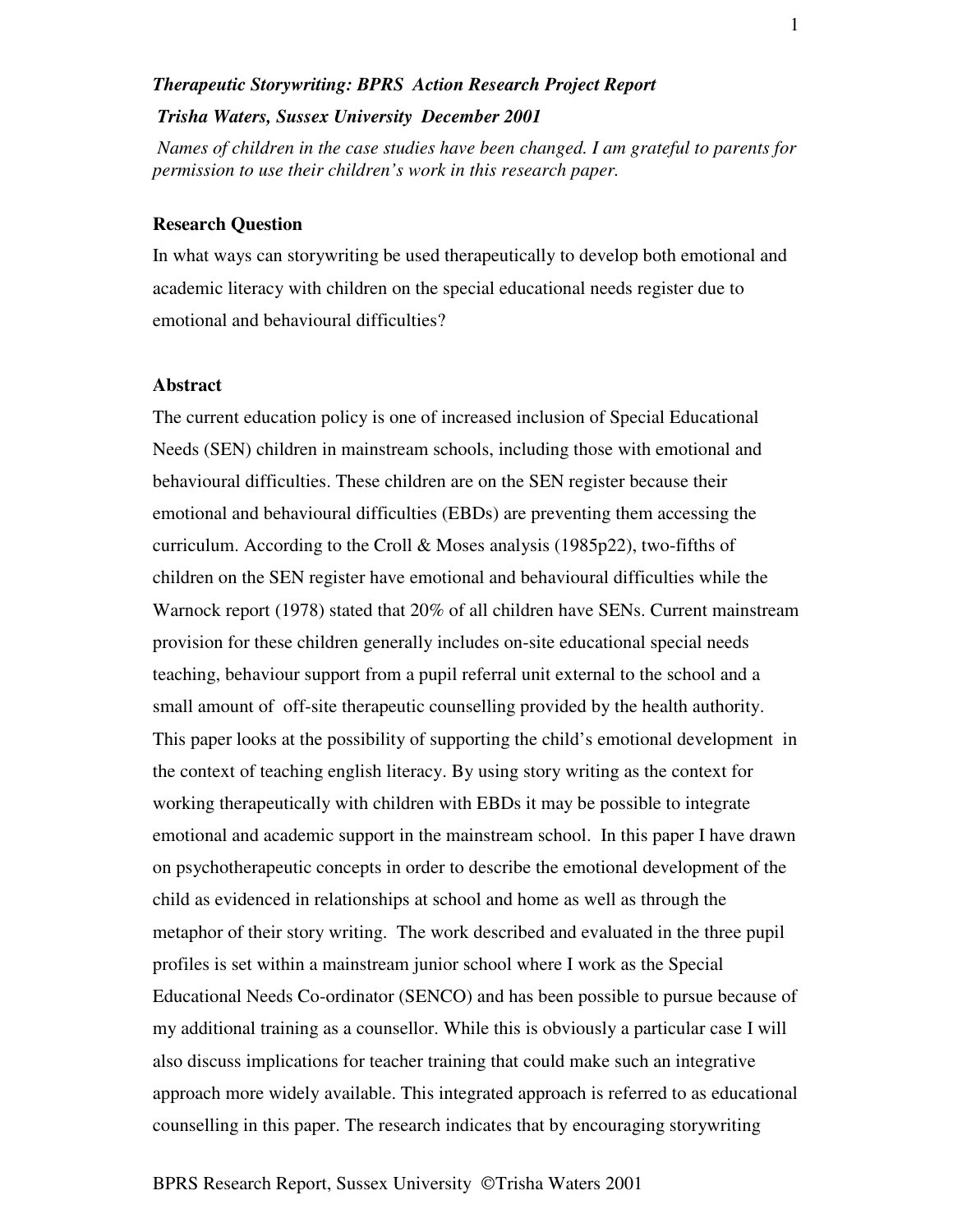which engages unconscious aspects of the self and which is expressed through the story metaphor, the children's motivation to write may be increased. It also indicates that this may, in turn, lead to an improvement in academic literacy skills and improved self-esteem in the school environment.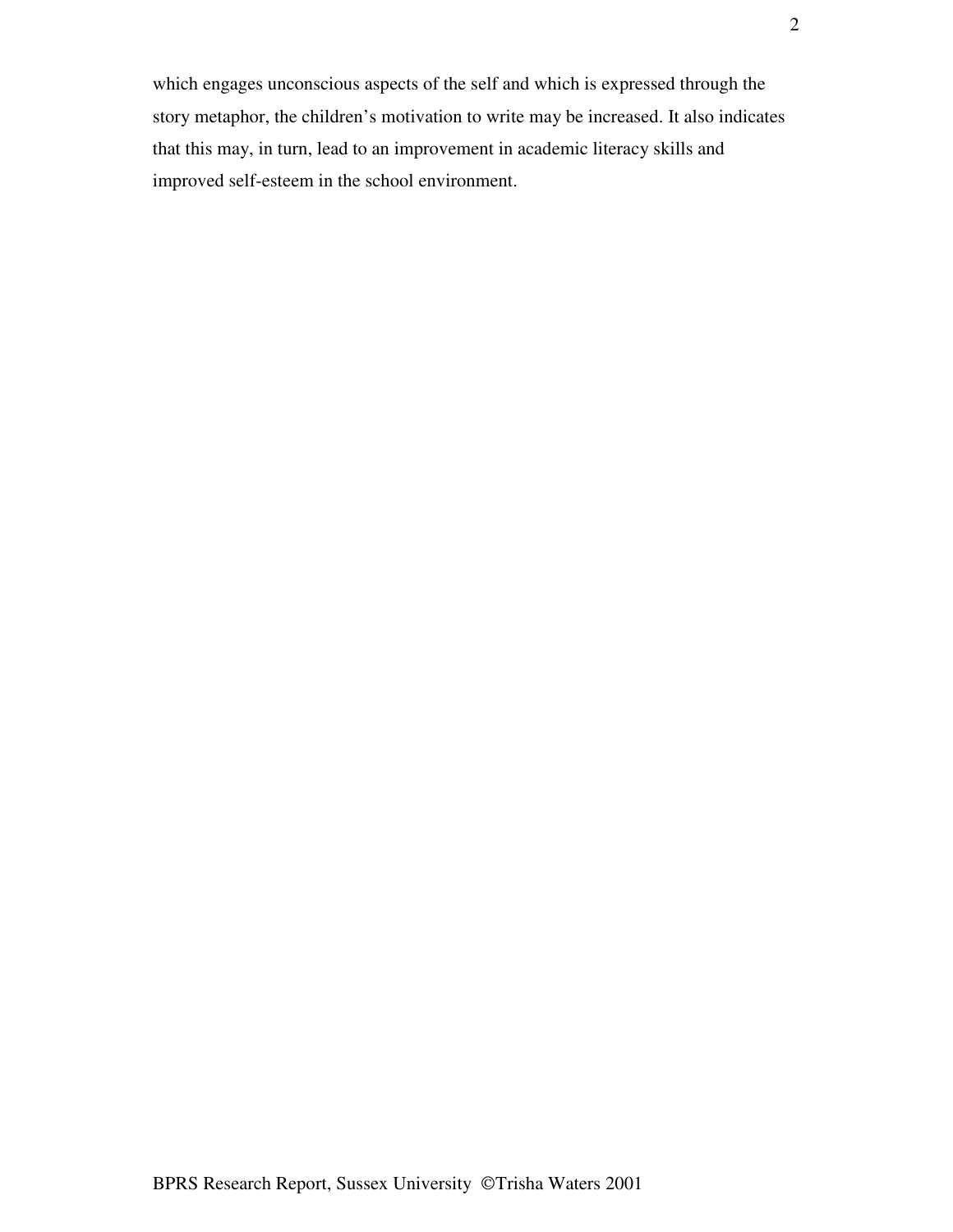# **Contents**

- **A. Introduction to the Topic**
- **B. Critical Literature Review**
- *i. The nature of story*
- *ii. The therapeutic use of story*
- *iii. The therapeutic relationship*
- *iv. Story as a narrative of identity*
- *v. A psychosynthesis interpretation of storywriting*
- *vi. Summary of theoretical therapeutic models to be referred to in pupil profiles*
- **C. Methodology**

*Method used as the teacher/teacher*

*Methodology of research study*

- **D. Three pupil profiles**
- **E. Discussion of pupil profiles**
	- *i. Story metaphor as a vehicle for the unconscious*
- *ii. Setting up the physical space*
- *iii. Providing emotional containment*
- *iv. Story writing as a means to facilitate attachment*
- *v. Use of storywriting to develop self-esteem*
- *vi. Partnership with parents*
- *vii. Development of academic literacy*
- *viii. Professional training requirements*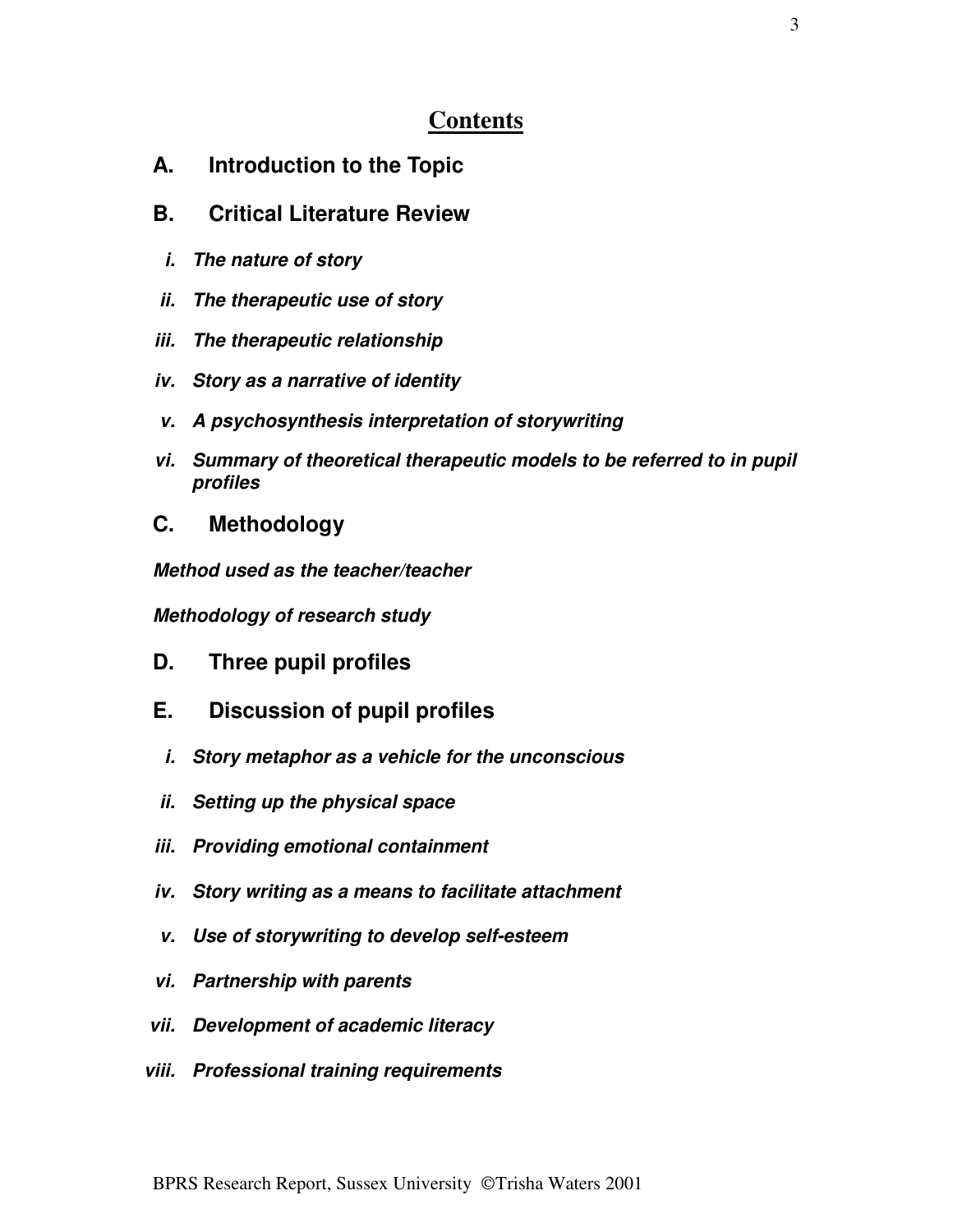- **F. Conclusion**
- **G. Appendix**
- **H. Bibliography**

# **A. Introduction to the Topic**

This paper emerges and is a natural progression from the previous three topics explored within my research. These examined, firstly, the link between cognitive and emotional development; secondly, the development of the self-concept; thirdly the play therapy provision for children with EBDs both in the specialist clinic setting and within an inclusive primary school. My research highlighted the scarcity of therapeutic support for primary age children, as well as the split that can easily develop between health and education departments in working with these children. In the conclusion of my writing on the last topic I stated that,

*"According to the Code of Conduct for SEN any referral for special educational needs is made because the child is not progressing with their learning due to EBDs. Any therapeutic work will therefore need to be evaluated on whether this has helped the child progress socially, personally and academically as a result."*

In this paper I will integrate the themes developed in these other writings and consider whether it is possible to address both the emotional and cognitive needs of children with EBDs within the everyday context of the teaching of literacy. I would also like to consider whether by holding such a bi-focal picture, i.e. the emotional and academic stage of development of the child, it may even be possible to accelerate cognitive learning.

While emotional and behavioural difficulties are mostly considered as a unit, as the special educational needs advisory sub-committee (NAGSEN 1998) state many behavioural programmes have been put in place but there has been very little to address the specific emotional needs of these children. Therapeutic storywriting is an attempt to offer what the NAGSEN report highlighted as the need to address the 'E' in 'EBD' and not just the 'B'.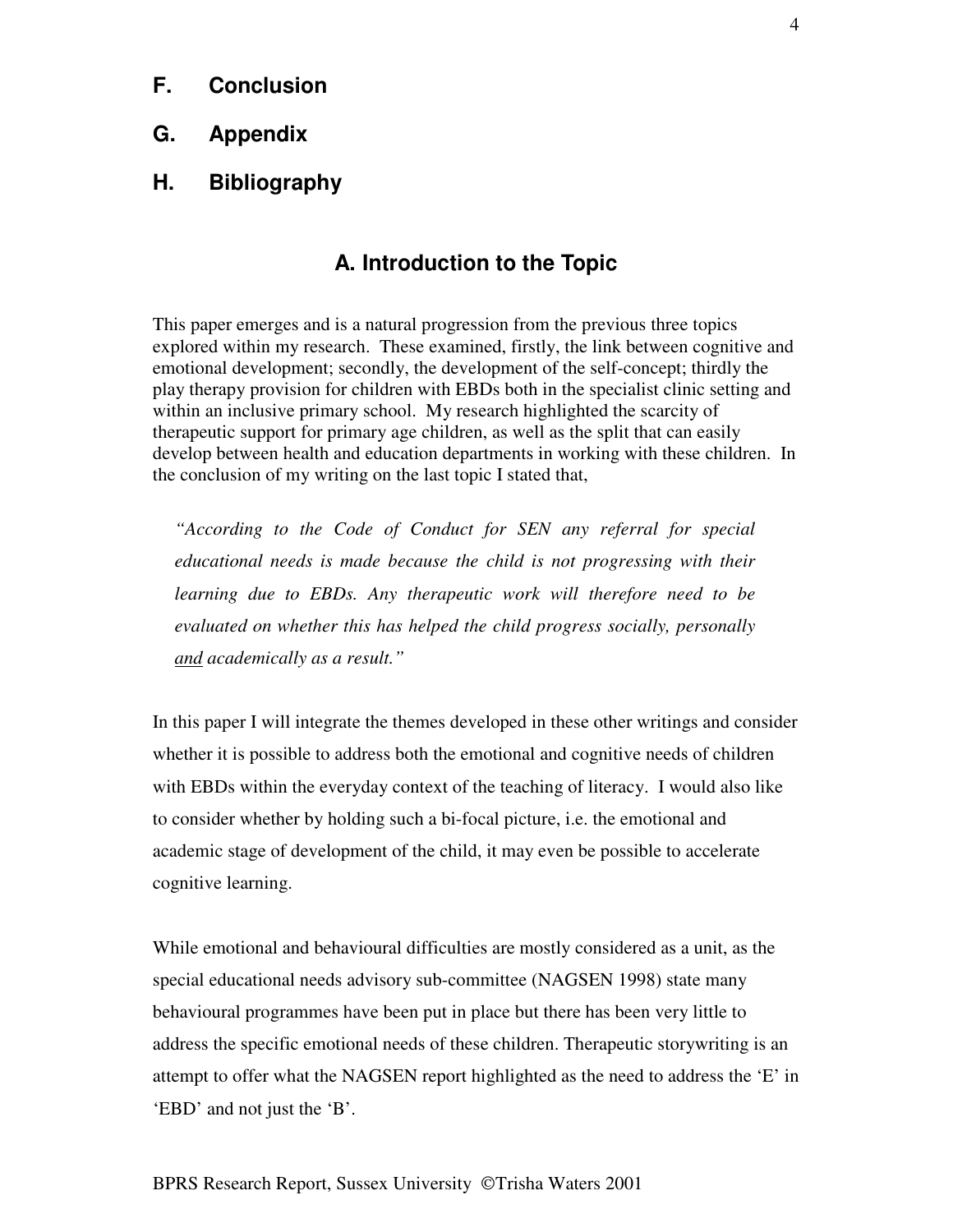The term emotional literacy, included in my title, has recently become widely used particularly in the United States where Goleman has been influential in introducing an emotional literacy curriculum into some schools (www.feel.org/articles/goleman). The National Emotional Literacy Interest Group defines emotional literacy as *"the ability to recognise, handle and appropriately express emotions"* (www.nelig.com). FEEL (Forum for Emotional Literacy) similarly defines it as "*The ability to recognize, understand and appropriately express our emotions" (www.feel.org/literacy)*. Through the process of bringing into consciousness by identifying and naming emotions, which may previously have been unconscious, the individual gains both greater understanding of themselves and an increased possibility of choice in the way that they may react in the future This can in turn lead to an increased sense of self as will be explored later in the section on psychosynthesis theory.

I have chosen to focus specifically on the process of story writing. When I began my teaching career in a special school for boys with EBDs I remember being struck by how much their stories said about themselves. With my later training in counselling and psychotherapy I gained a deeper understanding of the potential therapeutic effect of encouraging children to express themselves through their stories. Often these are children whose life 'story' has been a painful and complicated one, which they have felt powerless to affect. By playing with different characters, scenes and plots of which they are the creators, writing seems to provide a way of exploring who they are and what they feel within the protected world of the imaginary.

As a teacher I have also observed how often children with emotional difficulties, who generally find it hard to stay on task in the classroom, can suddenly become completely focused and motivated when storywriting. Stories are important for all of us but anyone who has told stories to children and witnessed their rapt attention knows that stories hold a special 'magic' for children. This paper will explore three main issues. The first is the nature of story, its role in developing emotional literacy and how this relates to self-identity. The second is how, by working with story in a therapeutic context, children may respond with increased motivation to express themselves through writing and hence raise their achievement in literacy. The third point to be explored is the conditions that are necessary to facilitate therapeutic storywriting within a mainstream junior school. .

BPRS Research Report, Sussex University © Trisha Waters 2001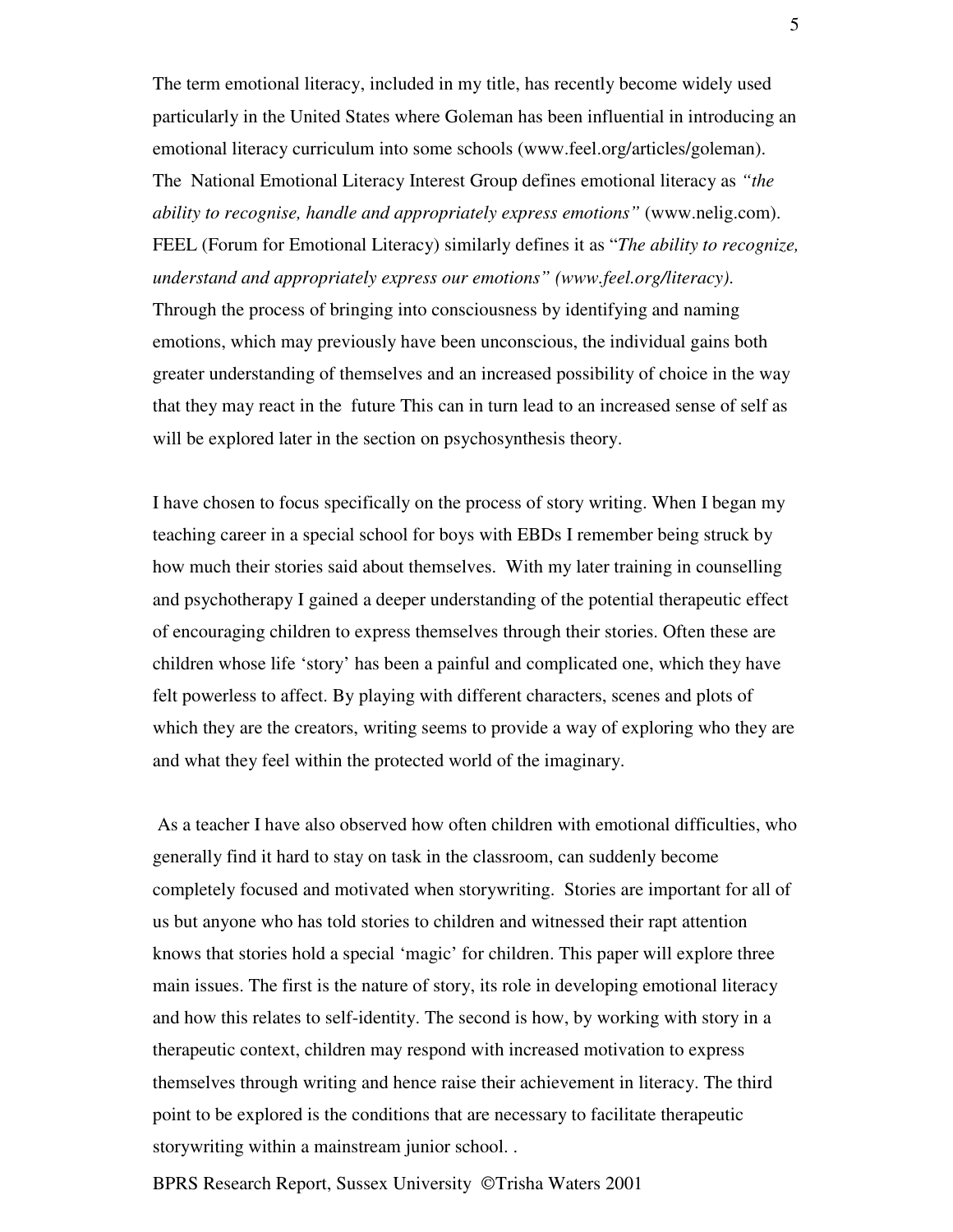# **B. Critical Literature Review**

### *i. THE NATURE OF STORY*

## *a) What is a story?*

Cattanach (1997) in *Children's Stories in Play Therapy* defines a story as,

*"A sequence of events and these events involve people in places. The plot develops when something happens which requires actions from the characters in the story. A story has a sequence because all the events happen over time. A story has characters who are experiencing the events and the plight into which they have fallen. Their plight may be the consequence of the events or the function of their character or a combination of both." (p23)*

A story, as described in the literacy strategy, is a sequence of events with a beginning, middle and an end. It also has the three components: setting, conflict and resolution. The plot develops when something happens in the story which requires actions from the characters in the story. The response of the characters in resolving the dilemma or twist in the story brings the story to its conclusion.

The philosopher Ricoeur, who has written extensively on the significance of metaphor in story, puts forward what he calls a 'hermaneutic' perspective on story. His definition is similar to Cattanach's but he also says that by story*, " we try to gain by means of imaginative variation of our ego a narrative understanding of ourselves"* (1991 p.437) He considers the purpose of a story to be based not just in the external representation of the content and structure of story but also in the lived personal experience of both composition and reading of a story. He says (1991) that the purpose of a story is threefold: *"a mediation between man and the world, between man and man, between man and himself." (p.431)*. The first mediation he calls reference i.e. to the events of the world, the second communication with the audience and the third self-understanding.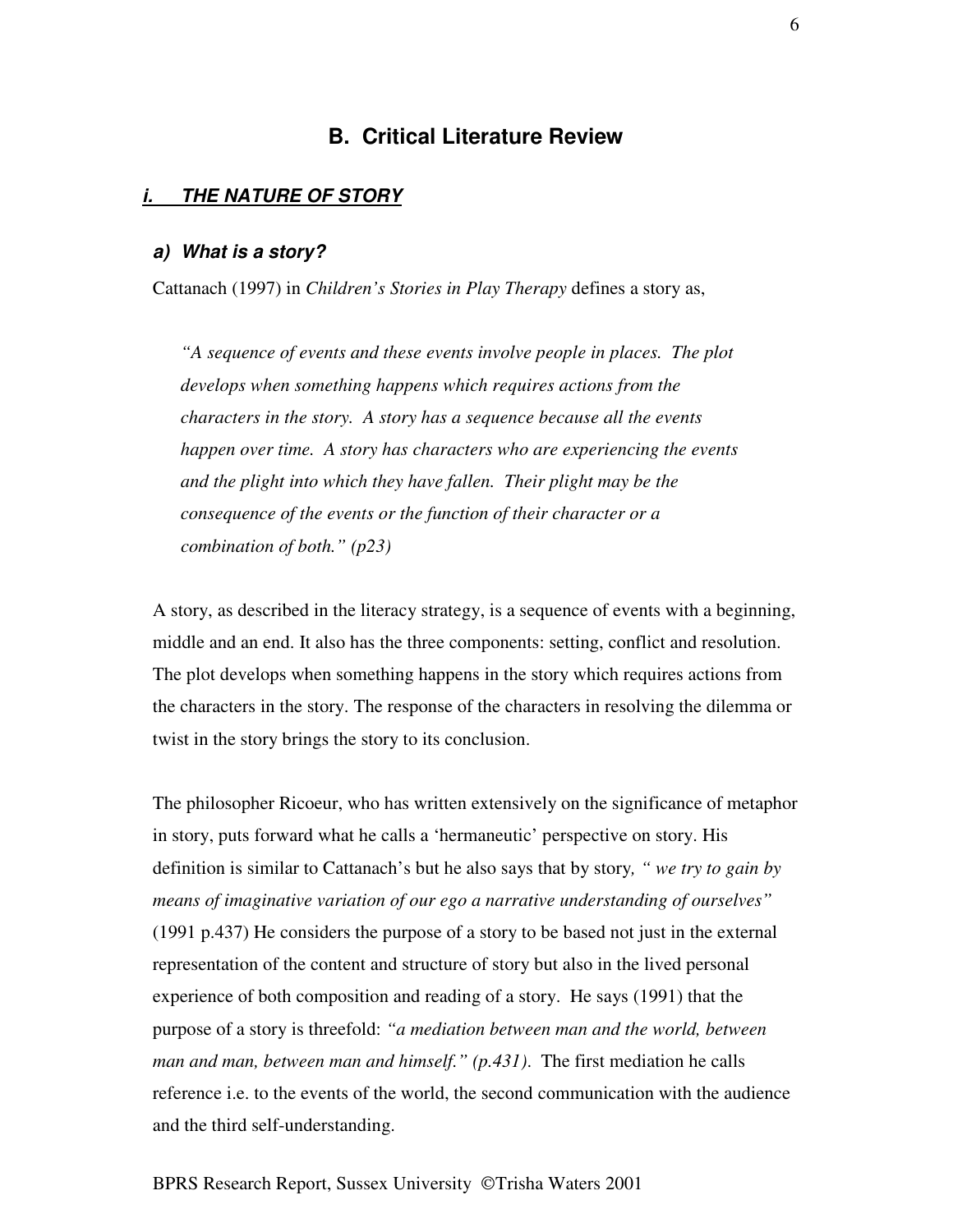#### *b) A story or a narrative?*

Is there a difference in what is meant by the terms story and narrative? Cattanach (1997) considers the major distinction to be that,

*"A story is communicated intentionally, but a narrative can be embedded in a conversation or a communication between people and is not experienced as a story by the speakers and listeners" (p.29)*

A narrative may, but not necessarily, tell a story. In storytelling or storywriting events are set in a structure with a beginning, middle and an end. As most writers whom I will cite in this piece of work, apart from Cattanach, actually use the terms story and narrative interchangeably, I will do so also, although I would like to make clear that it is structured storywriting to which I am referring.

# *c) Story writing as a progression from play*

Winnicott (1971) considered creative cultural expression activities, such as storywriting, to be a natural progression from the play of the young child. Both involve the *"perpetual human task of keeping inner and outer reality separate yet interrelated."* (p60). There is clearly a common impulse between the spontaneous role-play of the young child and the junior child's story writing where role-play is structured within the discipline of writing. In facilitating children's storywriting this narrative function is given a new more formalised structure and has the possibility of becoming integrated within the mainstream educational curriculum.

## *d) The power of story*

Why is it that stories - which are after all made up and fanciful can hold our attention and especially so in the case of children? In our modern scientific and technological society, it is still famous actors, as they convince us to suspend our belief in the everyday, who are rewarded with money and status. Watching the absorption of young children as they listen to a story or their complete involvement in writing their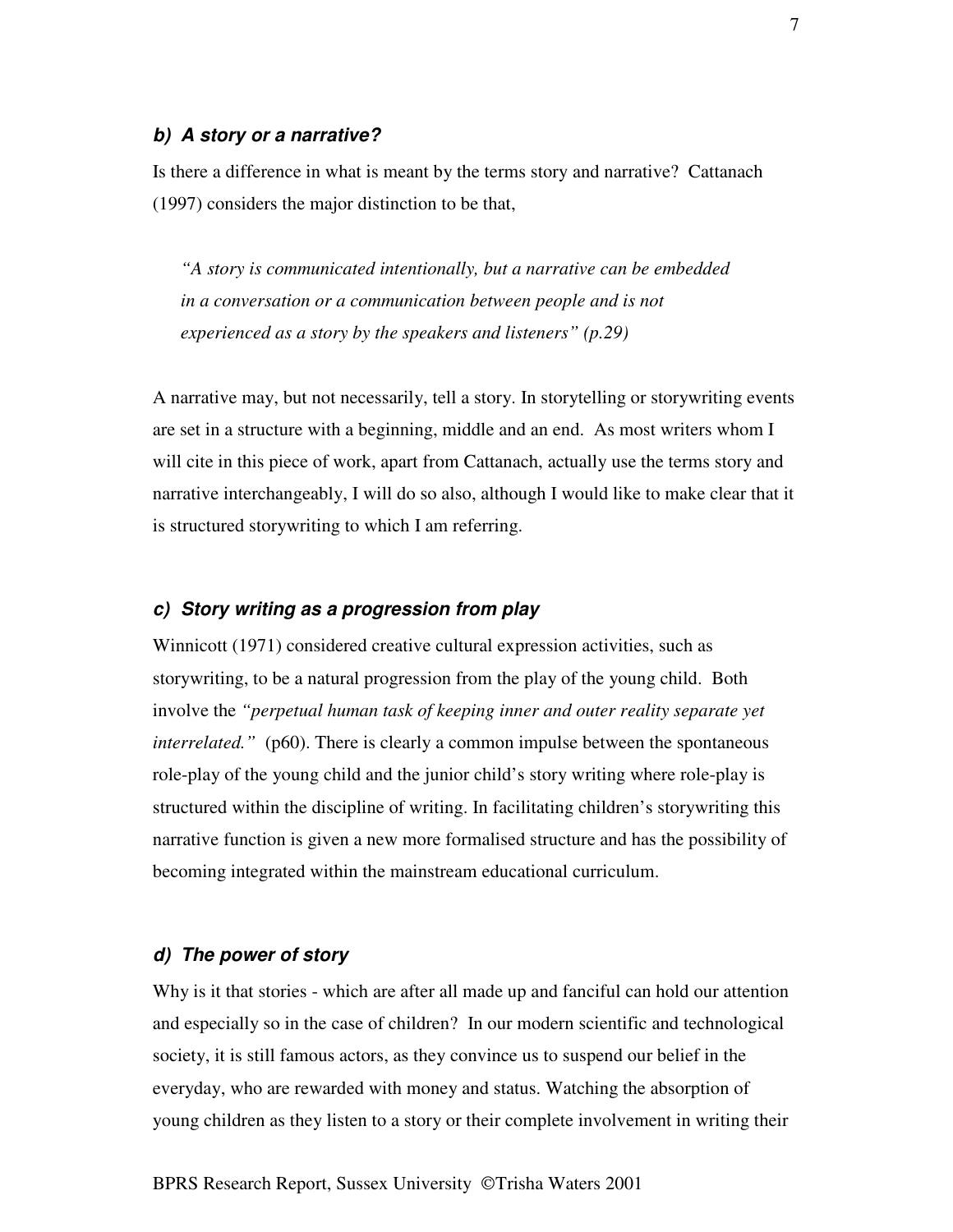own stories, it is hard not to feel that some 'magic' is at work. My research interest is a result of personal experience of working with particular children who find it generally difficult to stay on task in the classroom yet have become completely engaged and motivated to express themselves through their stories. What is it that attracts them and motivates them in this activity? What is the driving force behind this form of expression? We can quantitatively measure spelling and grammar, and report or persuasive writing but how do we assess the magic and the relevance to a child's psyche of the story they have written?

Hunt (1998) in her book *The Self on the Page* titles the first chapter *'Writing with the Voice of the Child'*. In this she explores the potential for self-development in adults by identifying with the 'inner child' in order to free the process of creative writing. The case studies she describes point to the power of working in this way. This paper attempts to look at the potential for developing a stronger sense of self through the process of creative writing in a therapeutically supportive environment with the actual child*.*

As will be explored when discussing the psychosynthesis model, a sense of self is intimately connected with awareness of emotions. In working with children on the SEN register due to EBDs, I consider one of my tasks to be to develop their capacity to identify and be aware of different emotional states. It is hoped that through this increased self-knowledge the children develop a stronger identity and the confidence to engage with the learning tasks set in the classroom.

#### *e) Narrative as a specific mode of thought*

Bruner (1986) contrasts the logico-scientific and the "narrative" modes of thought. He says,

*"There are two modes of cognitive functioning, two modes of thought, each providing distinctive ways of ordering experience, of constructing reality… A good story and a well-formed argument are different natural kinds. Both can be used as means for convincing another. Yet what they convince of is fundamentally different: arguments convince one of their*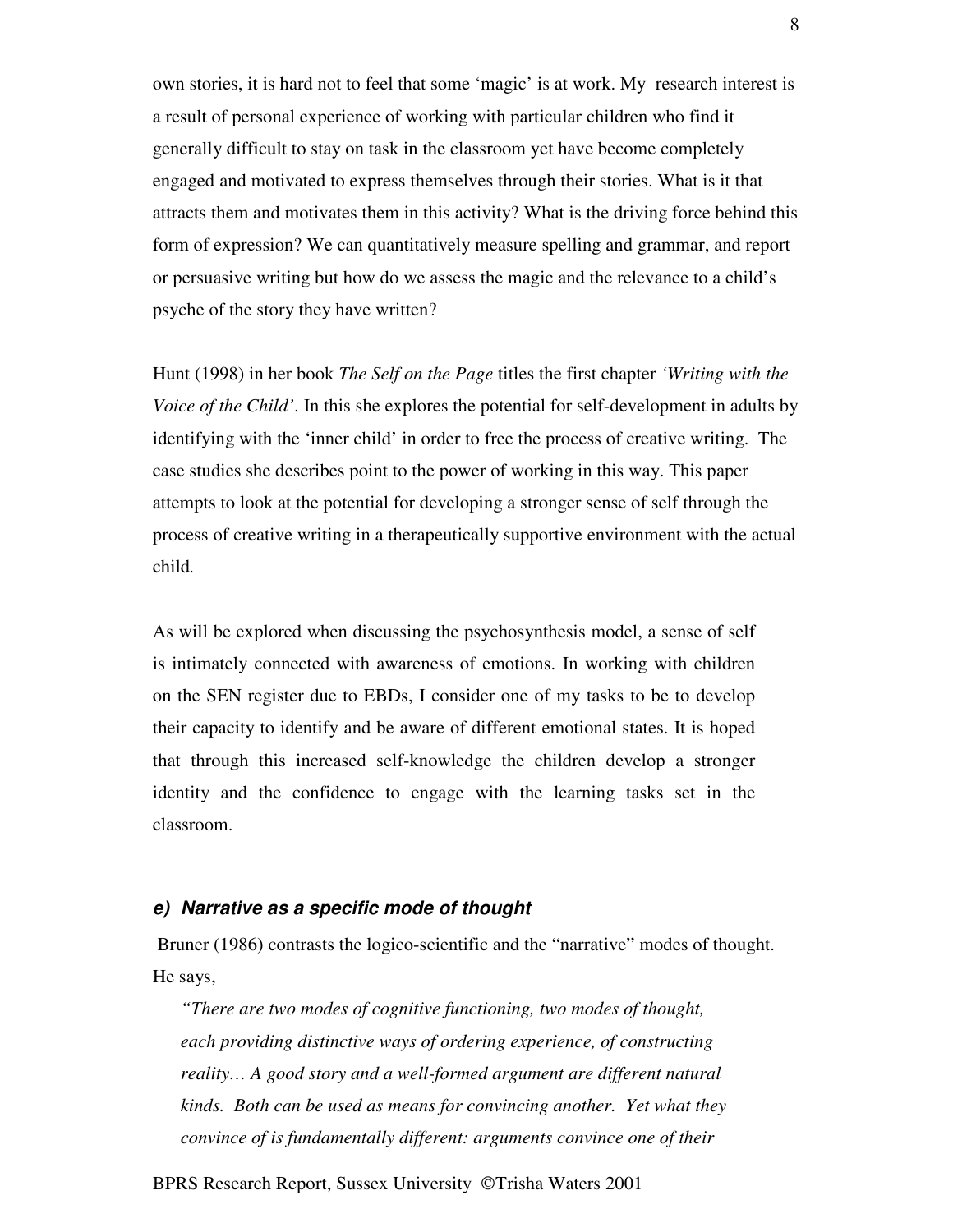*truth, stories of their lifelikeness. The one verifies by eventual appeal to procedures for establishing formal and empirical truth. The other establishes not truth but verisimilitude."(p11)*

The psychologist Kopp (1971) suggests three categories - the rational, empirical and metaphorical -to divide the way human beings learn about things. He considered that metaphor, which is an important tool in narrative, has the power to expand and even supersede the rational and empirical processes. He says,

*"Understanding the world metaphorically means we depend on an intuitive grasp of situations, in which we are open to the symbolic dimensions of experience, open to the multiple meanings that may all coexist, giving extra shades of meaning to each other." (p 17)*

### *ii. THE THERAPEUTIC USE OF STORY*

## *a) A psychodynamic view of story metaphor*

In the Freudian view of the psyche, the unconscious is a powerful determinant of behaviour. Freud developed his ideas on the workings of the dynamic unconscious in the context of dreams, his *'royal road to the unconscious',* and considered the symbols and narratives unfolded therein to be the working through of repressed emotions. This process, he believed, could be supported by the analysis of the dream content in the therapeutic setting. While Freud did not use creative writing as a vehicle for working with clients on the unconscious, a paper that he wrote late in his life does refer to his curiosity in this area. He begins his paper *Creative Writers and Day-Dreaming* (1959) by wondering,

*"from what sources that strange being , the creative writer, draws his material, and how he manages to make such an impression on us with it and to arouse in us emotions of which, perhaps, we had not even thought ourselves capable" ( p. 143)*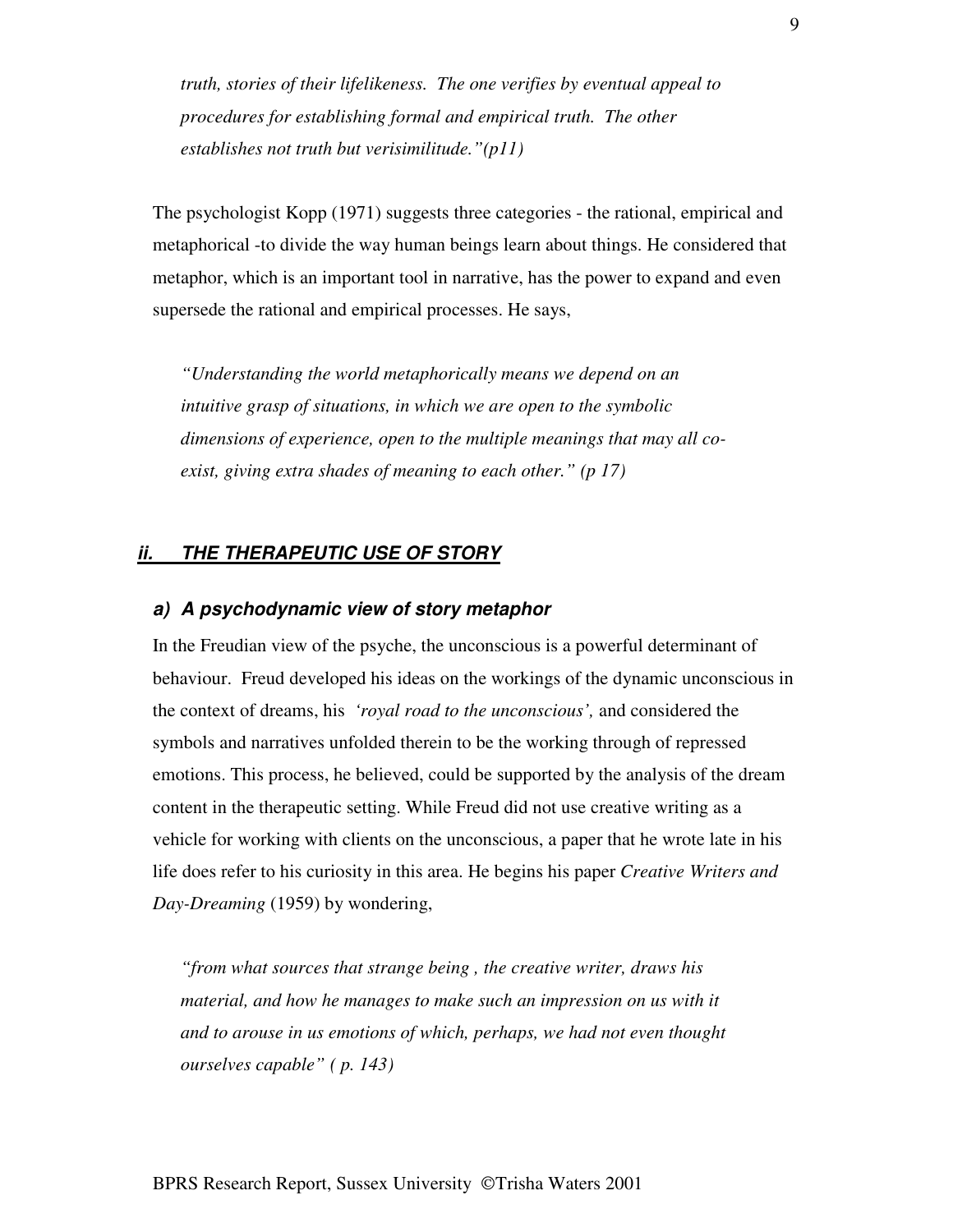Jung who initially worked with Freud went on to do a wealth of research in the area of archetypal mythical images found in both the personal and collective unconscious. He showed (1964) how many of these images are embedded in the stories of particular cultures. In his autobiography (1973) he also talks about a technique he explored called conscious dreaming whereby it is possible to dip into the unconscious while awake, thereby increasing the accessibility of the dream images and narratives. This technique of conscious dreaming may also be called visualisation or guided imagery when led by another. It involves sitting still with the eyes closed and using the imagination to work with different images. These may be images from past dreams, which are then developed, or images suggested by a therapist because of their relevance to the person's psychological state. Oaklander (1978) writes extensively of her application of this technique to her work with children in *Windows to Our Children*. The technique is also used in psychosynthesis therapy which is discussed in detail below. I have often found this a useful way to help children access their inner worlds prior to writing and there is a brief example of this way of working in my third pupil profile.

## *b) Bettelheim*

However, it seems to me that it is Bettelheim who gives in *The Uses of Enchantment (1997)*, the most persuasive account of how the significance of stories is intimately connected with the unconscious process in children. While this work is mainly concerned with the traditional stories told to children, it illustrates the use of stories as a medium for the workings of the unconscious. In his work with severely emotionally disturbed children he saw his main task as that of restoring meaning to their lives. He says,

*"Regarding this task, nothing is more important than the impact of parents and others who take care of the child; second in importance is our cultural heritage… When children are young, it is literature that carries such information best." (p.4)*

He considers that the search for meaning and purpose can only happen by their becoming more aware of unconscious processes. This is done, he says,

BPRS Research Report, Sussex University © Trisha Waters 2001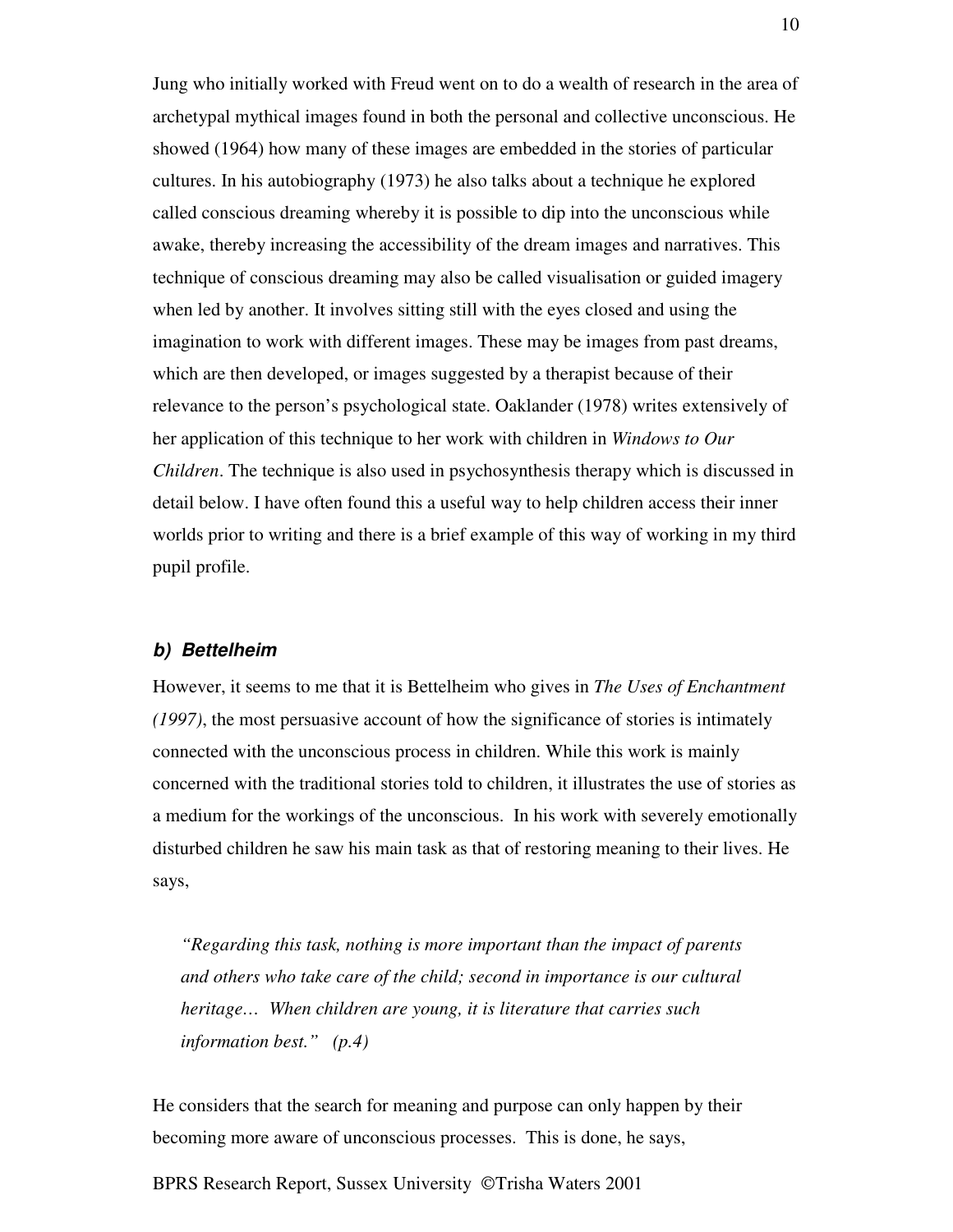*" not through rational comprehension of the nature and content of his unconscious, but by becoming familiar with it through spinning out daydreams- ruminating, rearranging, and fantasising about suitable story elements in response to unconscious pressures." (p7)*

This psychodynamic view, which developed from Freud's model, considers that if the contents of the unconscious are repressed and denied entrance into conscious awareness, then eventually the power of these repressed elements will overwhelm the conscious mind and materialise as involuntary emotional outbursts over which there is no conscious control- often the behaviour of children on the SEN register for EBDs resembles this. Bettelheim *(ibid.)* considers that,

*"When unconscious material is to some degree permitted to come to awareness and worked through in imagination, its potential for causing harm- to ourselves or others- is much reduced; some of its forces can then be made to serve positive purposes." (p7)*

One of the key points in working psychodynamically which was discussed at length in my previous paper on play therapy is whether the therapist makes a direct interpretation or whether interpretation if made at all is confined to the metaphor. Bettelheim talks above about unconscious material being *"worked through in imagination."* As Bruner (1986) above also suggests, Bettelheim considers the imaginary seems to have an intelligence of its own. This implies that direct interpretation by a 'wise therapist' would be inappropriate but rather leads to the view that the imagination has a wisdom in itself which when given the right conditions has an internal healing force. But how can we understand the process by which the imaginary can itself provide psychological healing? This seems to be a crucial point unanswered by even those eminent child psychotherapists Klein, Anna Freud and Axline as mentioned in my last project. It seems to me that it is the French philosopher, Ricoeur, in writing about the role of the imaginary who comes closest to providing some insight into this process.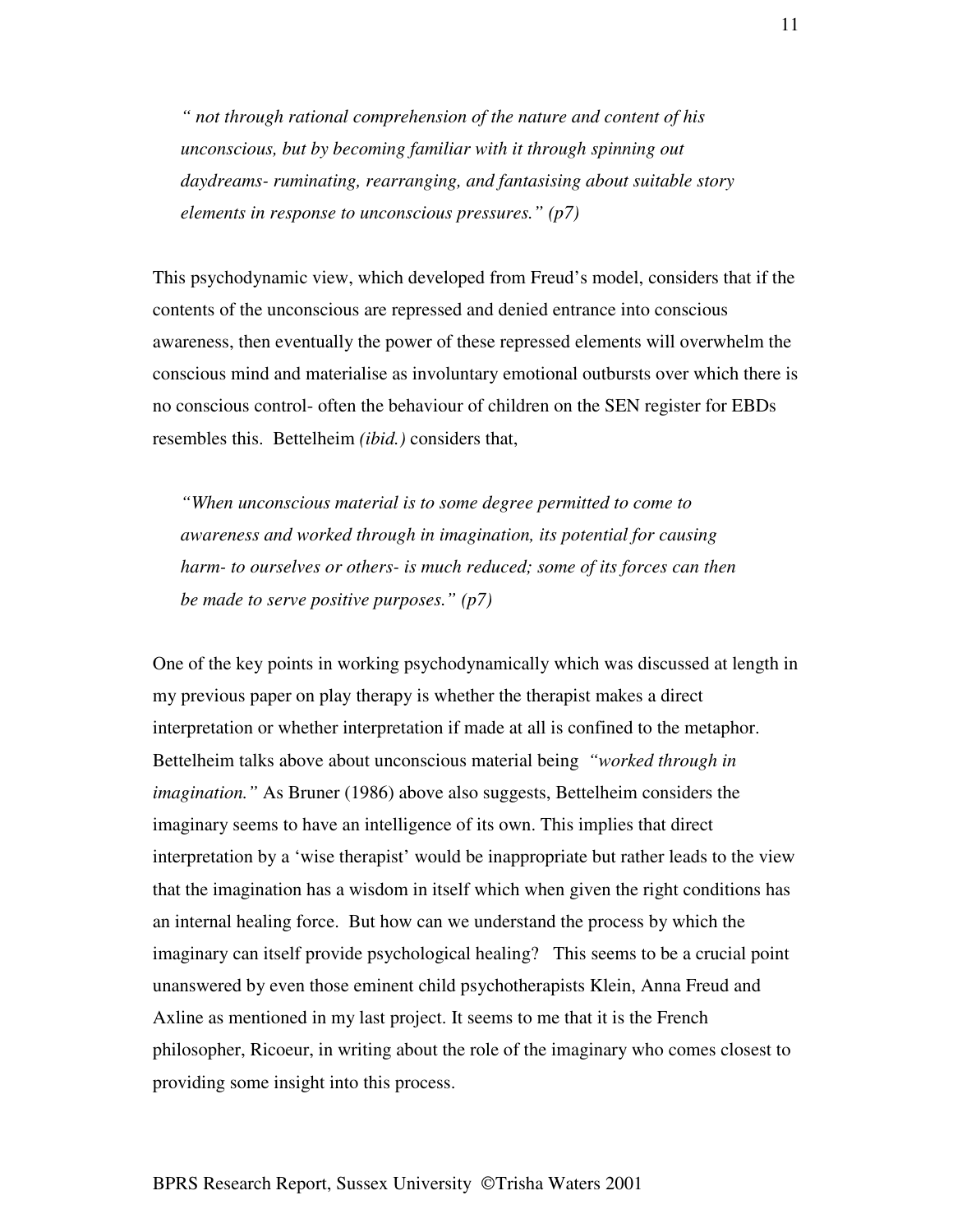### *c) Story writing as a structure for the unconscious imaginary*

Ricoeur (1991) considers that stories are not just recounted but *'lived in the mode of the imaginary'*. He distinguishes between the unconscious imaginary where untold stories reside and what he calls second-order narrative thinking where the creative imagination is structured through the formation of a specific narrative. He considers that this structuring also leads to a reconfiguring of the self:

*"Narrating is a secondary process grafted on our 'being entangled in stories'. Recounting, following, understanding stories is more than simply the continuation of these unspoken stories… it follows that fiction is an irreducible dimension of self-understanding" (p.435)*

I think this is an important point which Ricoeur touches on here. He considers that we each have a pool of unconscious images and stories *'not yet told'* (p435) which can be structured through the process of story writing. He addresses the paradox of how therapeutic benefit can ensue from the process of engaging with unconscious metaphors through storywriting without direct interpretation. What Ricoeur is saying is that the very act of structuring the unconscious through narrative leads to a greater availability of feeling and expression albeit in the metaphor. Thus the act of writing or sharing unconscious images provides a quantum leap of awareness and allows some sort of integration within the psyche of these unconscious elements, independently of whether they have been interpreted or not. Like Bruner, Ricoeur calls this the narrative intelligence at work which seeks *"resolution of conflict*" and to "*organize (events) into an intelligible whole." (p426)*

#### *d) Story as a link between the exceptional and the ordinary*

Bruner (1990) considers that one main function of a story is to forge a link between the exceptional and the ordinary. He states that stories get their meaning by making comprehensible, deviations from the norm. He also considers story to be rooted in cultural experience. As a successful culture can be considered to be one that can accommodate differences, the narrative function then becomes a medium for renegotiating communal meaning. Cattanach (1997) relates this point of Bruner's to her work with troubled children.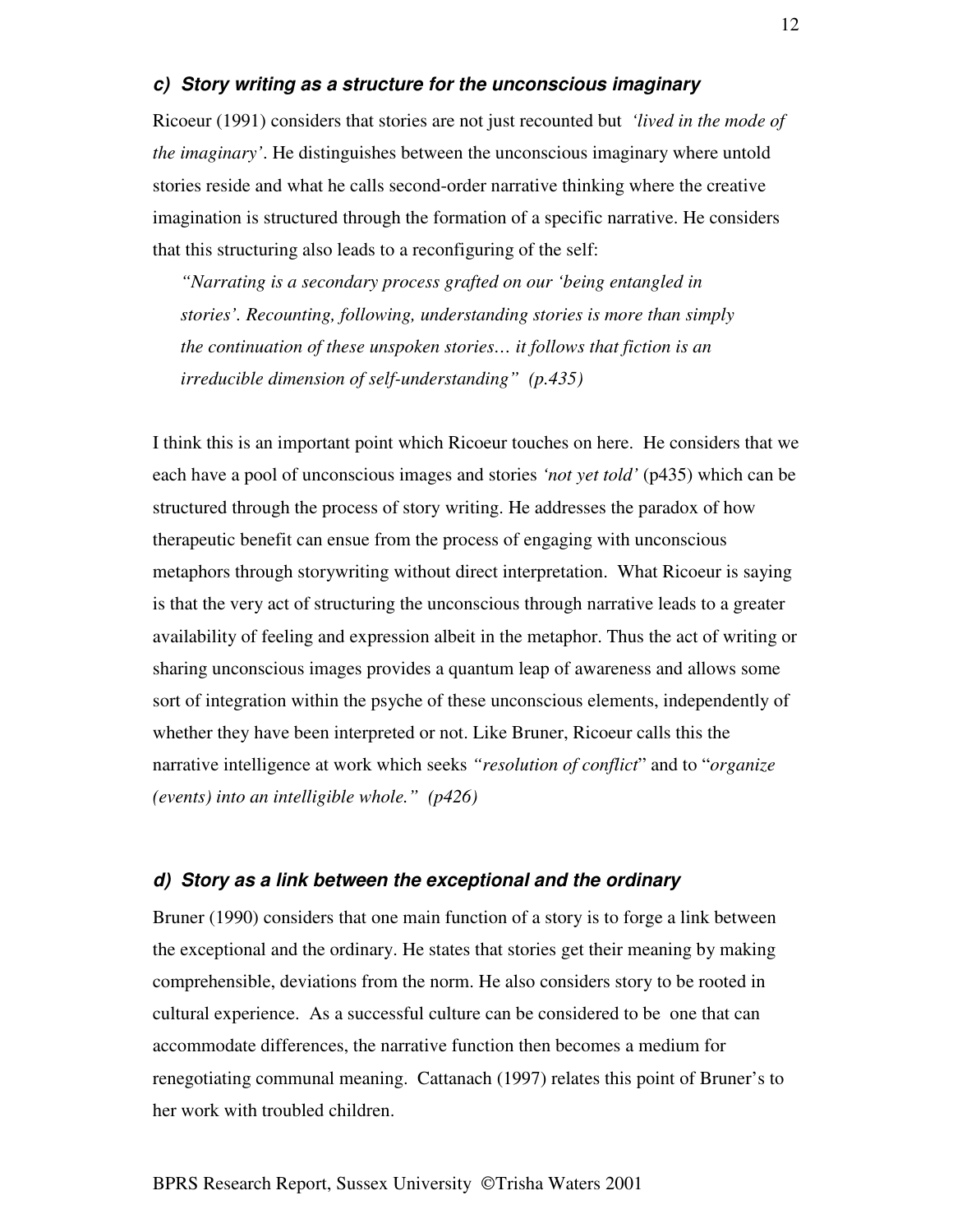*"This means that stories and narratives are very important sources for the renegotiation of meaning for children who have experienced problematic events or difficult family circumstances. It is a way to place events and characters into a cultural perspective." (p25)*

## *iii. THE THERAPEUTIC RELATIONSHIP*

#### *a) Creating the 'potential space' for writing*

As mentioned above storywriting can be considered as a progression from play. For the writing process to be both creative and therapeutic, it is useful, then, to remember the conditions that enable young children to play creatively. According to Winnicott (1971) this is when the primary caregiver is able to provide a 'potential space' where the child can feel secure enough to play. This potential space is located between the individual and the environment but

*"failure of dependability (of the environment*)… *means to the child loss of the play area, and loss of meaningful symbol."(p120)*

When this environment ceases to be dependable there is, he says,

*" a danger that this potential space may become filled with what is injected into it by someone other than the baby. It seems that whatever is in this space that comes from someone else is persecutory material, and the baby has no means of rejecting it." (p121)*

What might this mean translated for an older child but who is functioning at the younger emotional level? In the context of a literacy class, I would suggest that it means that the child needs to feel secure in the learning group both with respect to the teacher and his peers. More than this they need to feel engaged with the writing task in a meaningful way which may not necessarily be conscious. They also need to feel secure that the teacher is aware of their particular needs and confident that they can explore and express their own ideas in their stories without fear of shame or failure in the eyes of the other children or the teacher.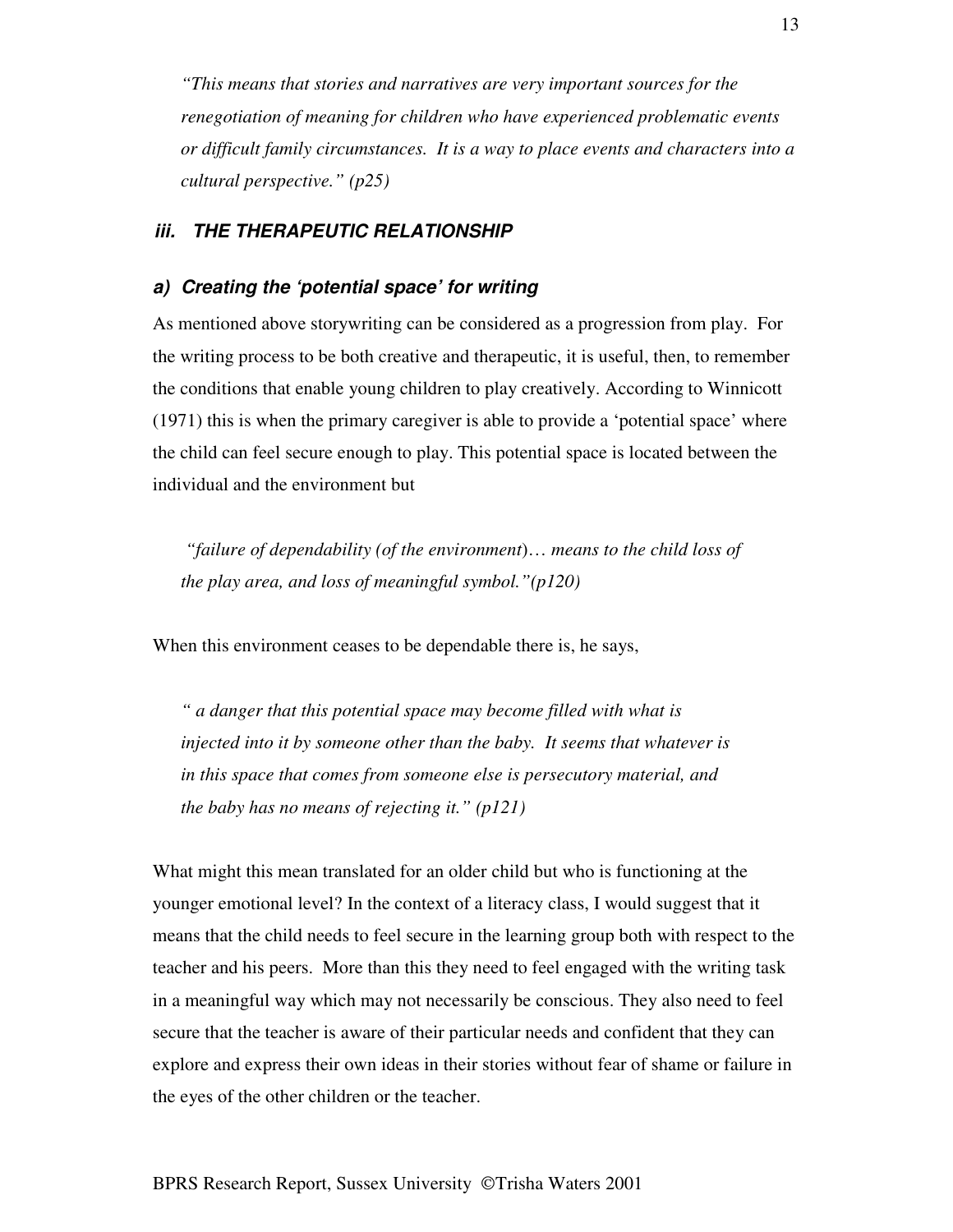Winnicott also stresses the importance of what he calls 'holding' where the caregiver keeps the child in mind even when not in direct communication. Hunt in her work on personal development through creative writing considers that even with adults, the teacher must,

*" be aware of the importance of creating in the classroom a 'holding environment' to use Winnicott's term, within which participants can feel safe enough to engage more closely with their inner worlds" (p33)*

This concept of 'holding' is one to which I will refer to in the discussion of my pupil profiles.

## *b) Task as affect attunement*

Stern (1985) talks about the infant's ability to regulate the amount of stimulus received by the mother by head turning or gaze aversion. In this way the baby is not overwhelmed by the mother's attentions. It is possible to consider an educational task as providing the means by which the intensity of intimacy can be moderated between a teacher/therapist and a child. This can be particularly helpful in working with primary age children where face to face talk based counselling may easily feel overwhelming. By communicating feelings through the metaphor of a story the child has the possibility to express anxieties without making themselves too vulnerable.

#### *c) Containment of anxiety in order for thinking to take place*

Bion (1993) puts forward a theory of thinking, which states that anxiety needs to be contained if thinking is to take place. He considers thinking to be an apparatus that developed to cope with the primary development of thoughts. His theory differs from other theories of thought which consider that thoughts are a product of thinking. Rather he says, *"thinking is a development forced on the psyche by the pressure of thoughts and not the other way round." (p110).* He classifies 'thoughts' according to the nature of their developmental history as,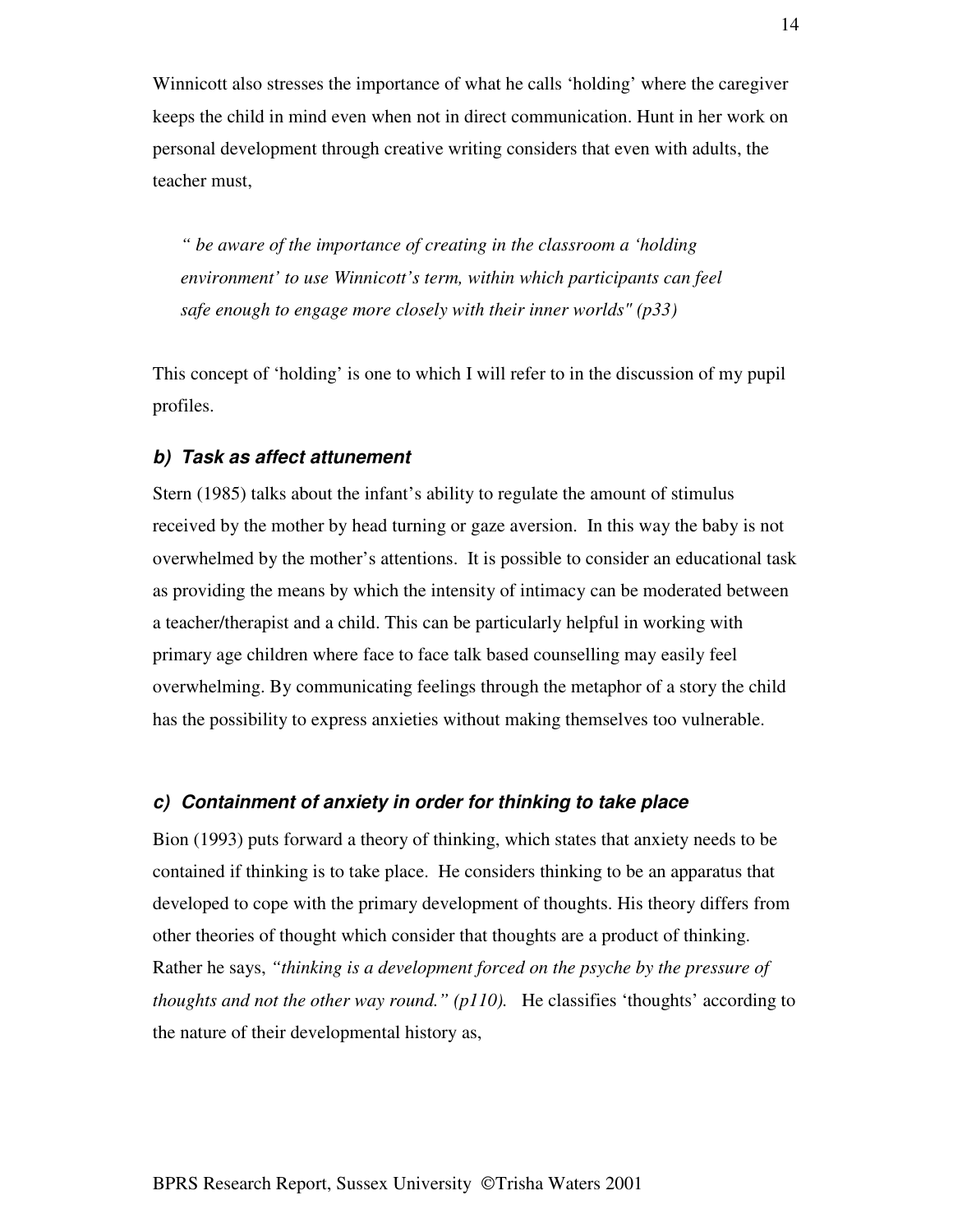*"pre-conceptions, conceptions or thoughts and finally concepts; concepts are named and therefore fixed conceptions or thoughts. The conception is initiated by the conjunction of a pre-conception with a realisation."(p111)*

When a preconception is met with a negative realisation e.g. a toddler wants a toy that is just out of reach, there is a frustration. The ability to think, he suggests, develops as a means to

*"bridge the gulf of frustration between the moment when a want is felt and the moment when action appropriate to satisfying the want culminates in its satisfaction." (p112)*

Bion discusses how an incapacity for tolerating frustration can obstruct the development of thoughts and a capacity to think even though *'a capacity to think would diminish the sense of frustration intrinsic to appreciation between a wish and its fulfilment.' (ibid. p113)* In such cases of negative realisation the tendency then is to evade the frustration by splitting off the unbearable into another object which results in projection.

The above is analogous to Freud's consideration that the thinking process engages when the reality principle is dominant. The idea, which Bion uniquely puts forward, is that the containment of this frustration by a significant other is what gives the subject the space to develop thinking. An example might be where a toddler is hungry and crying because she wants her tea. The toddler projects her anxieties into her mother who if she is responsive identifies with the toddler and takes on this anxiety herself. Such a mother may cajole the child in a coaxing voice by saying, for instance, to the child that she knows the child is hungry but not to worry because tea is going to be ready very soon. She will then get the tea ready as quickly as possible while at the same time talking in a soothing voice to the child. Through this holding of the anxiety of the mother and her empathic verbalised reflection the infant, Bion says,

*"is receiving its frightened personality back again but in a form that it can tolerate- the fears are manageable by the infant personality" (ibid. p115)*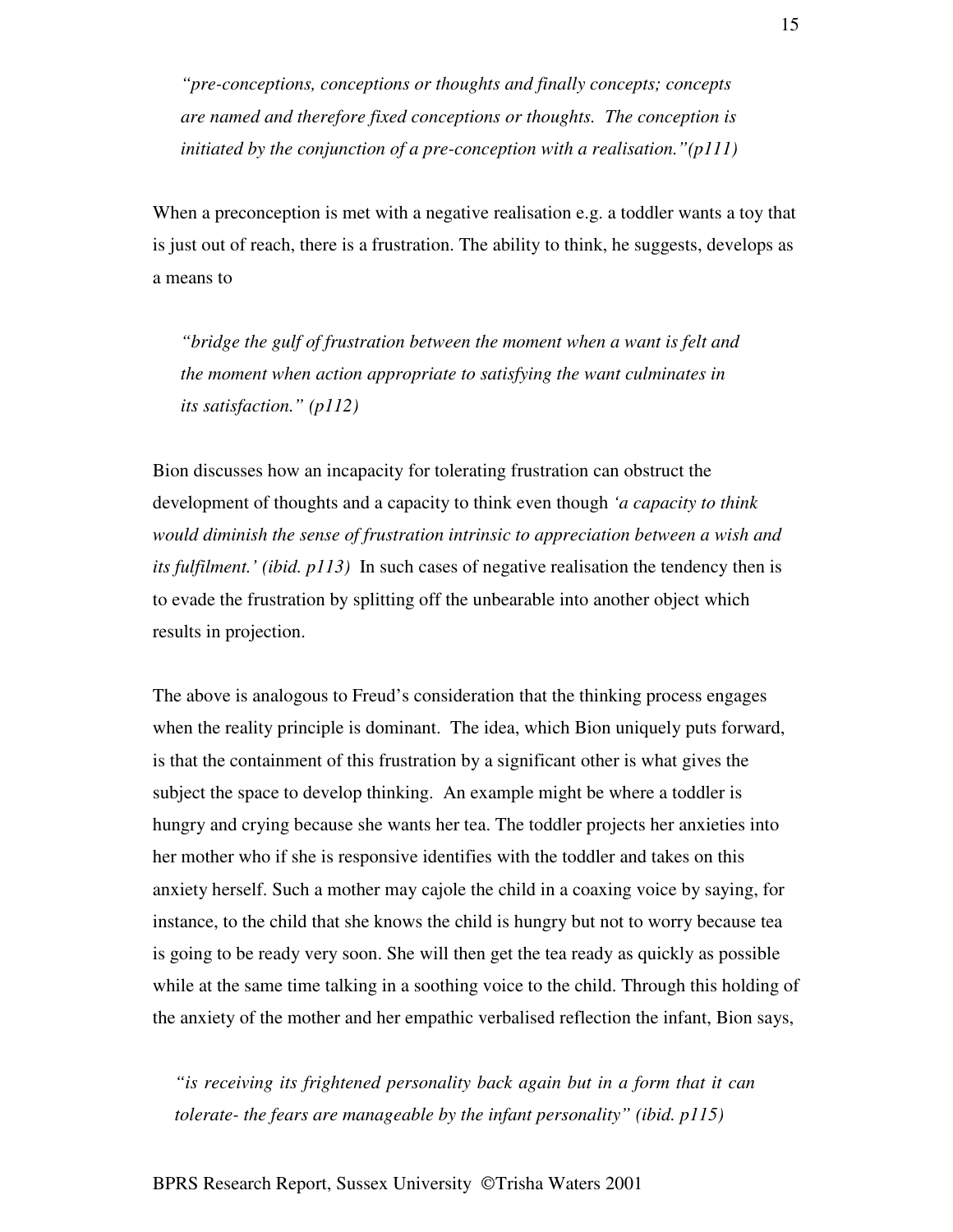Thus the mother gives the child's experience of anxiety both meaning and also language. The child internalises this meaning and language which can then be used for his/her own thinking. By thinking about the child's anxiety the mother gives it meaning and the unbearable (unthinkable) is made bearable (thinkable). (Bruner (1986) would describe this process as scaffolding)

However in the case of a mother who is not able to respond to the projection of anxiety by holding the anxiety and empathic reflection, Bion says that what is returned to the child is a 'nameless dread'. He states that *"the consequences for the development of a capacity for thinking are serious." (p115)*

Bion's ideas on the relationship between containment and thinking are very pertinent to educational work with children who are emotionally insecure. As mentioned in the summary, research has shown that a significant number of children with learning difficulties have emotional difficulties. In the pupil profiles and their discussion I will consider how we can attempt to contain the anxieties of these children in the classroom in order for them to feel secure enough within themselves to be able to begin to think and learn.

#### *d) Sharing of story metaphor as a means to facilitate attachment*

The theory of attachment developed by the psychodynamic analyst Bowlby has become an integral part of the psychodynamic perspective today. Bowlby considered secure attachment to a significant other to be essential for the healthy emotional development of the child. He described in detail three different forms of attachment behaviour- one secure, and two insecure. Barrett and Trevitt (1991*)* applied his ideas to the school environment and describe how the teacher as well as the therapist can become an attachment figure for the schoolchild.

Schore in his lecture to the Bowlby Conference March 2000 talks about how the sharing of unconscious symbols and metaphors can provide an interface where the unconscious of the therapist directly meets the unconscious of the client. In this way, attachment is facilitated in a similar manner to the way the 'reverie' of the mother, described by Winnicott (1971), facilitates attachment between herself and the infant.

BPRS Research Report, Sussex University ©Trisha Waters 2001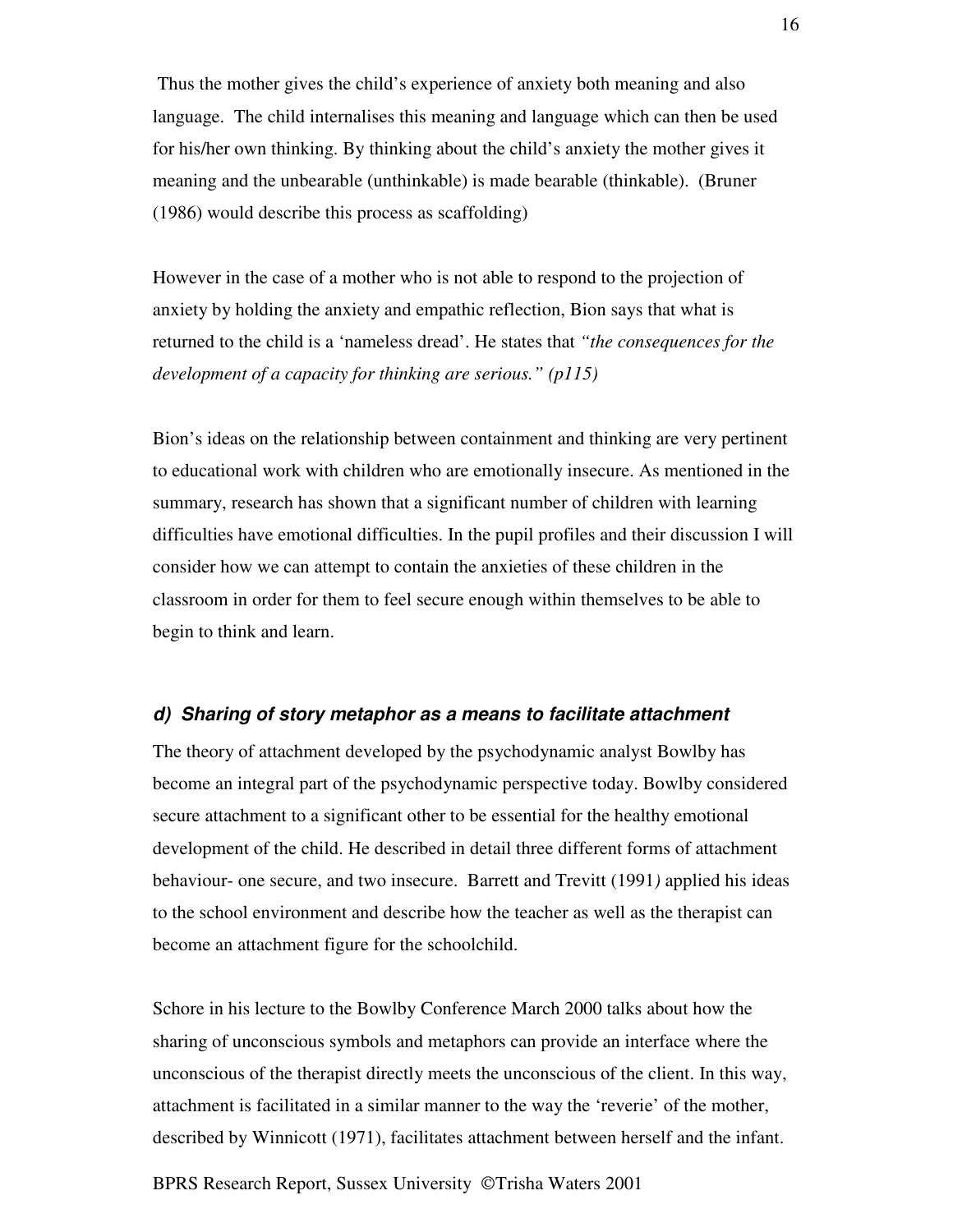In writing in the context of the relationship between the therapist and client, Schore considers that for an attachment relationship to be created it is necessary for the therapist's unconscious to meet directly that of the client's. He says,

*"a state of resonance exists when the therapist is empathetically attuned to the patient's inner state, one that may be unconscious to the patient, and this resonance then interactively amplifies, in both intensity and duration, the affective state in both members of the dyad." (p24)*

Cattanach describes a particular story told by two adopted twin girls about two princesses who lived in an apple crumble land made by devils. Everyone who lives in this land is made into apple crumble and the princesses eat it all but it is too much and they are then very sick. The story seems to symbolise their anxieties about adapting to a new family and Cattanach describes how the story, when read by the adoptive mother *"stirred the beginnings of attachment between mother and children". (p12).* I will refer to this facilitation of attachment through story writing when discussing my case studies.

#### **e)** *Psychodynamic terms*:

Before finishing this section on the therapeutic use of story, I would like to explain some particular psychodynamic terms that I will refer to in analysing my case studies.

*Splitting*: The concept of 'splitting' was developed by Klein and refers to the process whereby the individual elevates one situation or person and denigrates a corresponding other.

*Projection:* This relates to the process whereby an individual sees another person as having an aspect of themselves that they do not want to own.

*Projective Identification*: This term, first used by Klein, has been interpreted in different ways. In this paper I will use it to describe the process whereby an individual projects a quality of themselves that they do not want to own, or a quality with which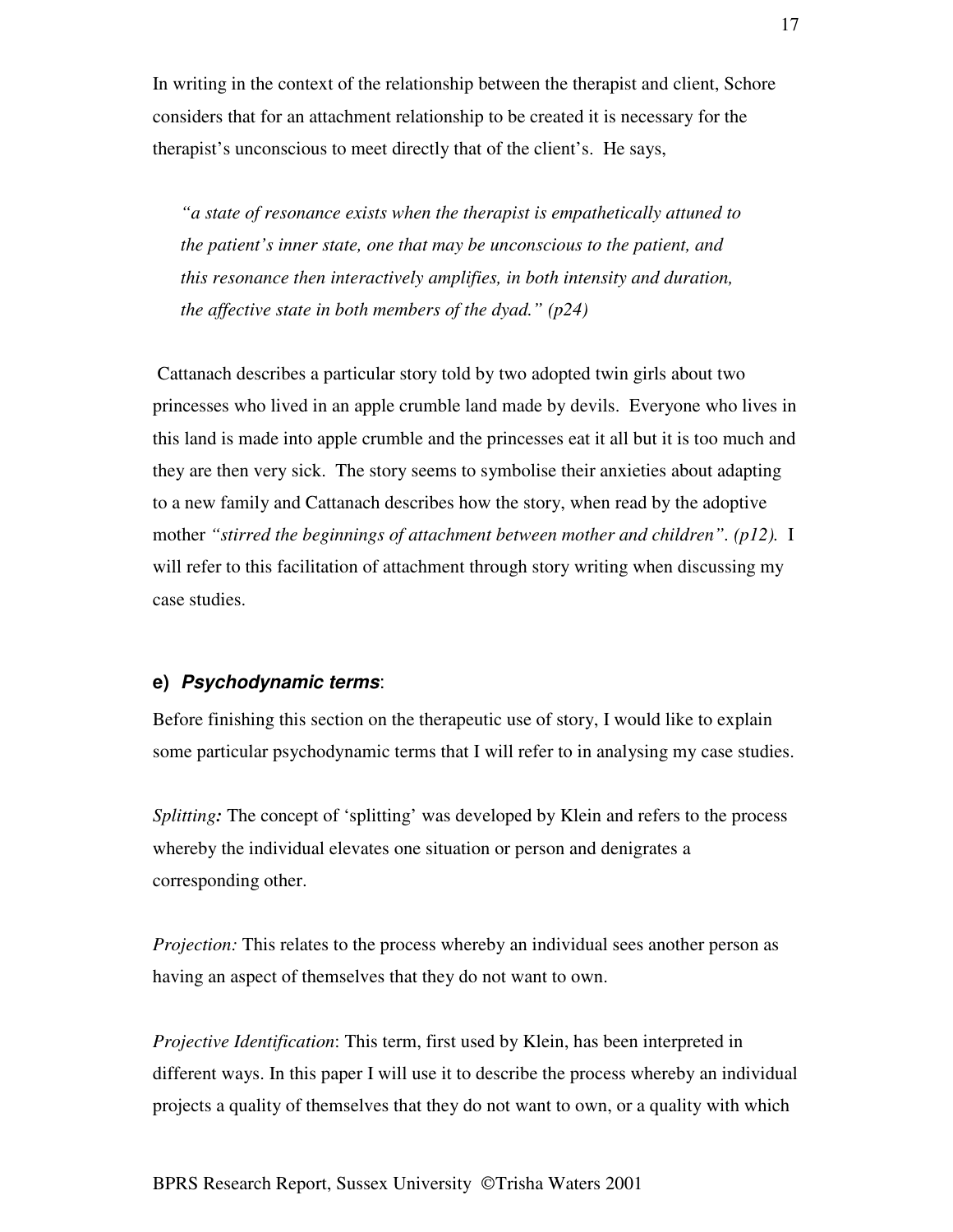they are familiar, onto another and this 'other' then begins to internalise this projection and behave accordingly.

# *iv. STORY MAKING AS A NARRATIVE OF IDENTITY*

#### *a) Narrative therapy*

Australian family therapists, Epston and White have recently developed a new therapeutic approach which they call narrative therapy which they apply particularly to their work with families. For them narrative is not constrained to literary texts but is used continually in the stories we construct for ourselves about our lives. This is in line with Brooks (1984), who considers that our lives themselves are *'ceaselessly entwined'* with narrative and that we live

*"immersed in narrative, recounting and reassessing the meaning of our past actions, anticipating the outcome of our future projects, situating ourselves at the intersection of several stories not yet completed. ( p3)*

Epston and White consider these internal stories as the "receiving context" (p2) for the events experienced in our lives. Apart from giving us a map for making sense of experiences they also point out how events that cannot be put on this map tend to be ignored. It is through the process of restorying, therefore, that we construct and reconstruct our lives.

They consider the narrative process of 'externalising the problem' as something separate from the person enables a more careful examination of the interaction between person and problem. Working in a family therapy situation they take the presenting 'problem' which is often seen as being attached to the child or the family and externalise it into a character which provides some distance between self and problem. They say,

*"This practice also tends to create a lighter atmosphere wherein children are invited to be inventive in dealing with their problem, instead of being so*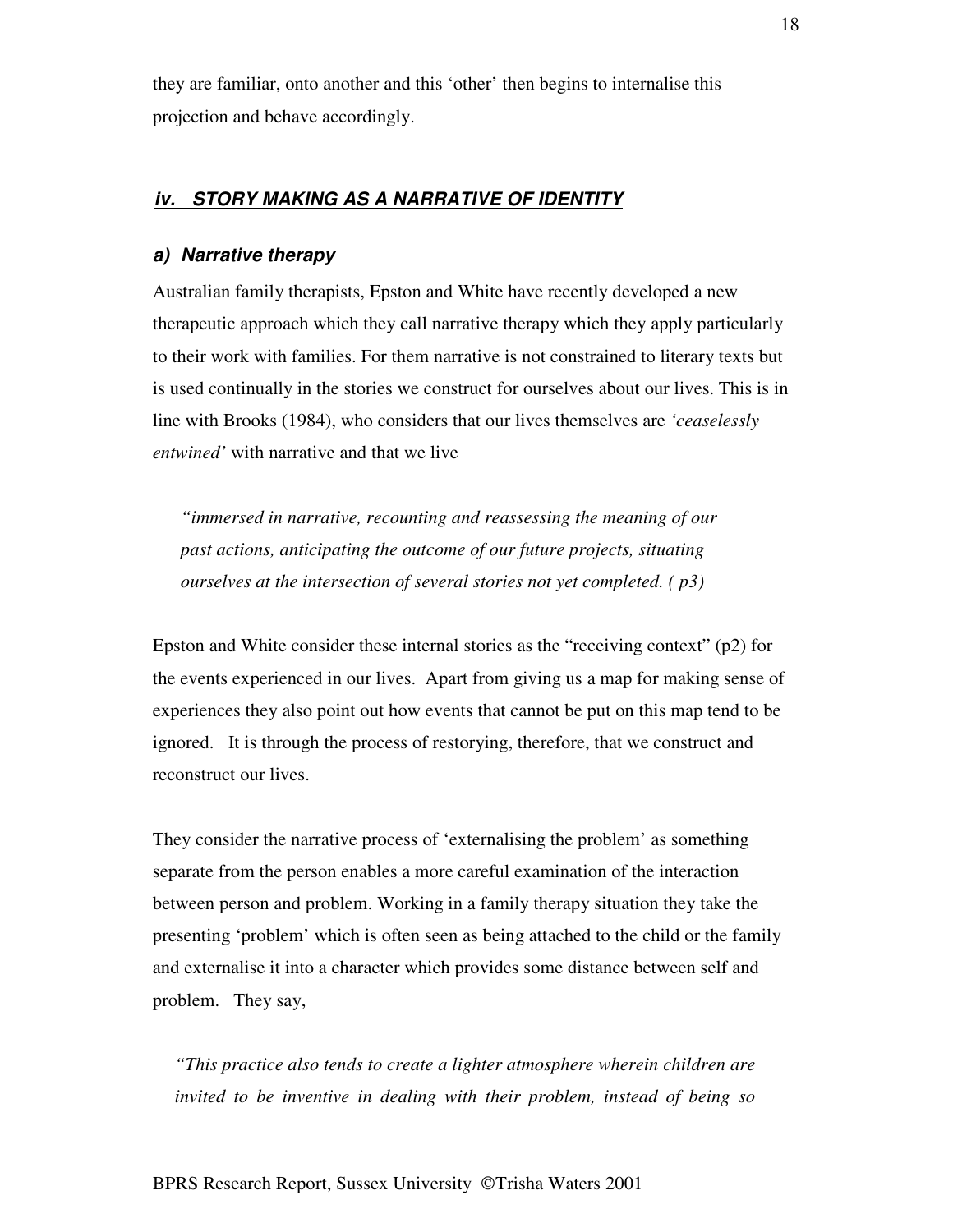*immobilised by blame, guilt or shame that their parents are required to carry the full burden of problem-solving" (p3 www.narrativeapproaches.com/narrative\_therapy.htm)*

An example of this way of working might be to characterise a child's sulkiness as Mr Grumpy who can then be discussed in various narrative scenarios. This is a different approach from talking about the problem of the child themself as being sulky . In this way, rigid negative descriptions of the child are avoided and instead they are invited to 'bring their own resources to bear' by offering alternative narratives in which this character can play a part. However, their way of working with the imaginary in children differs in an essential respect from the conventional in that it is the therapist who initiates the construction of the characters in the narrative.

# *v. A PSYCHOSYNTHESIS APPROACH TO THE DEVELOPMENT OF THE SELF THROUGH SUBPERSONALITY WORK*

The Psychosynthesis Theory of Subpersonalities not only also uses the technique of externalizing a problem as described in Narrative Therapy but does, in my opinion, provide a more comprehensive account of this process can then affect the sense if self. While Assagioli who founded Psychosynthesis had great hopes for his ideas being applied not only to adult psychotherapy but also to the world of education (it was for this reason that the centre in London was called the Psychosynthesis and Education Trust), in fact very little work has been done in the education field to date. However, as my training was in psychosynthesis, this is the main therapeutic model I have in mind when working with children. I would like in this section, therefore, to show how I think it is possible to adapt this model, and particularly the Theory of Subpersonalities, to therapeutic story writing with children. In order to do this it is first necessary to give an outline of the Psychosynthesis model of the psyche.

# *a) Outline of the Psychosynthesis Model of the Psyche*

Psychosynthesis was developed by Assagioli who trained as a Freudian analyst (he was the first psychoanalyst to practise in Italy in 1910) and built on the psychodynamic tradition.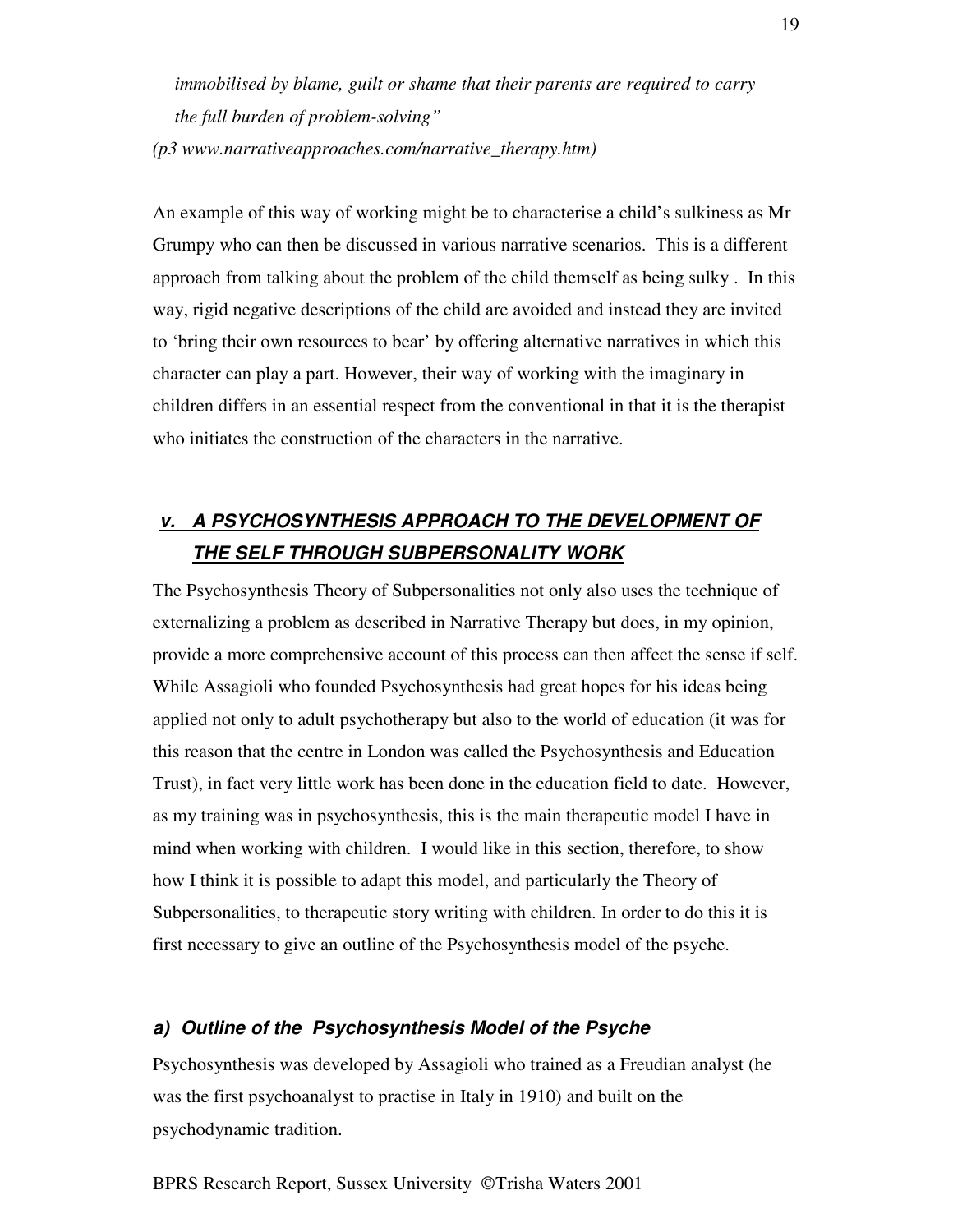Assagioli's map of the psyche is often represented by what is called the Egg Diagram as in Figure (1). The main body of the 'egg' is divided into three sections: The Lower Unconscious, The Middle Unconscious, The Higher Unconscious. The middle Unconscious contains the Field of Consciousness in the centre of which is the Personal Self or 'I'. This personal Self has the opportunity of connecting with the Higher self.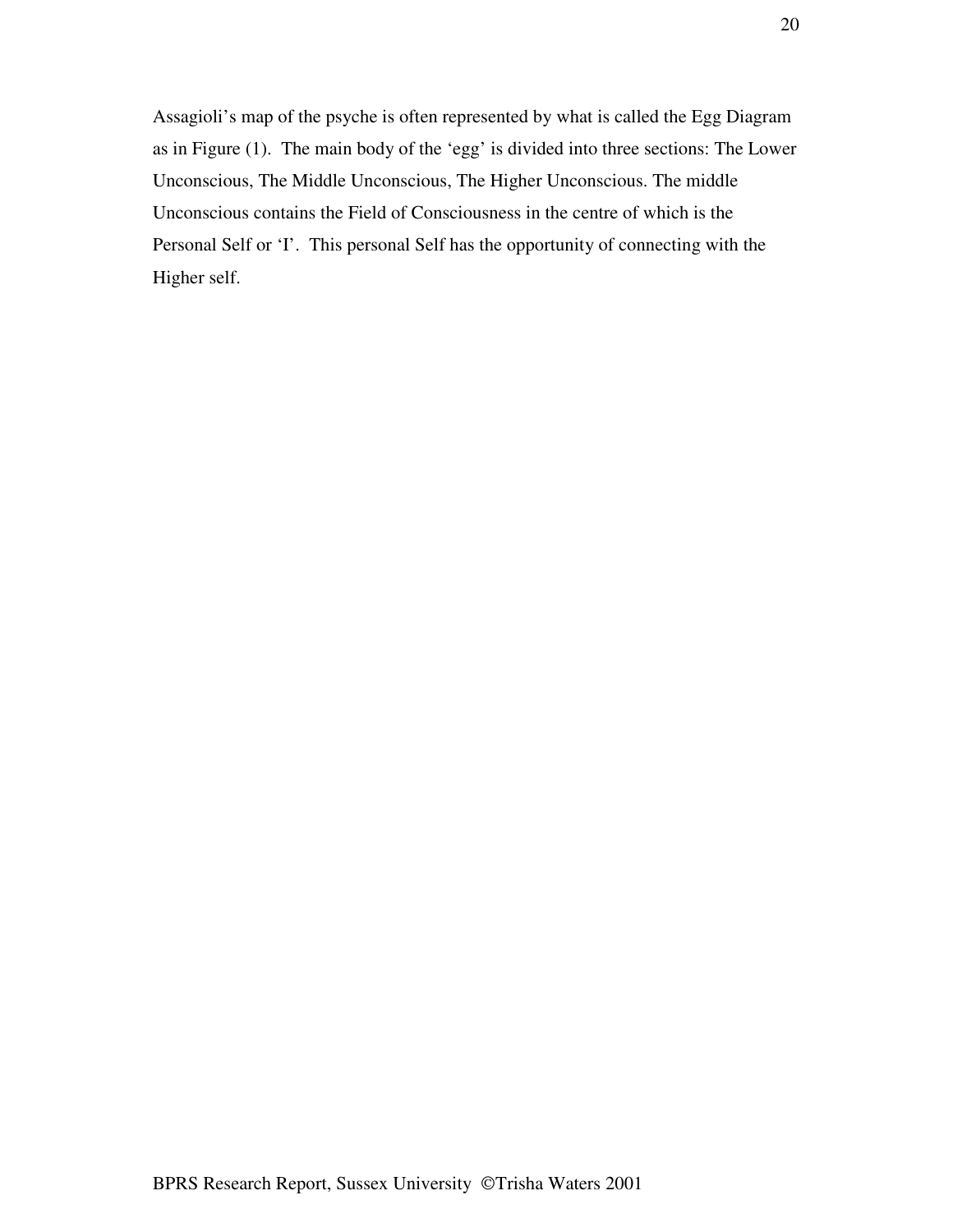

Figure (1): The Psychosynthesis 'Egg' Diagram

Whitmore who worked with Assagioli before his death and set up the training centre in this country defines these elements of the map in the following way: -

- *1. The lower unconscious corresponds to what Freudian psychology calls the unconscious: the fundamental drives and complexes charged with intense emotion…*
- *2. The middle unconscious is formed of psychological elements similar to our waking consciousness, containing the memories, thoughts and feelings of which our everyday life is interwoven. This awareness is accessible to us by tuning in or remembering, and contains recent or near present experiences. It points not to what we have been or could be, but to the evolutionary state we have actually reached.*
- *3. The higher unconscious, or superconscious, is the 'home' of our higher aspirations and intuitions, latent psychic functions and spiritual energies. This includes artistic, philosophical, scientific or ethical revelations and urges to humanitarian action. Assagioli attributes to this realm the source of the higher feelings (such as compassion, joy), of genius and of states of contemplation, illumination and ecstasy. Most of*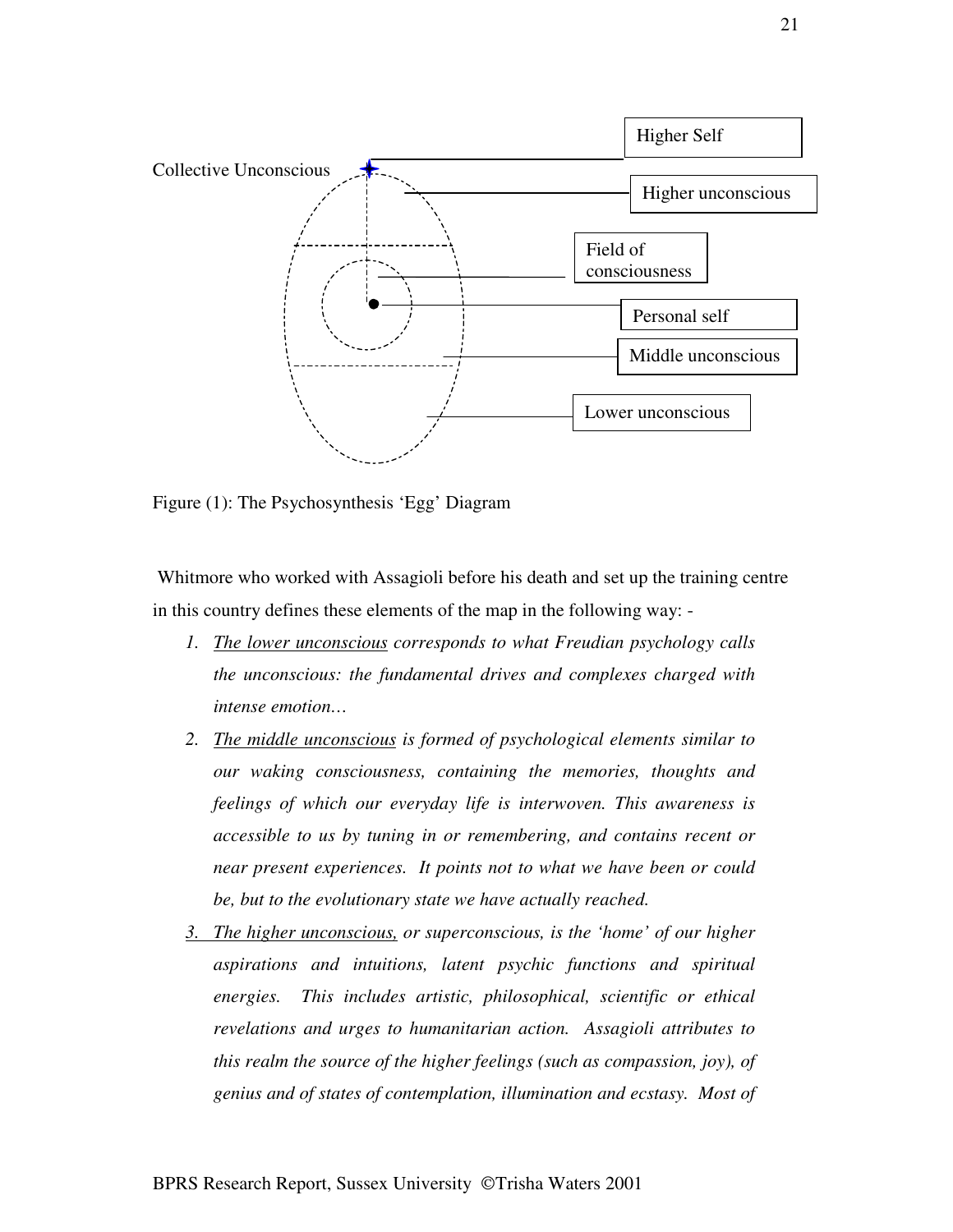*us have had, at some time, a moment of superconscious experience when wee felt most fully who we essentially are.*

- *4. The field of consciousness contains those elements of our personality of which we are directly aware. This includes the incessant flow of sensations, images, thoughts, feelings, desires and impulses, which we may immediately and consciously observe, analyse and judge.*
- *5. The personal self or 'I' is the centre of our consciousness, a point of pure self-awareness and will …. This centre is distinct from the changing contents of our consciousness.*
- *6. The transpersonal (or Higher) Self is the point of pure, essential being, which is unaffected by conscious experience. It is not an experience but the One who experiences, the Experiencer. The personal self is considered to be a reflection of the Self and its projection in the field of the personality. The self is the point of synthesis of our whole being, of individuality and universality, or our connection with the larger whole of human existence.*
- *7. The collective unconscious can be defined as the accumulated psychic environment that surrounds us. The boundary that separates us from it is permeable. It is analogous to the membrane delineating a cell which permits a constant and active interchange with the whole body to which the cell belongs. Such processes of 'psychological osmosis' are occurring all the time between human beings and their environment. (1991 p114)*

The three sections of the map also have a time correspondence. The lower unconscious is associated with events in the past. The middle is to do with the present and the higher unconscious is to do with our potential, which is to be realised in the future. (It is interesting to think of the different type of children's story, which may be associated with the lower, middle and higher unconscious. I have attached some examples in the appendix.)

So how can this psychosynthesis model, which may on first examination seem of a somewhat erudite nature, assist in the attempt to improve children's emotional literacy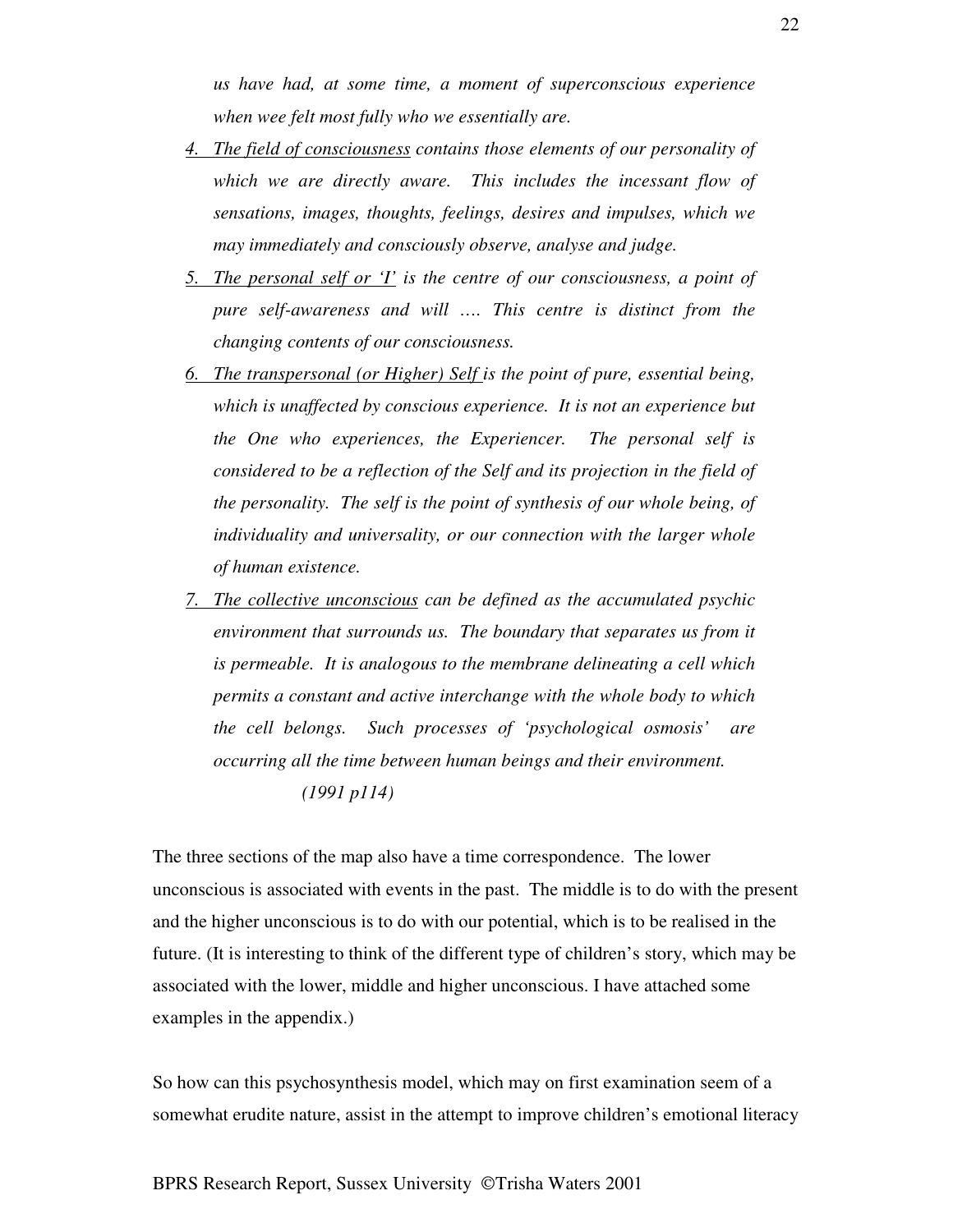and sense of self through the use of narrative? In order to understand this it is necessary to move on to the psychosynthesis concept of subpersonalities.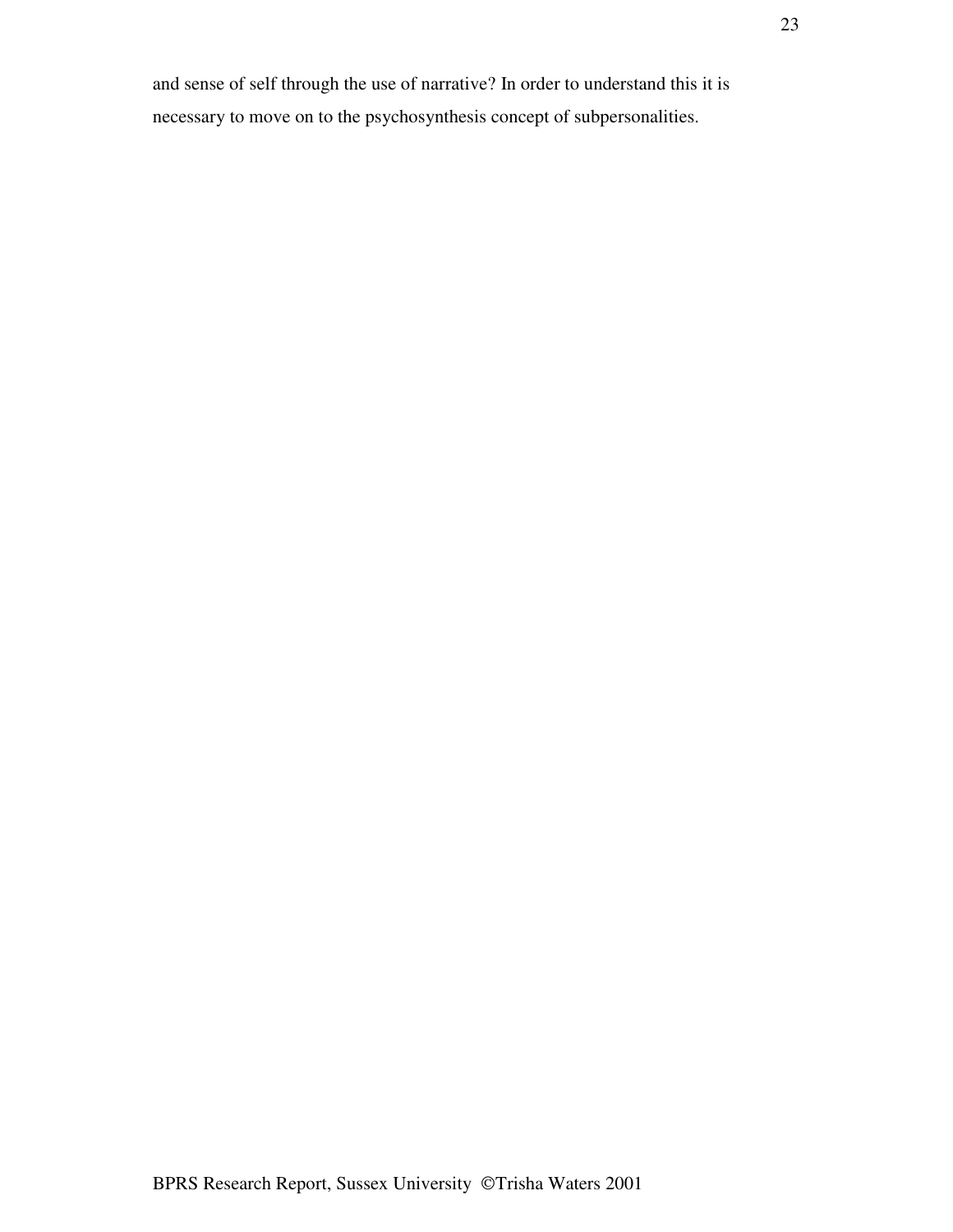#### *b) Theory of Subpersonalities*

It is the concept of subpersonalities which can be diagrammatically superimposed on the egg diagram as in *figure (2)* that provides a framework for developing a sense of self and is, I will attempt to show, applicable to therapeutic work with children through story writing.



Figure (2): Psychosynthesis model of subpersonalities

As can be seen in fig. (2) the personal self and the higher Self have the possibility of connection and it is when this alignment occurs that Assagioli considers there is a sense of being truly oneself. So what is it that stops this happening?

To continue with the diagrammatic representation, around the personal self are dotted a number of subpersonalities. These are the different aspects of our personality and can be found in all areas of the egg, i.e. the lower unconscious, the middle unconscious, including the field of consciousness and the higher unconscious. A subpersonality in the lower unconscious would be one established through past conditioning such as the frustrated infant, in the middle unconscious it would be a subpersonality which has been more recently established in current everyday life, while a subpersonality from the higher unconscious is likely to relate to spiritual or idealised aspects of our identity. The notion of subpersonalities is very similar to the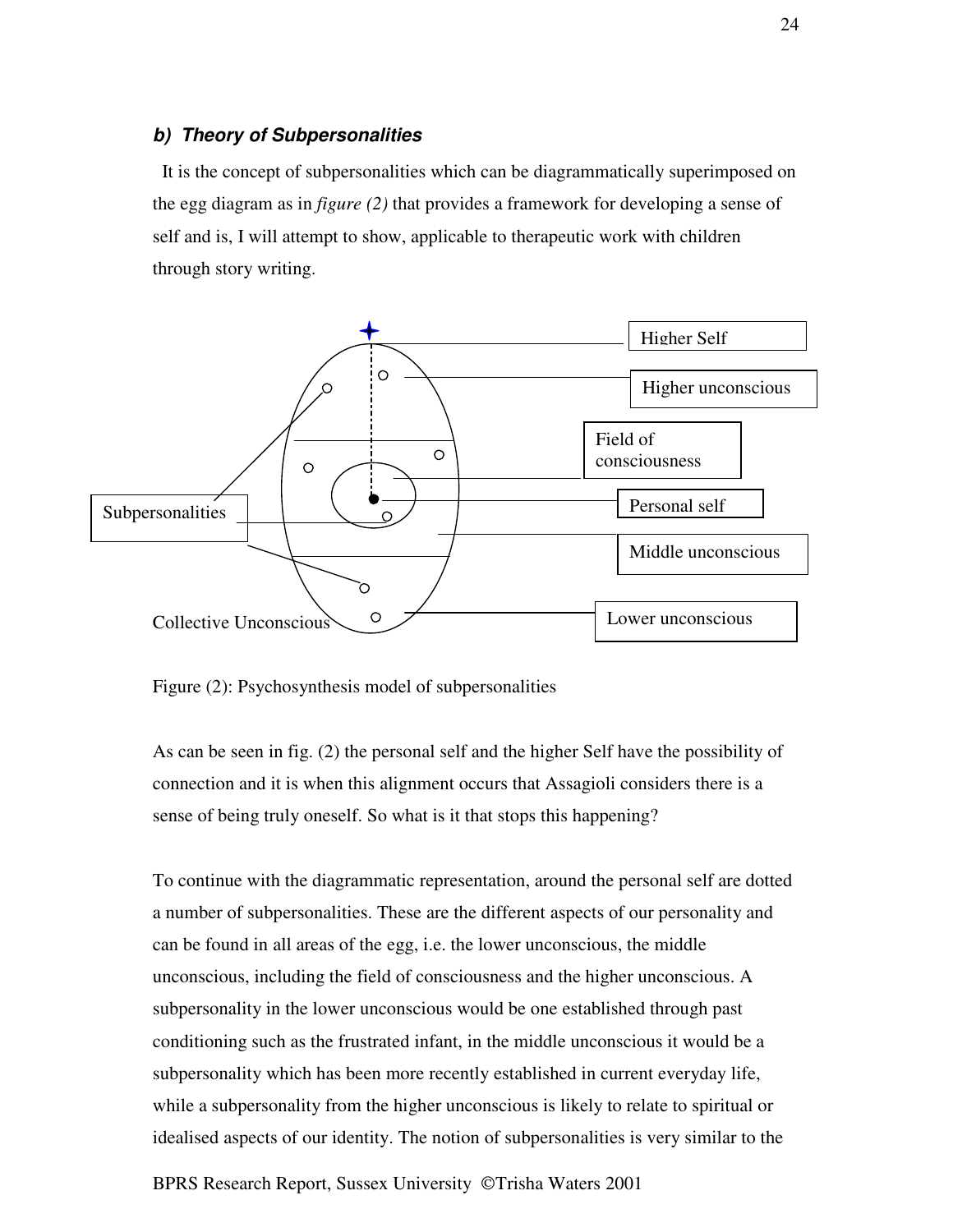externalized aspects of the personality as described by Epston and White. The question is – how do these relate to the idea of a developing self? It is here that I believe the psychosynthesis model offers some real insight.

According to this model whenever we identify with a particular subpersonality our personal self becomes attached to the set of attributes associated with that personality. Each subpersonality can be seen as having its own particular set of attributes including a belief system, emotional state, set of body postures and even tone of voice. Different situations or people we meet in our daily lives trigger a particular subpersonality and we become identified with that particular subpersonality. This identification is often unconscious and largely beyond our control. What psychosynthesis provides is a technique whereby we can make this identification conscious and allow the self to choose whether to identify with a particular subpersonality at a particular time. When the personal self is able disidentify, i.e. step out of role, from all subpersonalities it connects with the higher self and in this place the self is able to engage free will. It is rather like the freedom of the conductor of an orchestra being able to bring in each instrument at will. This is generally a stage only possible to reach in adulthood, if at all, although in working with children it is possible to consider disidentifying from a particular subpersonality at a particular time. In working within the psychosynthesis model the teacher/therapist is encouraged to hold a bipolar view of the child i.e. that on one level they are identifying with a particular subpersonality yet at the same time there exists a connection between their personal self and the higher self (see fig 2). This implies that the child has within them a wisdom which may be brought into play through this work with subpersonalities.

Like Ricoeur with his concept of the narrative intelligence which seeks 'concord over discord', Assagioli believed that within the psyche there is an instinctual drive towards self-understanding which arises from a natural search for meaning and purpose- so often the qualities lacking in children with EBDs as Bettelheim reports. Psychosynthesis links the strengthening the self to a corresponding strengthening of will and motivation.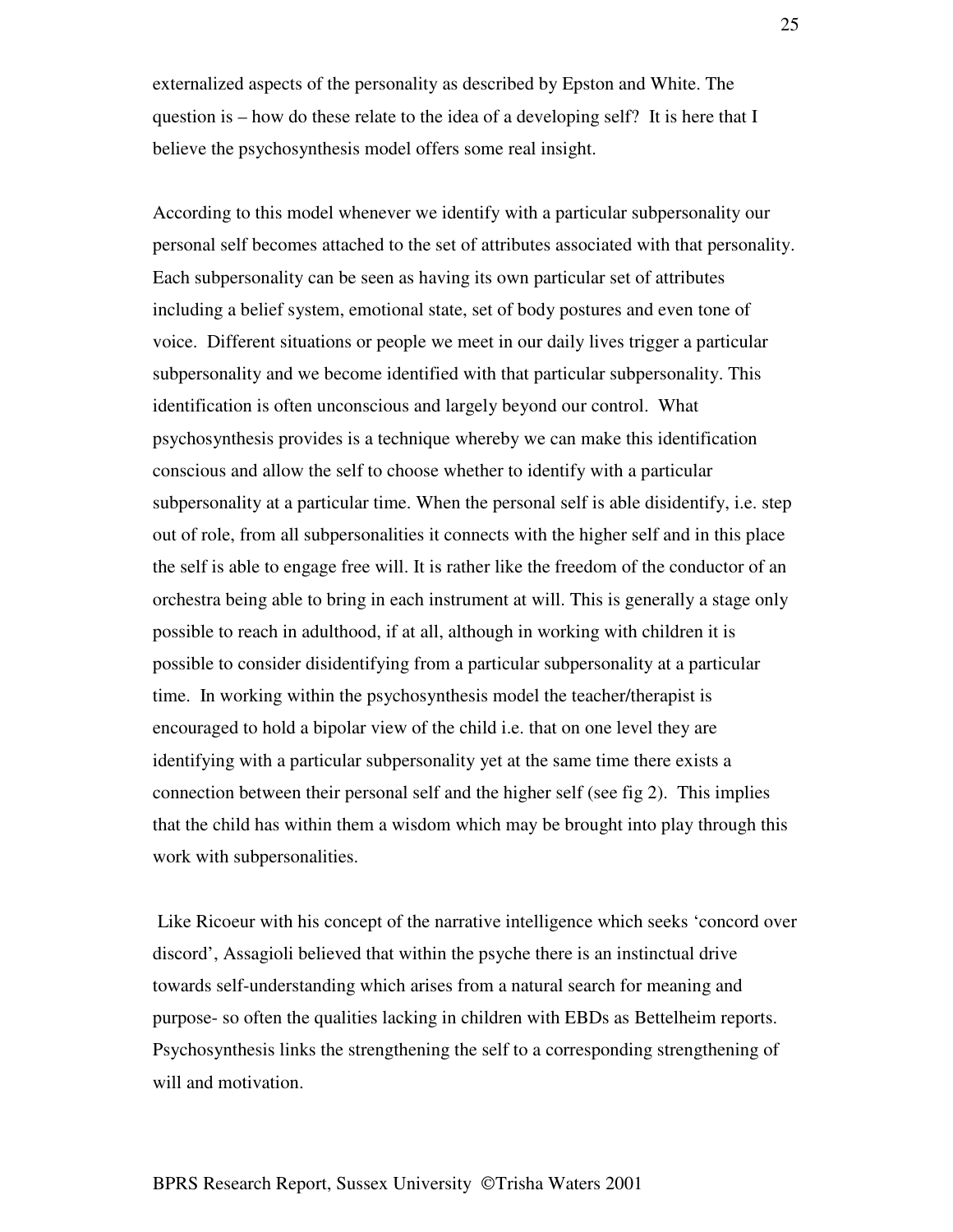There are four steps outlined for this work on subpersonalities which can lead to a strengthening of the self. They are recognition, identification, integration and disidentification. Whitmore (ibid p80) gives a clear illustration of these processes in adult therapy. I will attempt to show how it may be possible to adapt this theory to the context of story writing with children.

# *c) Working with subpersonalities in the context of children's storywriting*

- *1. Recognition* In order to disidentify from subpersonalities it is necessary first to recognise what they are. We need to be able to see the particular set of attributes of that subpersonality. This is what narrative therapy does by humourously naming particular personality traits. In children's writing this is done by the creation of the main characters.
- *2. Identification* Having recognised a particular subpersonality it is necessary to be able to identify with it. This may be achieved by encouraging the child to get 'inside the skin' of a particular character. How would that character feel in a particular situation? How would they react to a particular event? What do they need to make them happy?
- 3. *Integration* This is the process whereby a subpersonality is integrated with other subpersonalities especially those with whom they may be in conflict. This may be explored by the quality of interaction between the characters. It is interesting how children, particularly in my experience children with EBDs will want to kill off their main characters to get them out of sticky situations rather than enter into new allegiances with other characters.
- *4. Disidentification* This is the place where the individual is free to let go of the subpersonality. In psychosynthesis it is considered that this is only possible by going through the above processes of recognition, identification and integration. Without doing this to disidentify would be to repress or suppress the energy of that particular aspect of ourselves. With reference to children's story writing this would really be the ability to complete a story – often the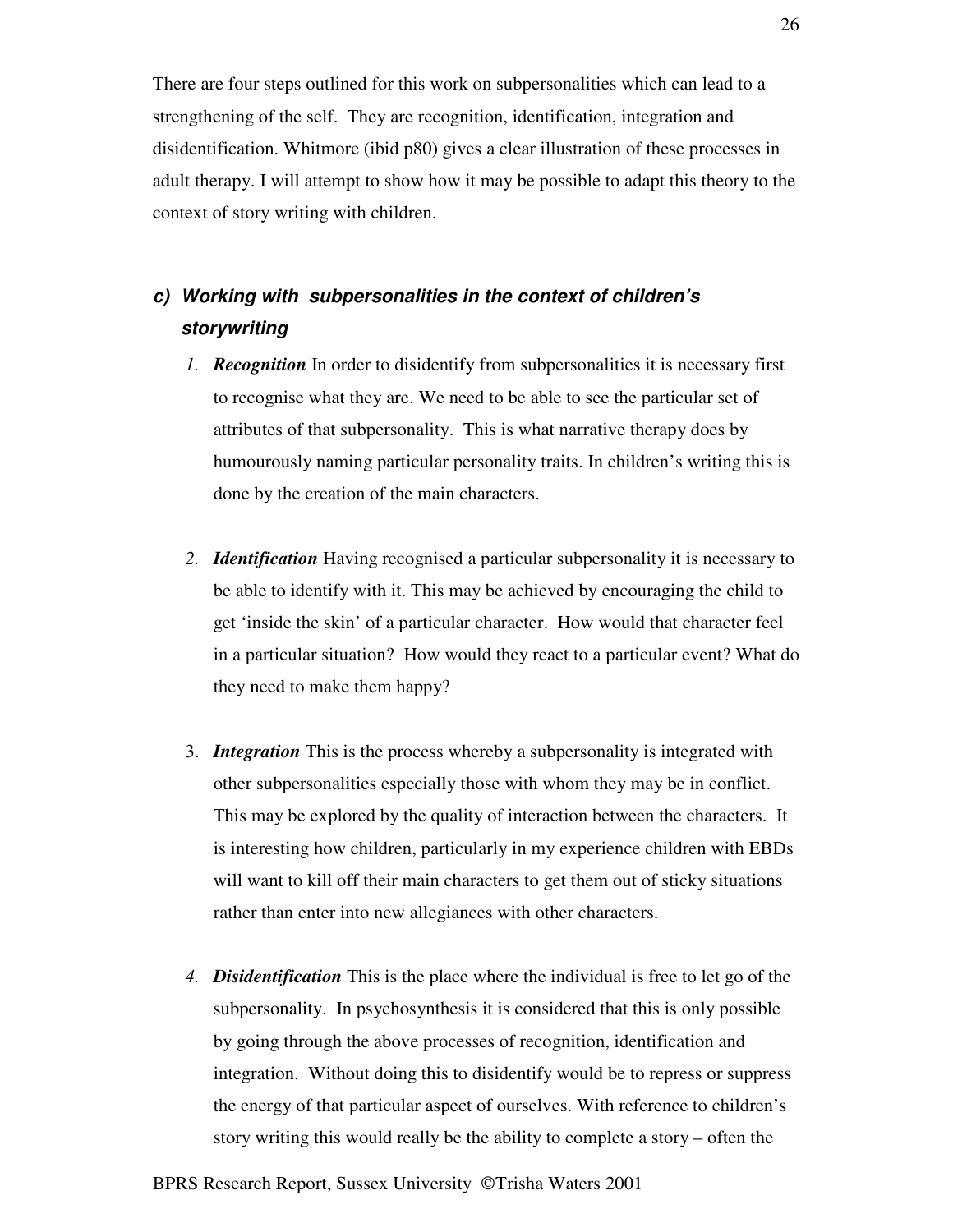most difficult part of story writing for children. It is easy for children to end by making it all a dream or to suddenly find themselves home but to complete the story in a way where the conflict or dilemma has been resolved is not so easy. I see the exploration of different endings to a particular story and talking about resolution of the main dilemma posed by the plot as a way in which disidentification from the characters may be facilitated.

As well as having a considerable overlap with narrative therapy as mentioned above, subpersonality theory has echoes of the concepts developed by Mead and Goffman (see paper 2). It is psychosynthesis, however, that seems to me to provide a model which actually explains how by getting to know these various aspects of ourselves, particularly the emotional states associated with them, that this in turn leads to a stronger sense of self.

What perhaps Psychosynthesis does not do is distinguish sufficiently between the subpersonalities of the child and those of the adult. In a recent television interview given by the children's author, Philip Pullman, on his Northern Lights trilogy I was struck by Philip Pullman's talk about 'daemons', which he considers to be aspects of ourselves. He thought that whereas adults tend to have a particular daemon which can be considered as an alter ego, children have several daemons which are not yet 'set'. Fanciful as this may sound, it is one way of reflecting on how children when they get to adolescence do become 'set' in their personalities i.e. have a narrower set of subpersonalities to choose from whereas younger children can seem to be open to a wider range of possibilities given the right environment.

# *vi. SUMMARY OF THEORETICAL THERAPEUTIC MODELS TO BE REFERRED TO IN CASE STUDY ANALYSIS*

Having completed my critical literature review here is a summary of the main models which I will use to inform the discussion of my pupil profiles: -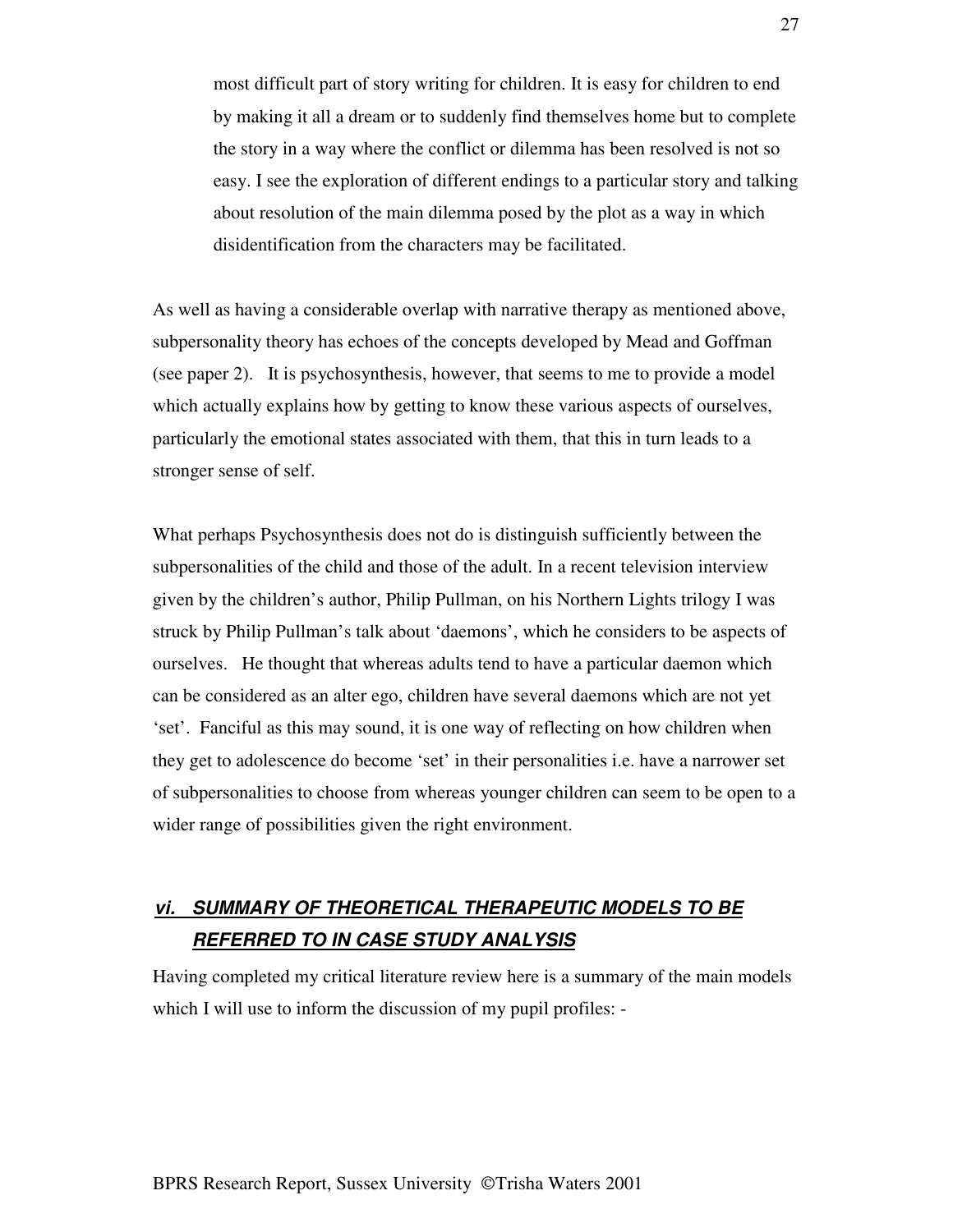- Psychodynamic principles: *metaphor as a vehicle for the unconscious, , projective identification, holding, attachment, containment*
- Narrative therapy: *externalising the problem, reauthoring our lives*
- Psychosynthesis theory: *subpersonality model showing emotional literacy leading to an enhanced sense of self*

# **C. Methodology**

## *i. METHOD USED AS THE TEACHER/THERAPIST*

#### *a) My background and perspective*

I refer here to myself as a teacher/therapist because in my work with children who have learning difficulties due to emotional factors I find it is often necessary to concurrently use both my skills as a teacher and as a therapist. I will therefore discuss my background and perspective in these two skill areas together.

I began my teaching career working in a psychodynamic therapeutic community for boys with EBDs where I also ran art and movement therapy classes. Later, I worked as a classteacher for 10 years in an inner city primary school. I then trained as a therapist/counsellor at the Psychosynthesis and Education Trust. Psychosynthesis is a predominantly person-centred therapeutic approach which includes a large element of gestalt therapy. For a number of years I worked parttime as a teacher and also ran a therapy practice for adult clients before deciding to focus my work on children. I currently work as a SENCO in a large junior school where I teach support literacy groups as well as providing educational counselling for some individual children who are on the SEN register for EBDs. I have supervision for this educational counselling work with an educational therapist at the Caspari Foundation, Islington. The work of the Caspari Institute originated at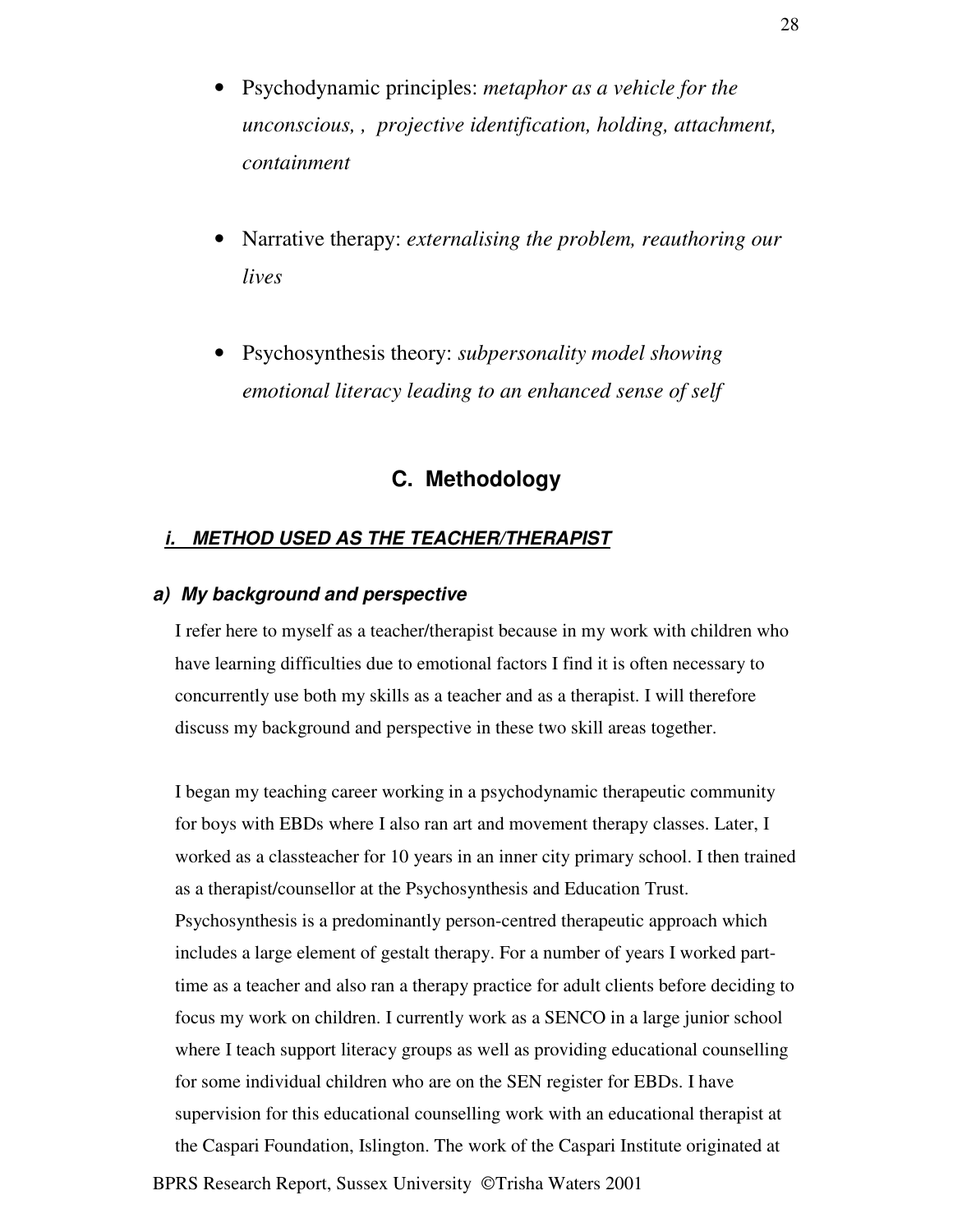the Tavistock and is psychodynamically based. In addressing issues around behaviour in the classroom, however, I will often use a positive behaviour approach. I have also trained in brief solution-focused therapy which I find particularly useful in my contact with parents. My therapeutic approach, therefore, is integrative. I consider this a strength when working in the school environment where the context for therapeutic insight can range from advising a teacher on how to respond to the behaviour of a child in a class group of 35, meeting with anxious parents or co-ordinating the multiagency support network, through to my own individual work with a child in a weekly session.

#### *b) Model used for exploring sense of Self through story writing*

*Figure 3* is a diagrammatic representation of the working model I have developed to show how the process of storywriting can affect the self-concept. The left-hand column shows the relationship between the self and the search for meaning and purpose. This can be facilitated through story writing by allowing the child to explore themes that are personally meaningful for them. This in turn can lead to an increased motivation to write. The process of story writing also gives them control over the outcome of the imagined events and how the characters react. The righthand column details the process whereby storywriting allows the child to explore different roles or subpersonalities and how they interact in different situations. In this way emotional literacy may be developed.

# *c) Specific Teaching Techniques to develop Emotional Literacy*

Here are some of the educational techniques I employed in working with these children to develop emotional literacy: -

- Story openings e.g. She was really upset that day but felt she could not share her secret with anybody
- Grammar in writing -e.g. Introducing adjectival sub-clauses to develop character descriptions
- Discussing characters in individual stories in the group

BPRS Research Report, Sussex University ©Trisha Waters 2001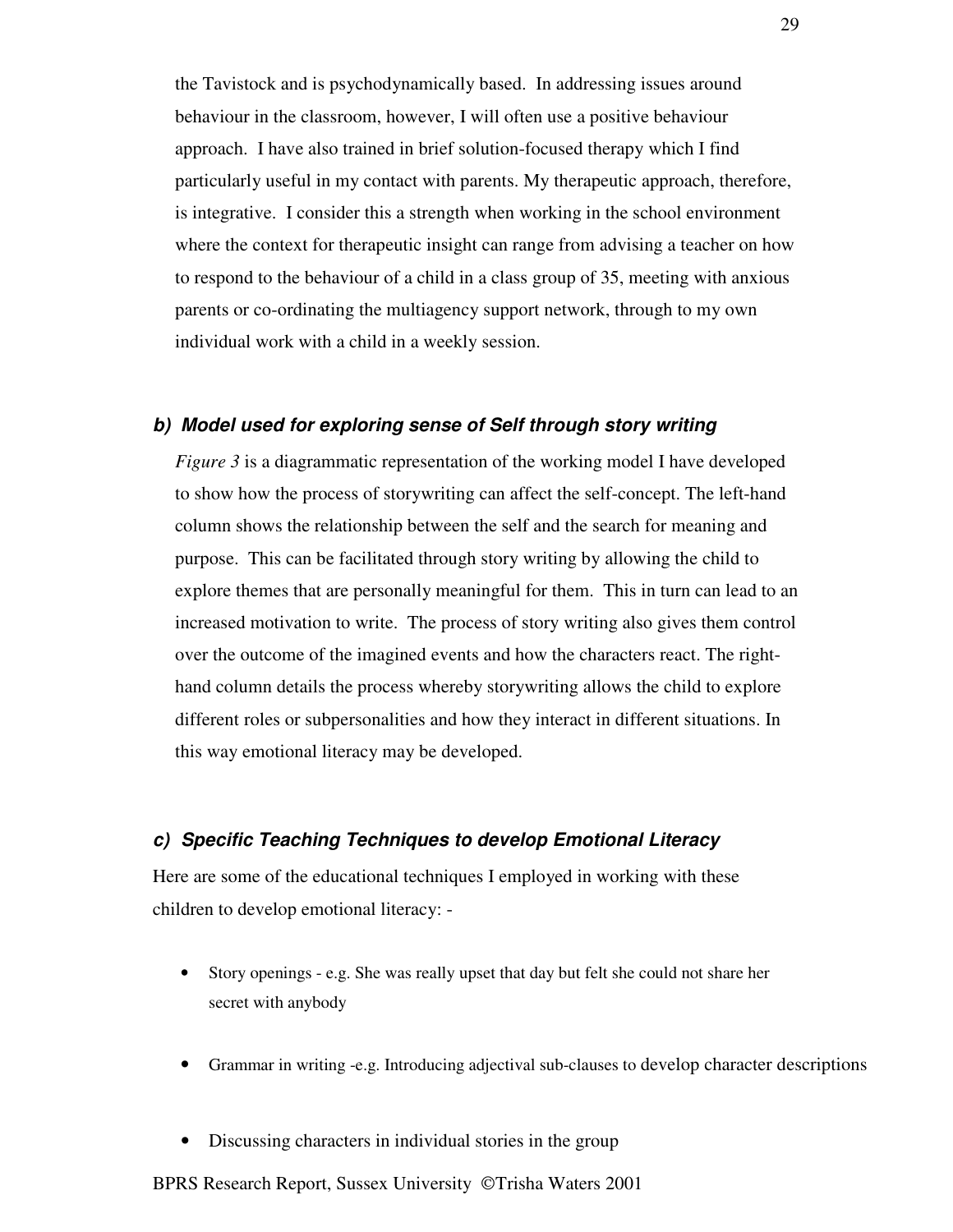• Creating a group story which I write, setting up dilemmas for the children to resolve – based on information I have about the children

# *d) Teaching points to develop academic self-image-*

Some of the educational techniques I employed in working with these children to develop emotional literacy are a follows: -

- Model risk-taking by writing myself at same time as the children and sharing work with group
- Children sharing work with partner or group
- Encouraging the production of well-presented finished work through making stories into books etc.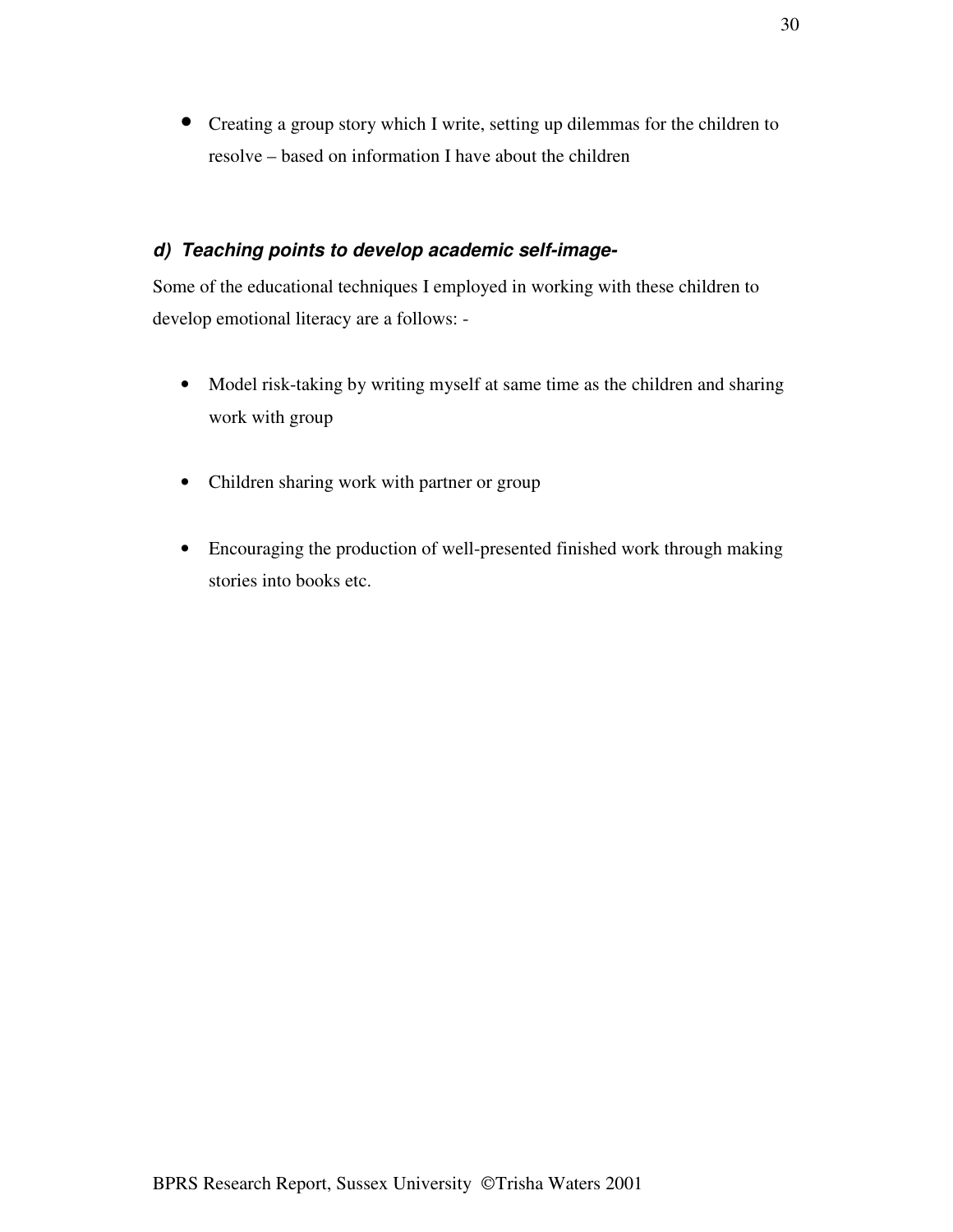

*Figure* 3: Model showing how storywriting may be related to the self-concept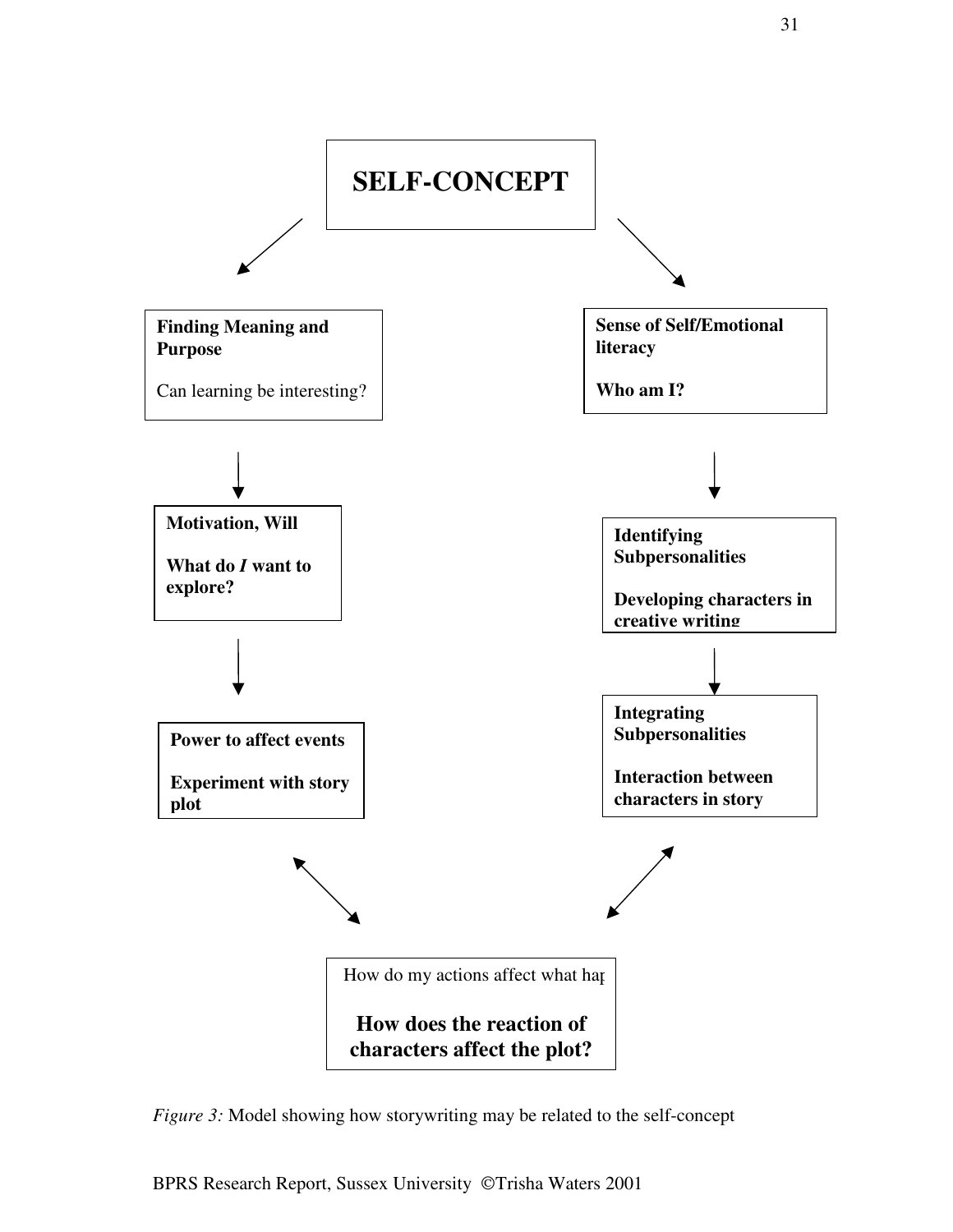# *ii. METHODOLOGY OF RESEARCH STUDY*

### *a) Research questions*

Question 1 : To what extent and in which ways can storywriting be used to develop emotional literacy, i.e. the ability to recognize, understand and appropriately express emotions, in children whose learning has been impeded by emotional and behavioural difficulties?

Question 2: To what extent and in which ways can storywriting enhance the selfesteem in children whose learning has been impeded by emotional and behavioural difficulties?

Question 3: To what extent and in which ways can storywriting be used to develop english literacy skills in children whose learning has been impeded by emotional and behavioural difficulties?

Question 4: To what extent and in which ways is it possible to integrate therapeutic provision into the mainstream literacy curriculum?

#### *b) Sample*

The three pupil profiles were carried out in a three-form entry junior school where I am a SENCO. All of the children were on the special needs register for both EBDs and literacy difficulties. The work with Anya and Andrew was carried out within the Y6 literacy hour time. The work with John was carried out in the context of a 1:1 educational counselling session.

Further details of each child are included in the pupil profiles. The names of the three children studied have been changed for reasons of confidentiality.

While I work with many children in a similar way, I chose these three children for the study because they were the ones, of the children I currently work with, who seemed to me most emotionally disturbed. By looking at these limit cases it may be possible

BPRS Research Report, Sussex University ©Trisha Waters 2001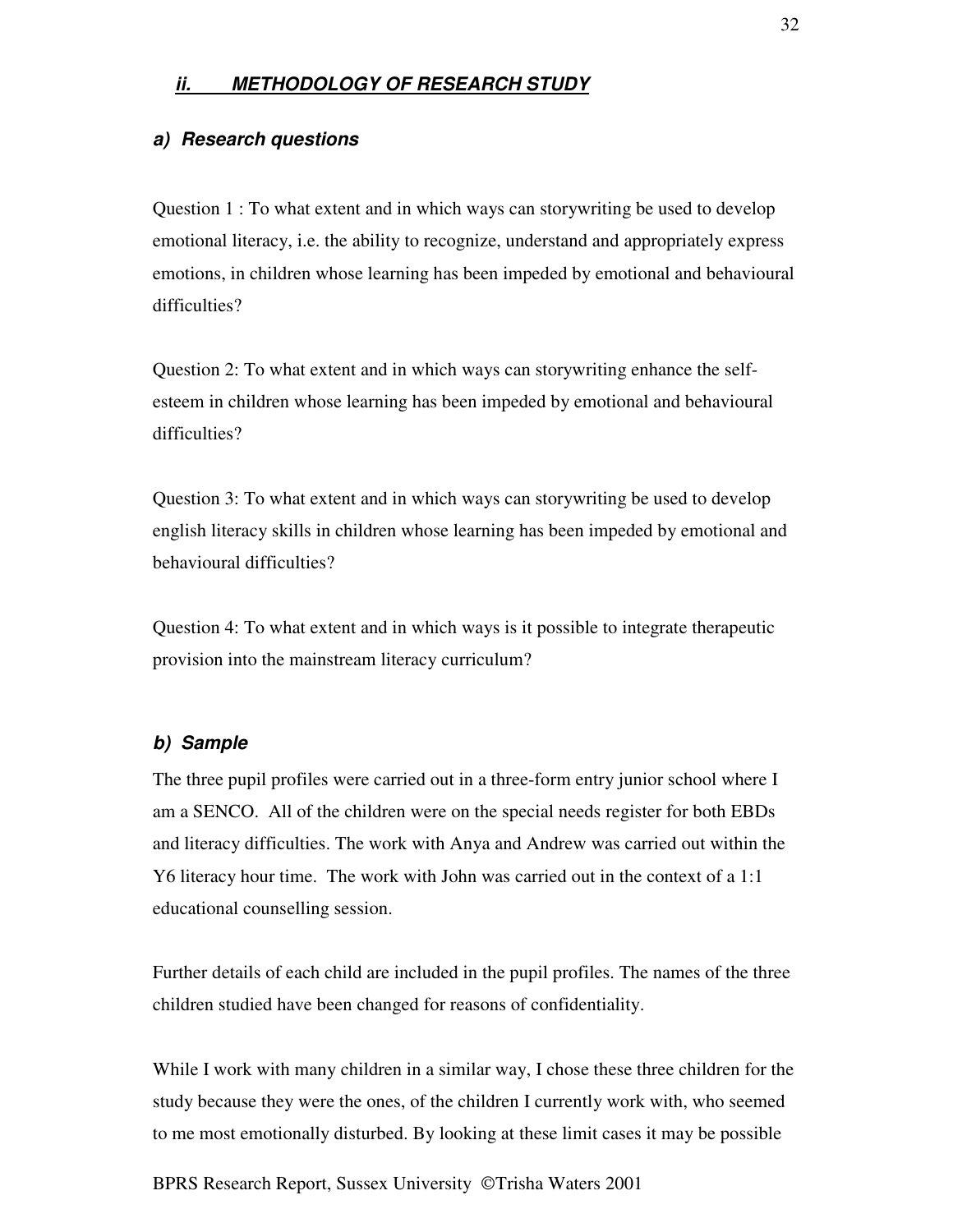to examine more clearly the effectiveness of working in this way and the implications for its potential use as a universal tool in working with other children with similar needs in different settings.

#### *c) Method used by the researcher*

My research is mainly naturalistic in that I am observing what happens in the normal learning environment for the children. The methods used by myself as researcher were observation, field notes and research journal. I was responsible for the teaching of the group or individual and the work was set within the teacher/pupil relationship. An important part of the work described is the setting up of the 'potential space' or the transitional space between the child and myself as the teacher where the therapeutic educational work can take place. This did not just happen but needed to be thought about and varied for each child. I will refer to this in the individual pupil profiles. In all cases my role as the audience/reader of the stories and my subjective response to them was an intrinsic part of the process.

As the study looks at the individual child's engagement with story writing within the context of the teacher/pupil relationship, the study is mainly qualitative. There is, however, some quantitative assessment of the individual child's levels of english literacy, where possible, as measured by the national curriculum levels.

#### *d) Research design background*

In all three cases I met their classteacher on a regular basis as well as recording an interview with them as part of my initial assessment of the child. As the SENCO I coordinated the in-school support network provided by Learning Support Assistants (in the areas of speech and language and keyboard skills) and other support teachers working with these children. I met with parents on a termly basis and kept records of these meetings.

#### *e) Data*

i) The children's stories

BPRS Research Report, Sussex University ©Trisha Waters 2001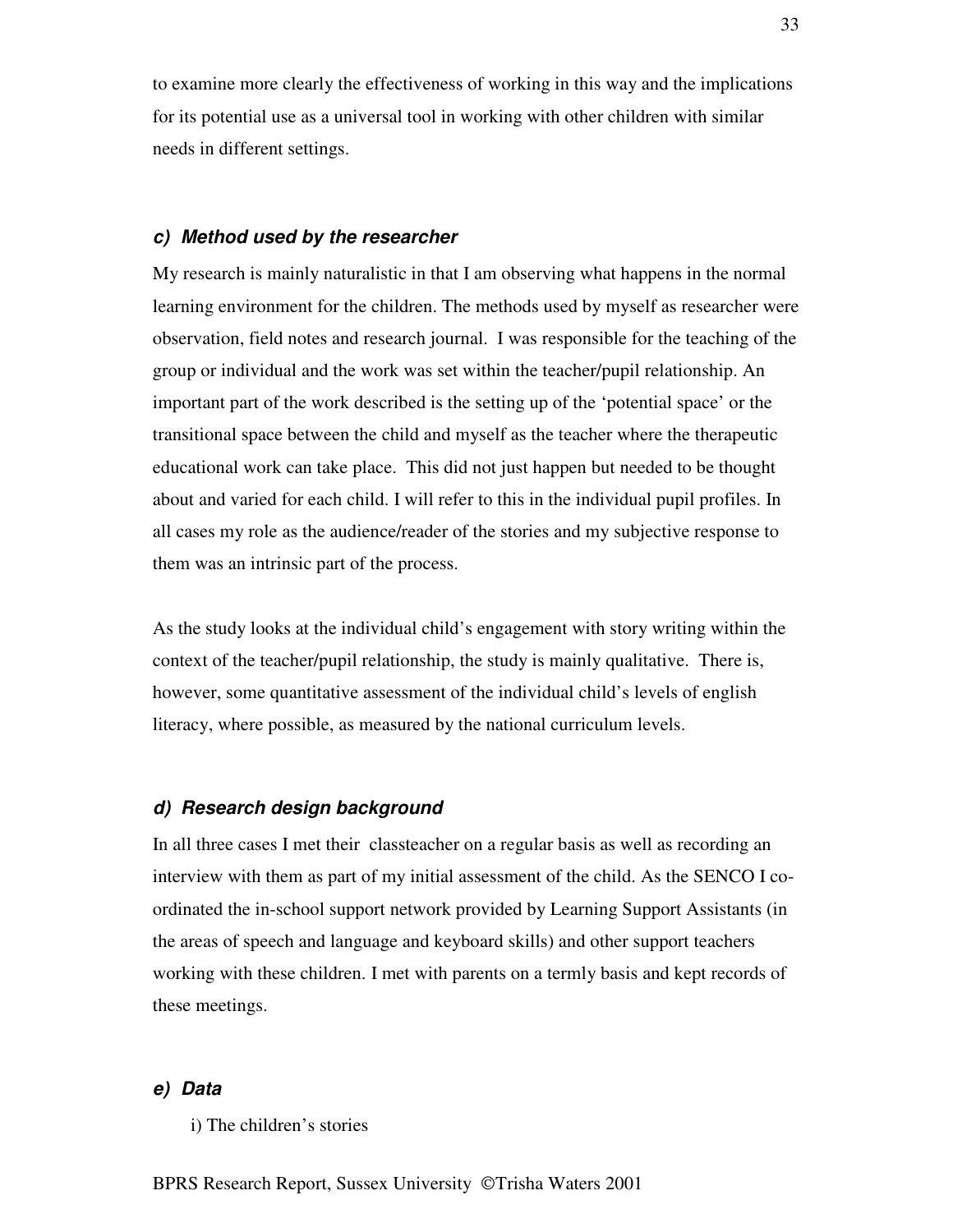- ii) Lesson plans with evaluations which included individual children's responses to the tasks set
- iii) Research journal which provided a detailed account of interactions of the children both with each other and myself. The journal also contained recordings of my reactions and reflections on the children's behaviour and on their stories as well as notes from supervision sessions.
- iv) Parent interviews
- v)Special educational needs records

## *f) Form of analysis*

The form of analysis was to construct a profile of each of the three children observed and within the profile to create a synthesis of the children's experiences with particular reference to their storywriting. One or two stories for each child were chosen. Given the limit on the length of this report it was not possible to look at all their stories and therefore a selection had to be made. This selection was based on choosing stories in which the metaphor reflected critical events in their lives. These stories are reported in the pupil profiles together with my interpretations. These interpretations guided my actions at times but were not given to the child. Also included in the pupil profiles are my reactions to the children which are informed by own personal psychological perspective.

#### *g) Problem of bias*

The difficulty of this research, in terms of bias, is that I am both the teacher and the observer. There is the possibility of bias, therefore, in how I represent both the children's reactions and my own reactions and interpretations. To mitigate this bias in relation to representing the children's reactions there are their recorded stories. While I initiated this storywriting process the content is truly the children's own work. My interpretations of their stories were not given to either the children or their parents. While these interpretations may have guided my actions to some extent, I would suggest that the effect of these interpretations on the children's behaviour and work was less dramatic than if these interpretations had been communicated. With respect to the bias around the representation of my own reactions, regular supervision both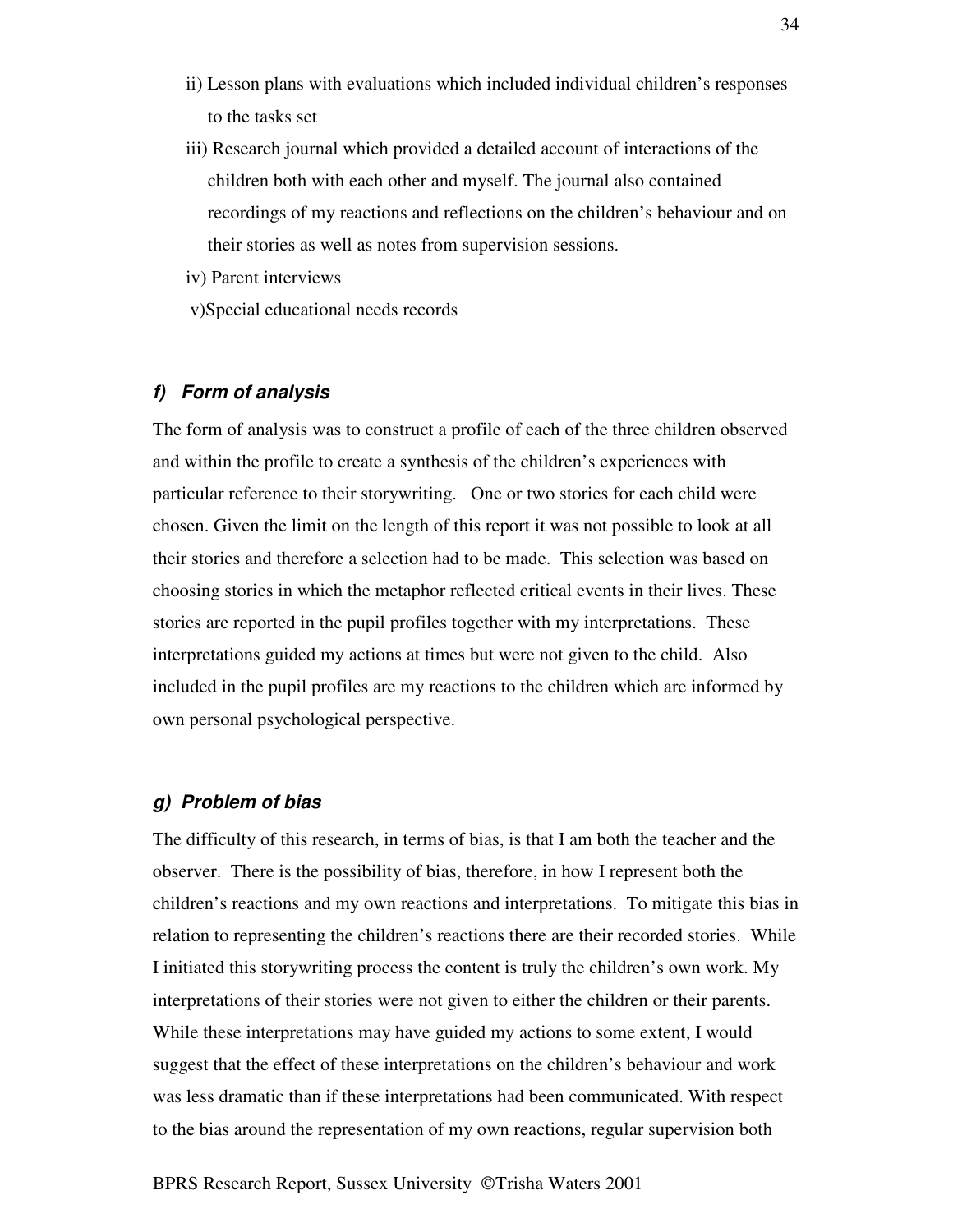from my academic and educational therapy supervisor supported my attempt to reflect with integrity on the cases.

# **D. THREE PUPIL PROFILES**

# *i. 1 st pupil profile : Anya*

*This case study shows how story writing allowed an elective mute to express her feelings of being rendered unable to speak following domestic violence. This led to a quantum leap of development in both the quantity and quality of her writing as well as a confidence to begin to speak out.*

Anya was a tall attractive Yr6 girl with long ginger hair who lived with her mother and sister. In class this 10 yr. old was very withdrawn and was in effect an elective mute. Her teacher said she would not speak to her even to say yes or no and mostly would just sit and not attempt her work at all. This had also been the case with her previous teacher. The most response she would give would be a shrug of the shoulders. At times she would become completely stubborn and have temper tantrums. According to the previous SENCO she had been referred to a child psychotherapist at CAMHS but after a long wait for an appointment had only attended 2 or 3 times because she refused to speak in these sessions. (I found this most report difficult to understand as this was obviously her presenting problem!)

Her mother had left her partner after extremely traumatic and violent domestic events which Anya had witnessed. The mother then had moved back with the girls to be close to her mother in the north of England. This had not worked out but had proved quite unsettling with further disturbing domestic events occurring and the family had returned back south with Anya returning to our school. Her mother said Anya was prone to long hysterical screaming bouts at home which caused friction with the neighbours. The mother was very concerned about Anya and was close to tears when she told me about these events at the parents meeting half way through the term.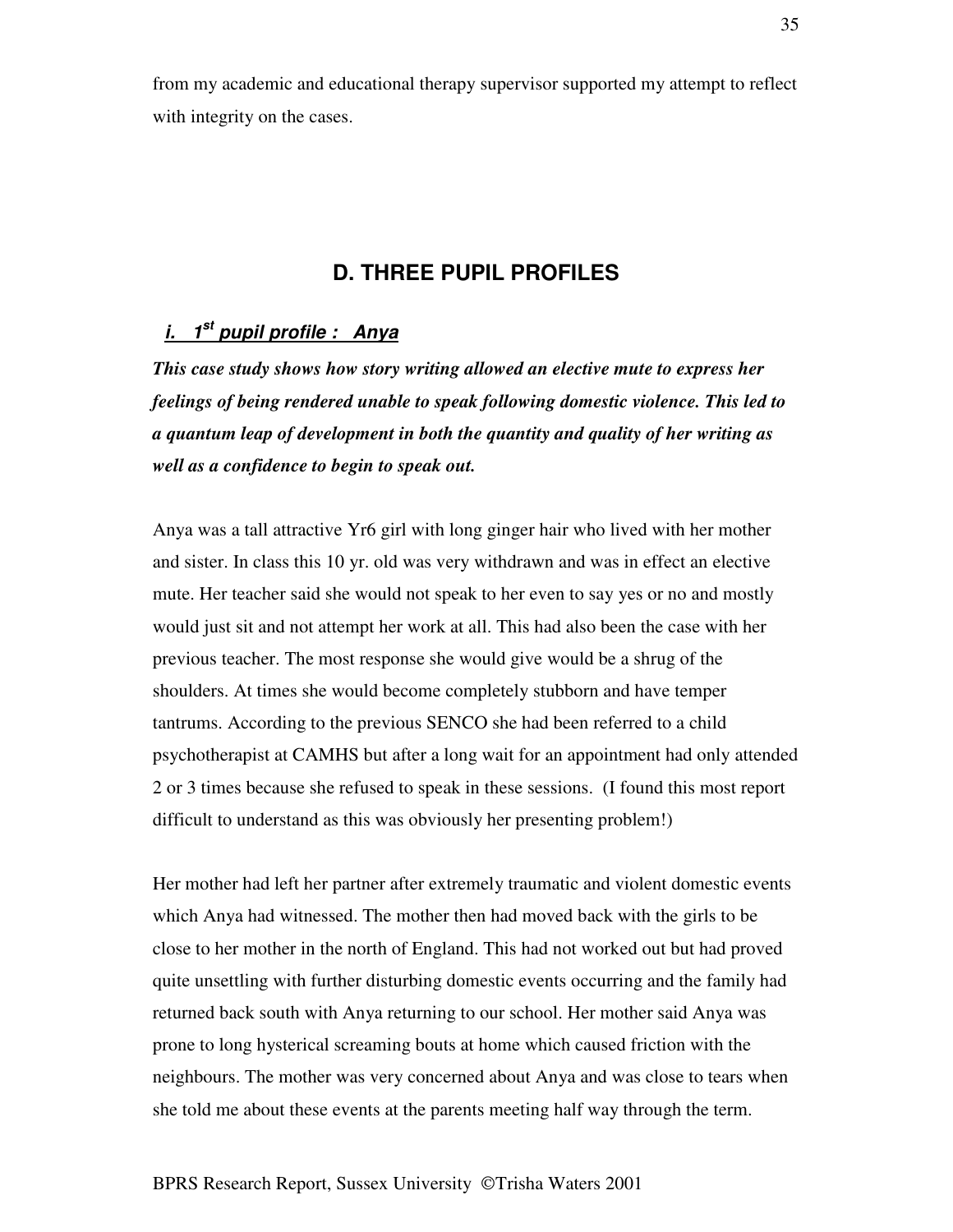When she joined my literacy support group of 6 children at the beginning of Y6, Anya was on stage 3 of the special needs register for emotional, speech & language and literacy difficulties.

In the first session when the group met Anya arrived without her guidelines that were needed for the writing task. When I asked her to go back to class to get them she said nothing and did not get up. I repeated in a gentle but firm manner that she needed to go and get these for the work we were doing. A similar non-response was given. When I asked if she was concerned about disturbing the teacher and whether she would like someone to go with her tears came to her eyes. By now the other 5 members of the group had been sitting around the table for a few minutes waiting to begin the task. At this point I asked her if she was feeling unwell. Again no reply but more tears were welling up. Not being aware of her psychological history in this first week of the academic year, I thought that something particular had upset her or perhaps she was unwell and I said I would take her to the medical room. Leaving the other members of the group for a moment, I handed her over to the office staff who took her to the medical room and I returned to the group to teach the literacy lesson. About 10 minutes later the secretary came to tell me that Anya was having a huge tantrum in the medical room kicking the wall and sobbing hysterically. It was at this point that I realised how deep-rooted a psychological problem she had.

BPRS Research Report, Sussex University © Trisha Waters 2001 By the second week following discussions with the previous SENCO and classteacher, I had more of an idea of Anya's difficulties. In this session she arrived but would not sit down at the table with the rest of the group. When I approached her to quietly ask if she was alright, she physically withdrew and hunched up her shoulders. She had tears in her eyes and looked frightened. I told her that it was OK for her to stand there and that we would just get on with the lesson. I noticed the other members of the group, particularly the boys most of whom were used to being pretty disruptive themselves at times, looking at me somewhat amazed. I said to them that we would just get on with the lesson and that it was OK for Anya to stand there. They responded in what felt to me as a very supportive manner and immediately focused on the task, without any comment on Anya's behaviour. I felt their ability to recognise that Anya's behaviour was not 'normal', especially as they had observed the incident over the guidelines the previous week, meant that they could allow me to give her a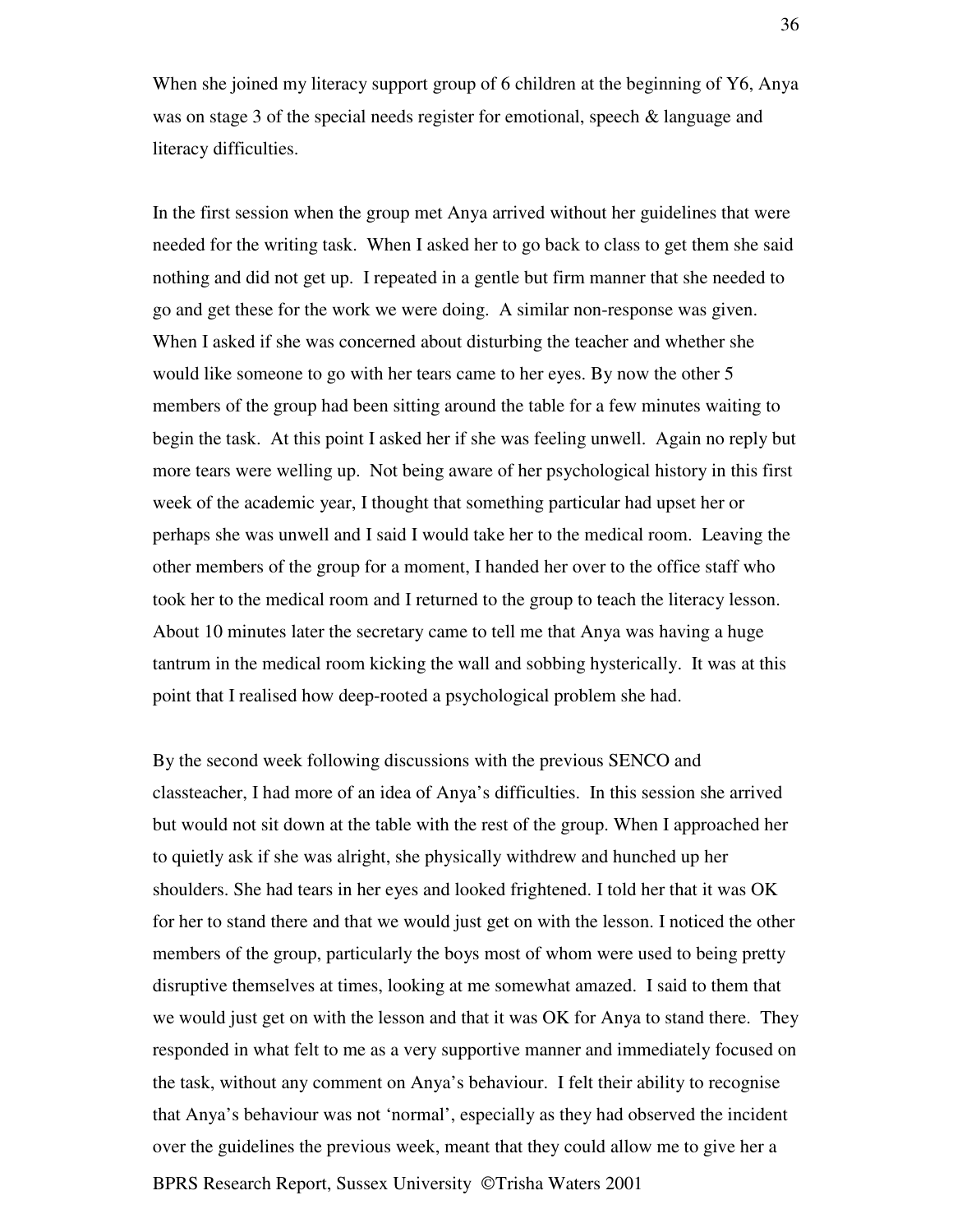different set of boundaries to the rest of the group. Anya stood up throughout the lesson, did none of the task and did not say anything –nor did she disturb us.

The next week she came in and sat down in the place nearest to me and although she had the appropriate writing equipment, again did not begin the task or speak. I focused on the main work with the group though occasionally would repeat the instructions to her and say that she could do some work when she was ready. She did not write anything during this lesson. On speaking with her classteacher after the lesson she confirmed that she was not doing any writing in class either.

During this first half-term there were a number of incidents in the classroom when Anya had had tantrums which caused a disturbance to the whole class. The classteacher found these very difficult to deal with. On two occasions she was unable to pacify Anya or to get her to leave the classroom and resorted to taking the rest of the class (34 children) out of the classroom into the playground so that I could come into the classroom to deal with G. On these occasions I was able to deflect the tantrum which consisted of screaming, sobbing and kicking tables by asking her very matter-of-factly to help me with some practical task such as folding up some drapes. It seemed I was beginning to be someone she could feel secure with.

Although Anya did not do any writing and remained silent during the first 3 or 4 sessions, I noticed that she listened intently to any story I read. The literacy project we were engaged in at this time was based on the Y6 literacy curriculum aspect of understanding parody through work on fairy tales. I had been reading some modern day parodies of fairy tales. Several weeks into the term, I asked the children to think of a well-known fairy tale and to write their own version of it. To my amazement Anya picked up her pen and began to write her story "We've Been Eaten" based on the story of Goldilocks and the Three Bears.

*Figure 4* shows the cover picture for *We've Been Eaten.* On the first page it said,

*This book is dedicated to all the gingerbread men I have ever eaten.*

#### And it began

BPRS Research Report, Sussex University © Trisha Waters 2001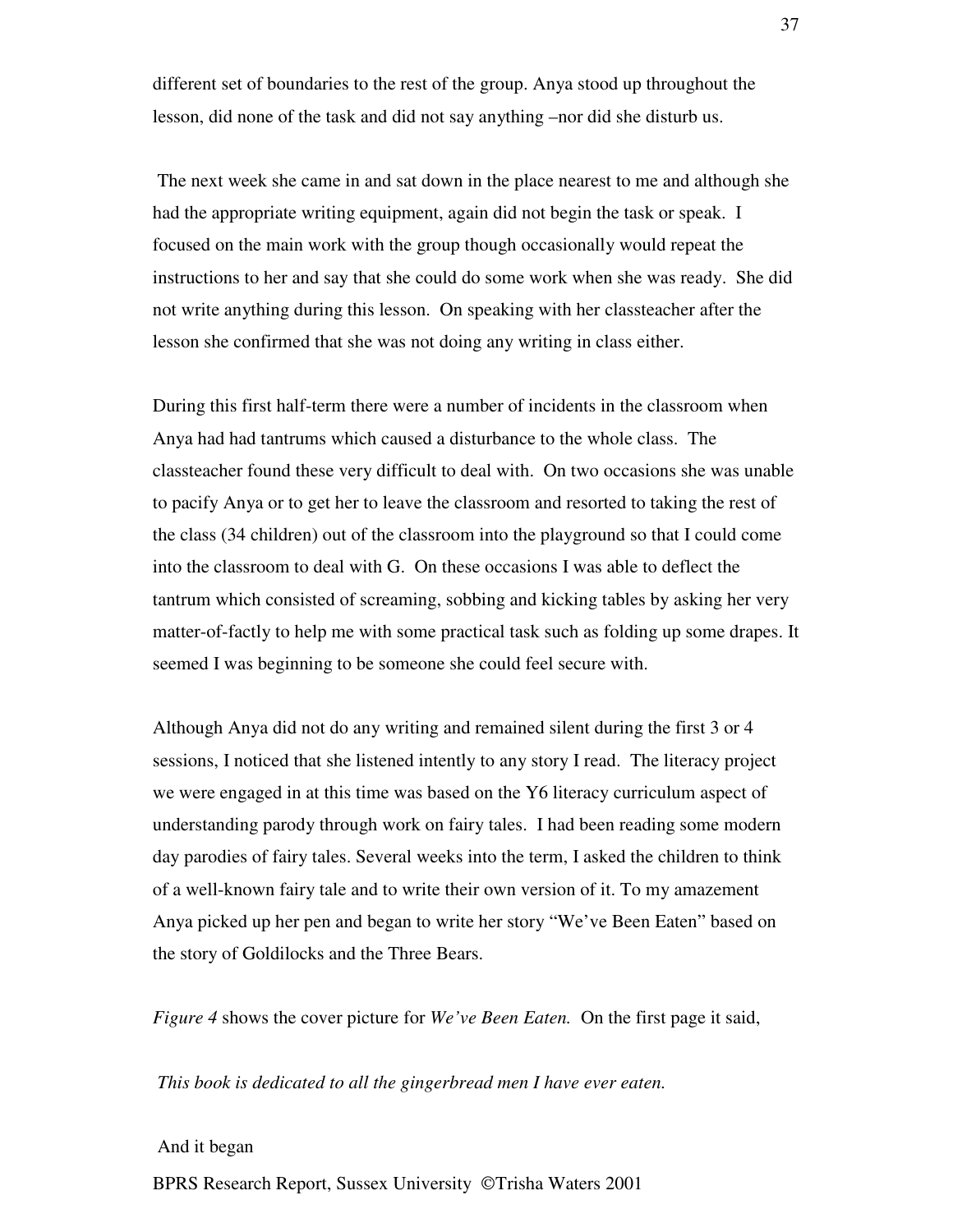*Hello I am Ginger bread 1. We were just asleep on the table after eating dinner. We could not go to bed. We were too tired even to walk upstairs. Suddenly a girl jumped in through our window which made me wake up but I lay still just in case. She fell asleep in baby bread's bed, woke up and tried out my bed and ginger bread 2's bed. Then she sat on baby bread's chair and broke it. After that she rejected my chair and Ginger bread two's chair.*

Then she started nibbling baby breads toes and up and up and up. So now baby bread was eaten. Then she ate gingerbread two- and now she is eating me. She is eating my little toes and now is up to my knees. Being eaten, as you know, is very painful. You just wish they would hurry up and eat you all up. I'm afraid I can not speak anymore because I'm very nearly eaten. (165 words)

For homework the children were asked to do a cover and an inside picture for their stories. Anya brought in the pictures shown in figures 4&5 above. This was the first lesson in which Anya spoke to me and said very quietly that she had done them on the art package of her computer at home. Nothing else was said and when we went around the table sharing our stories with each other she did not want to share hers or to have it read out.

## *a) My Interpretation of "We've Been Eaten"*

In interpreting this story it seems to me that the girl intruder represents the domestic trauma and violence that Anya had experienced in the past. There are three gingerbreads representing Anya, her mother and sister all of whom shared her experience of the domestic trauma. They were too tired to move out of danger (go upstairs). She watched while the other two were consumed by the violent events and then was consumed by the trauma herself. She is able to say that this is so painful that *"You just wish they would hurry up and eat you all up".* The telling line is the final one where Anya speaks clearly in the metaphor about how the experienced trauma has caused her mutism: *"I'm afraid I cannot speak anymore because I'm very nearly eaten."*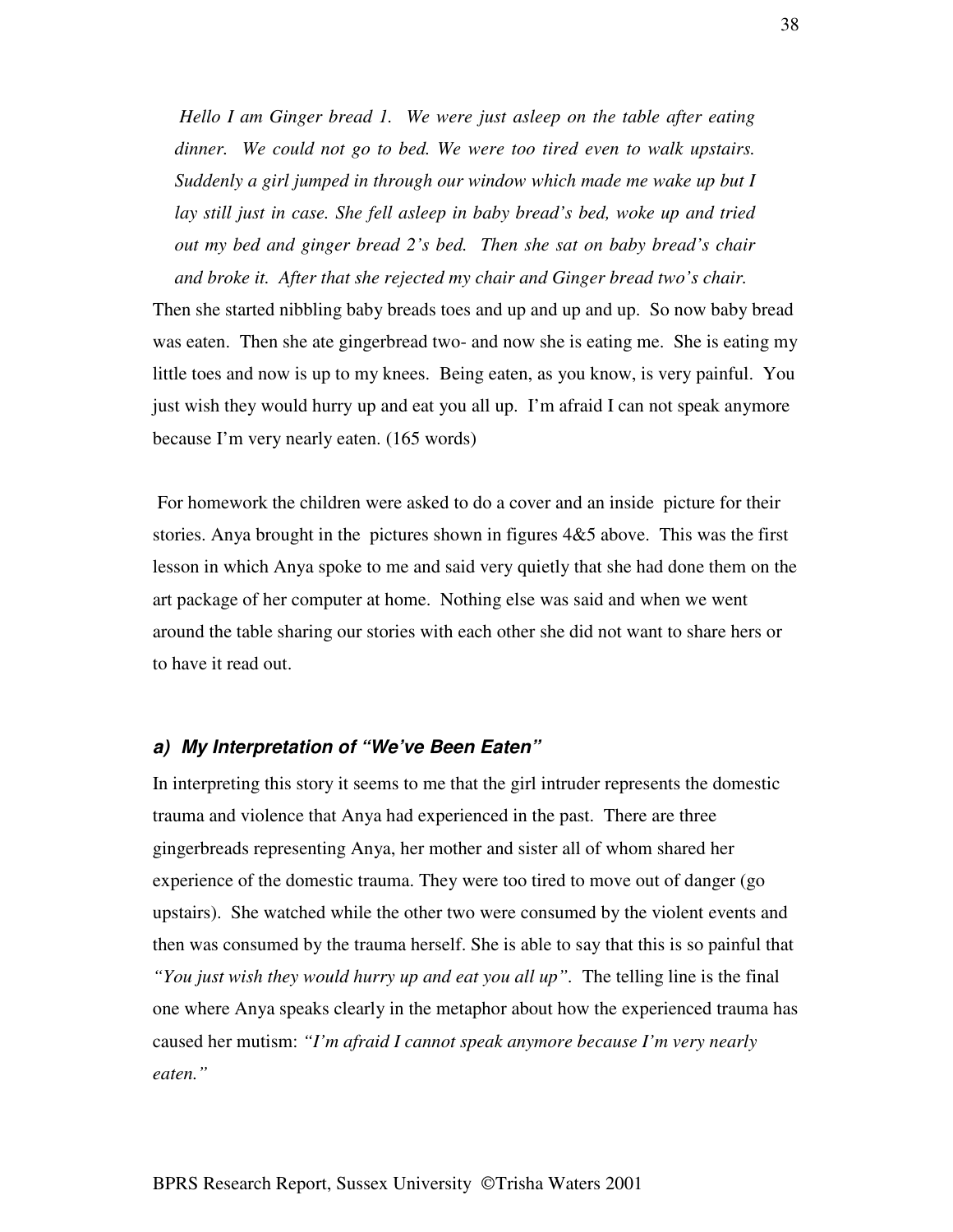At no time during or after the writing of her story did I share any of my interpretation of the story. Any comments were only made within the metaphor. The usefulness of my interpretation and any insight it contains into the unconscious significance of the story was that I gave her story a respect that acknowledged the significance for Anya of this writing. It showed me the depth of the wounding that she had experienced – a wounding that had felt like obliteration – and because of this strengthened my desire to provide a safe and nurturing environment where she could continue to develop selfconfidence and expression through her creative writing. My interpretation could have been wide of the mark but it facilitated a closer attachment between us.

### *b) Anya's second story*

In the second half-term the support group story-writing work took the theme of Egypt which was the topic for that half-term. Anya was now engaged in all the literacy tasks given to the group and was also beginning to work better in the main class. Although she continued not to speak in the group even when a question was directed to her she would occasionally say a quiet 'yes' or 'no' to a question that I would ask her about her work.

I asked the children to write a time travel story where they find a time machine that can take them back to Ancient Egypt. They had some topic books on Ancient Egypt to give them ideas. She integrated the grammar work we had been doing on direct speech into her story called Jenny in Egypt . This second story, which is given in full in the appendix, was 925 words long compared to the 165 of "We've Been Eaten". While written only about 6 weeks after the first story, it showed a marked improvement in handwriting fluency as shown in figures 6&7 and a considerable leap in maturity of expression. It really seemed as if a blockage to her expression had been removed. In this story too there was a working through of unconscious issues as shown in this short extract:-

*"How am I going to get back? (home) I got here by travelling through time. I went in the mummy case and I was here (in Ancient Egypt) so if I go back in the mummy case I will be back to the modern world. But how will I get back*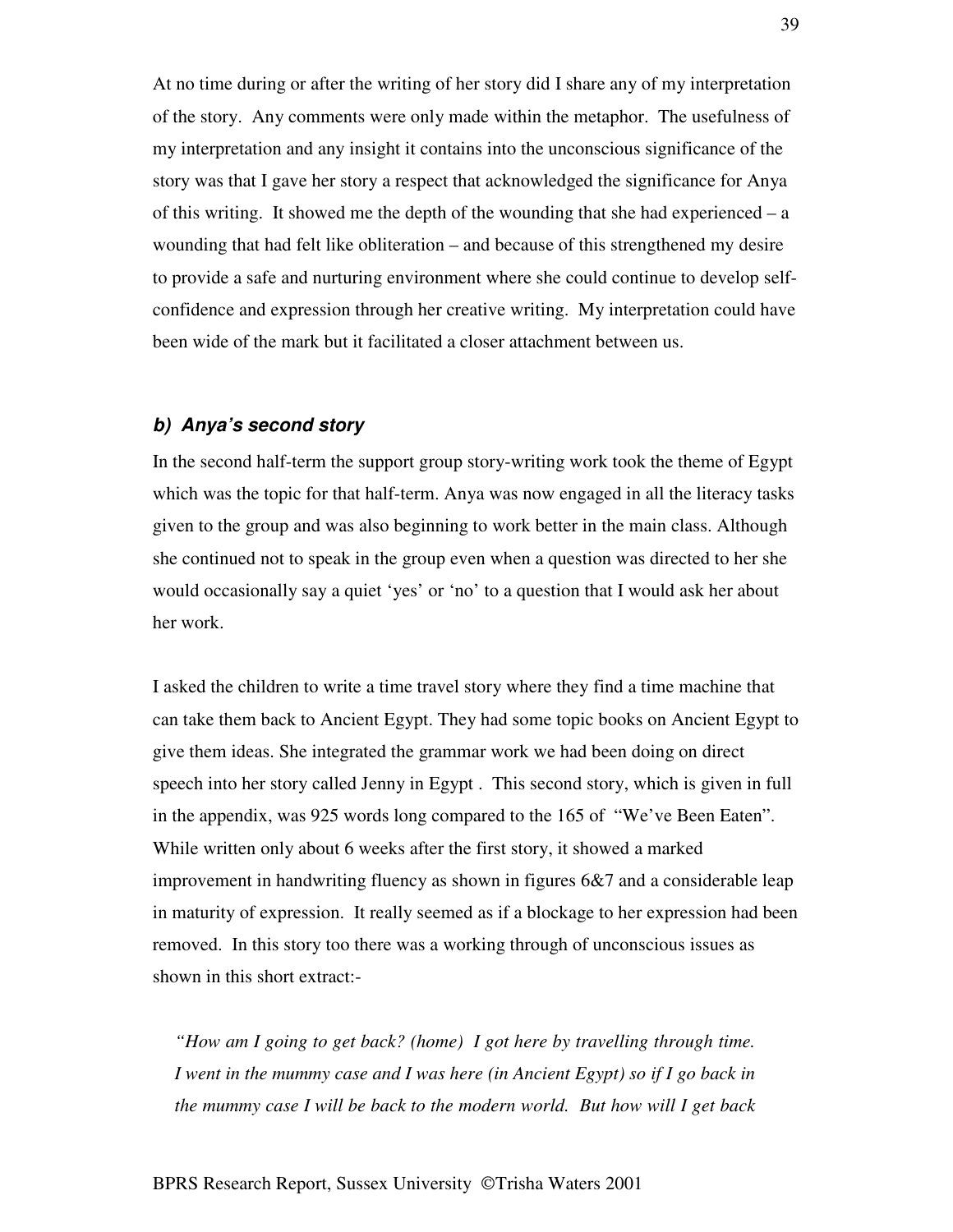*unless I die…Everyone was talking and joking and nobody noticed that there was a poisonous snake on the loose. It came straight towards me and bit me.*

*There were whizzing colours and I was back in the mummy's coffin. I opened the lid and I was back in modern times in the hotel room. Whenever I told anyone my story they didn't believe me but I know it really happened because I've still got the necklace that the Egyptian girl gave me"*

Again in this second story the theme of death is present. While there is an echo of the previous trauma where nobody else notices the danger, this time the main character chooses to die to the self locked back in time (Ancient Egypt). In this story the conscious inviting of death through the snake bite results in being reborn in the present, reunited with her mother, the archaeologist in the story.

Anya was happy for me to read out her second story to the group. She had taken her first draft home and word processed most of the text adding her own computer generated art images. An LSA who was a present in the group and who had previously worked with Anya was particularly amazed to find that Anya had written such an impressive story. Although she had quickly overtaken the other members of the group in terms of her literacy skills, we decided to keep her in this weekly group for the rest of the year in order to foster her newly found self-confidence. She became gradually more verbal over the next two terms and would occasionally by the third term put up her hand to answer a question speaking in a whisper. However, she was still unable to take a turn in shared reading. Throughout the year I cultivated her interest in IT especially in relation to the IT art packages. In the summer term I was teaching the use of the IT programme Dazzle to the whole of Y6 as part of the ICT curriculum. Anya was in the first IT group I taught and produced some excellent work. I decided to train several children as 'teachers' of Dazzle to help the other children. I asked Anya if she would be one of these. She looked really shocked when I asked her- she would have to communicate with them! But she also flushed with pride. She agreed to give it a go. When her name was mentioned as one of the 'teachers' the other children also looked surprised. She managed this task quite well, quietly teaching a couple of the other girls that she felt more secure with in the room where I worked.

BPRS Research Report, Sussex University ©Trisha Waters 2001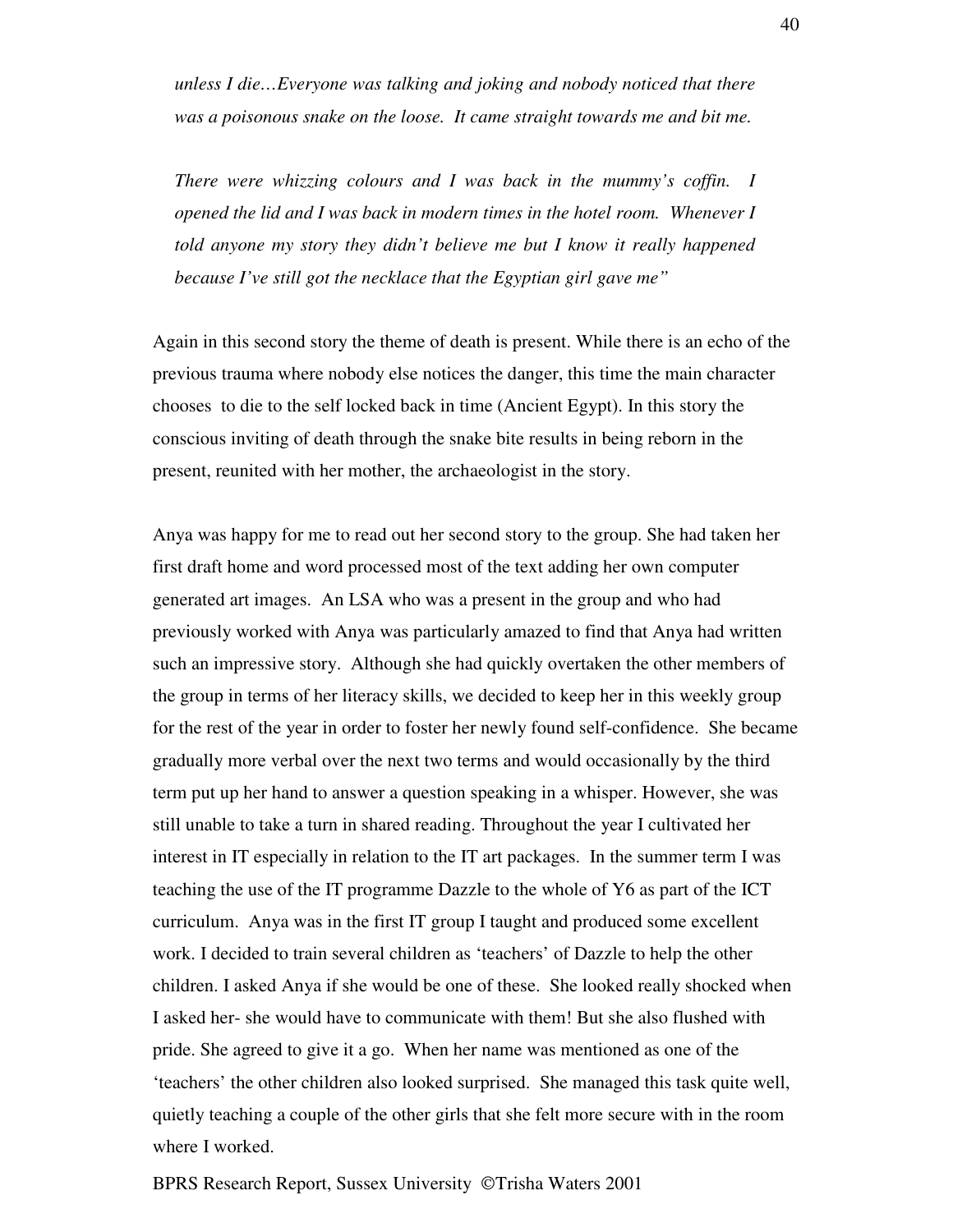At the end of term we were doing an achievement assembly and I asked her if she could speak in the assembly about the IT work. She looked even more worried this time! I said she could practise with me on her own first to see how it went. She spoke in a big confident voice. I was amazed. When repeating her speech in the hall in a loud, clear confident voice one of the boys next to me turned and said, "We didn't think she could speak". It was quite a moving end to the year of work with Anya.

# *c) Emotional learning from storywriting*

Anya's loss of learning can be viewed as attributable to her loss of feeling about the traumatic events she had witnessed. In my interpretation these had truly been too awful for her to speak about. In fact, for her, the experience had felt like being eaten – an extremely painful process which resulted in her feeling as though she no longer existed. If you do not exist you certainly cannot speak. Her rage could only be given wordless expression through kicking, screaming and sobbing in a hysterical manner as evidenced in the tantrums at school and home. By mirroring the traumatic events in the metaphor of her story and describing the feeling of being devoured, Anya was able to place her 'self' in a new position i.e. that of the narrator/author. By taking up this stance, it is possible that a new centre of self was created which could survive the traumatic events - in fact could survive to 'tell the tale'. From this strengthened sense of self she was able to further explore the theme of death/obliteration. In her second story the main character was able to use her thinking to overcome the death situations and in fact use her cognitive functioning to return to the mother in the present. As she became able to articulate her feelings in her stories, Anya began to find her actual voice albeit tentatively at first. By cultivating her interest in using the computer to illustrate her stories it was possible, it would seem, to enhance her self image as someone who had something to teach others. This in turn developed her confidence as a speaker.

For Anya to be able to engage with learning it seemed that it was necessary for her to feel that her anxieties could be accepted and also that she could have some control over her personal boundaries. By allowing her to firstly stay standing in the corner and later to just sit at the table without doing any work gave her the message that she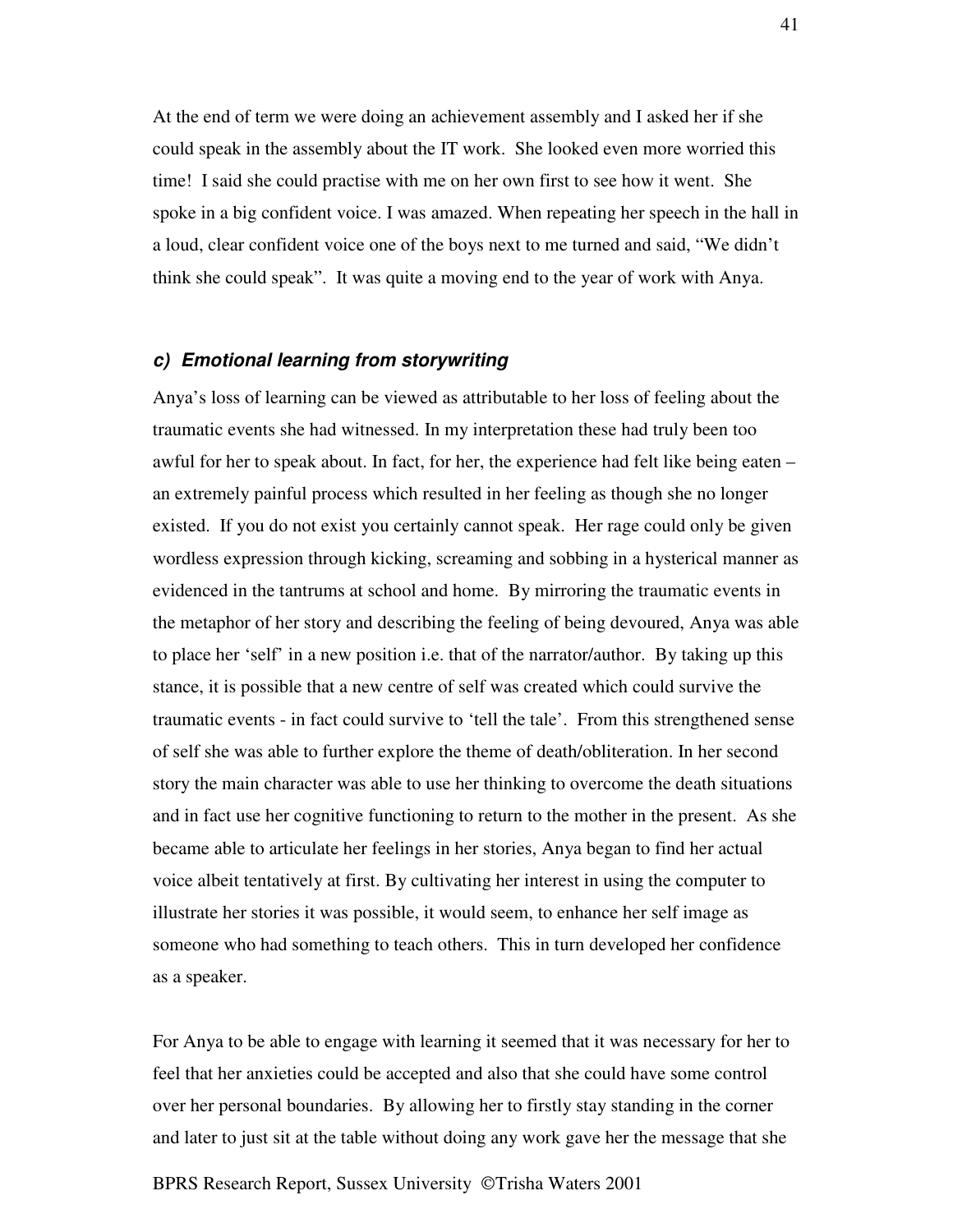could be allowed to exist with her anxieties. That I was able to 'hold' and understand her anxieties and to protect her from comments or intrusion from the rest of the group enabled her to dare to bring herself into the group through her stories. My role of attachment figure for Anya was strengthened by my also being the first audience/reader of her stories. I was affected by the significance of these stories and my respect for them was communicated to Anya. This may also have helped her to value her work and increase her self-esteem.

### *d) Academic learning*

Anya's motivation for writing increased dramatically over this time as clearly shown by the increase in the number of words written in these first two stories- written only a term apart. The first was 165 words long and the second 925 words. There was also a dramatic improvement in her handwriting as shown in these following two examples.

*Figure 6: Example of handwriting from We've Been Eaten*

#### *Figure 7: Example of handwriting from Jenny in Egypt, written six weeks later*

The cultivation of Anya's interest in IT in order to improve her self-esteem also led to her quickly acquiring new IT skills. Through the teaching of these to other children, her speech and language skills improved to the point where she was able to speak aloud in an assembly for the first time at the school.

# *ii. 2 nd Pupil Profile : Andrew*

*This case study looks at the context of the literacy group to illustrate how an awareness of projective identification can change negative behavioural patterns in the classroom. The stories chosen show how this negative attention-seeking behaviour in the group mirrors the child's experience in his family.*

Andrew is a 10 yr. old 'laddish' red-haired english Y6 boy who loves football. He often calls out inappropriately in class and is often involved in 'incidents' at break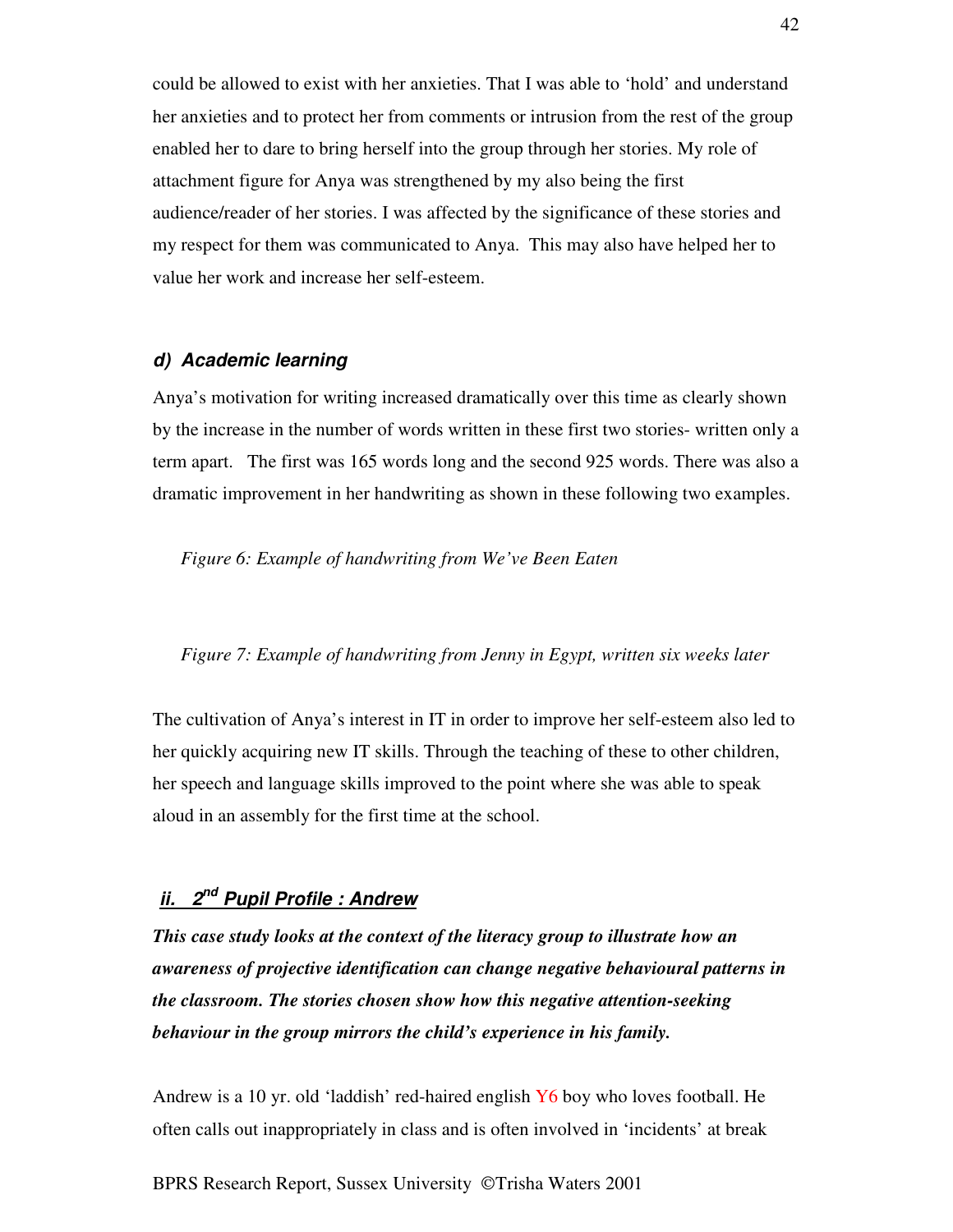times. There have been concerns about both his behaviour and his literacy since Y3 when he was put on the SENIMS register. His Y4 report states, *"He must learn to settle down to work quickly and not distract his peers…".* In Y5 his classteacher reported she had,

*"concerns about his behaviour. He will often distract other children and is often involved with playground incidents."*

He lives with both his parents and has an older and a younger sister. His mother said that he liked to '*wind up'* both his sisters though he also looked up to the older sister and fought with the younger one a lot.

He joined my Y6 special needs literacy support group of 12 children.

# *a) Academic scores*

His end of Y5 QCA test results were: - Reading 3b Writing 2a Spelling – level 2

Given that level 2 is the expected norm in Y2 and level 4 the norm in Y6, these show his results to be well below average particularly for writing and spelling.

His Y6 (Oct '00) CAT (cognitive ability test) scores showed that while he was below average on Verbal reasoning (SAS 86), he was average in the areas of Quantitative (SAS 105) and Non-verbal reasoning (SAS 98).

This would suggest that Andrew is a boy of average intelligence who does not have global difficulties but a specific difficulty in relationship to verbal reasoning coupled with a history of behaviour difficulties.

# *b) Andrew's behaviour within my Y6 literacy support group*

While over half of the 12 members of my special needs literacy group had some degree of EBDs Andrew was the member of the group whose behaviour I found the most challenging throughout the first term. He would enter the classroom in a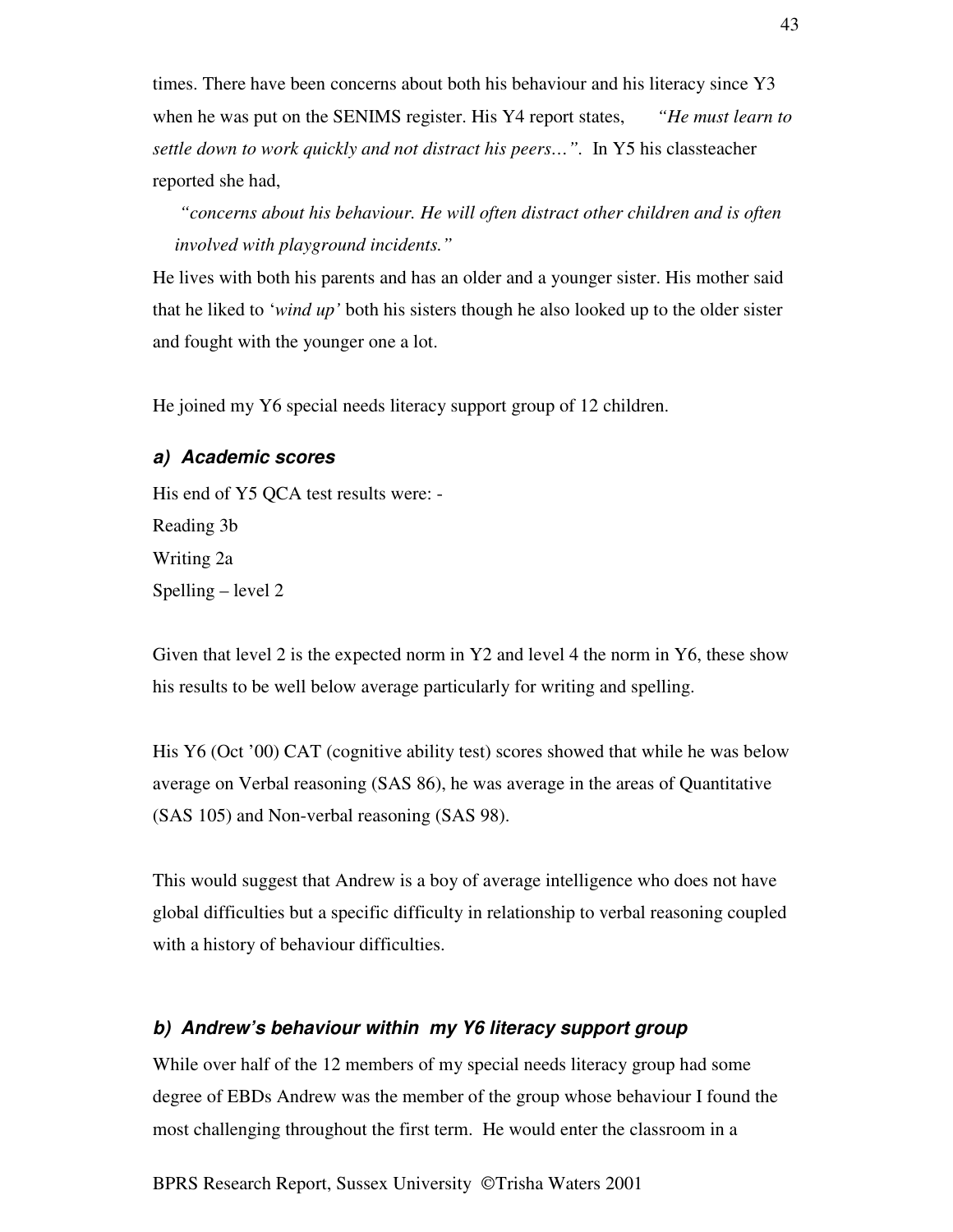boisterous manner and clown about particularly when seated anywhere near a particular friend. They initially sat next to each other but after several warnings about their behaviour I then insisted that they separated. Interestingly after this separation, the friend who had previously been statemented for academic and EBDs, focused well on his work and it was Andrew who continued with his distracting behaviour. Although able to read silently, whenever I asked the group to read a poem or a piece of text quietly he would begin by reading it aloud. Whenever a question or thought came into his head, he would call it out without putting up his hand. He seemed unable to hold a thought in his head without verbalising it. He would often call out when I was talking to the group and rock back on his chair. He would occasionally flick or throw things such as rubbers or pencil sharpeners. When I asked the group a question he would put up his hand in an over-enthusiastic manner and complain if he was not chosen. If I spoke to an individual child about their work he would inevitably create some distraction. He would often only write a couple of lines compared to a page of writing from the other children, often tearing up one or two initial attempts saying they were not good enough. I would give a warning about disruptive behaviour and then ask him to stay behind for 5 or10 minutes at lunchtime. When the bell went he would meekly remain behind and do whatever was asked of him. In these 10 minutes he would often write 3 times the amount that he had done in the lesson.

I discussed Andrew with my educational therapy supervisor. I confessed that he was the child in the group I found it hard to really like. By this time, the second half-term, the rest of the group was really starting to come together. I said I felt that I was getting into a negative reinforcement pattern with Andrew and disliking him for taking up so much of my attention. My supervisor asked me what I found an interesting question to reflect on –

*"Is he trying to get your attention or is he trying to stop the other children getting any attention?"*

BPRS Research Report, Sussex University © Trisha Waters 2001 From talking and thinking about Andrew in a more reflexive manner instead of reacting to his behaviour I realised that I had probably been caught in a projective identification relationship with Andrew. I was continuing to bolster his sense of identity through my engagement with his negative behaviour- a process, I imagined,

44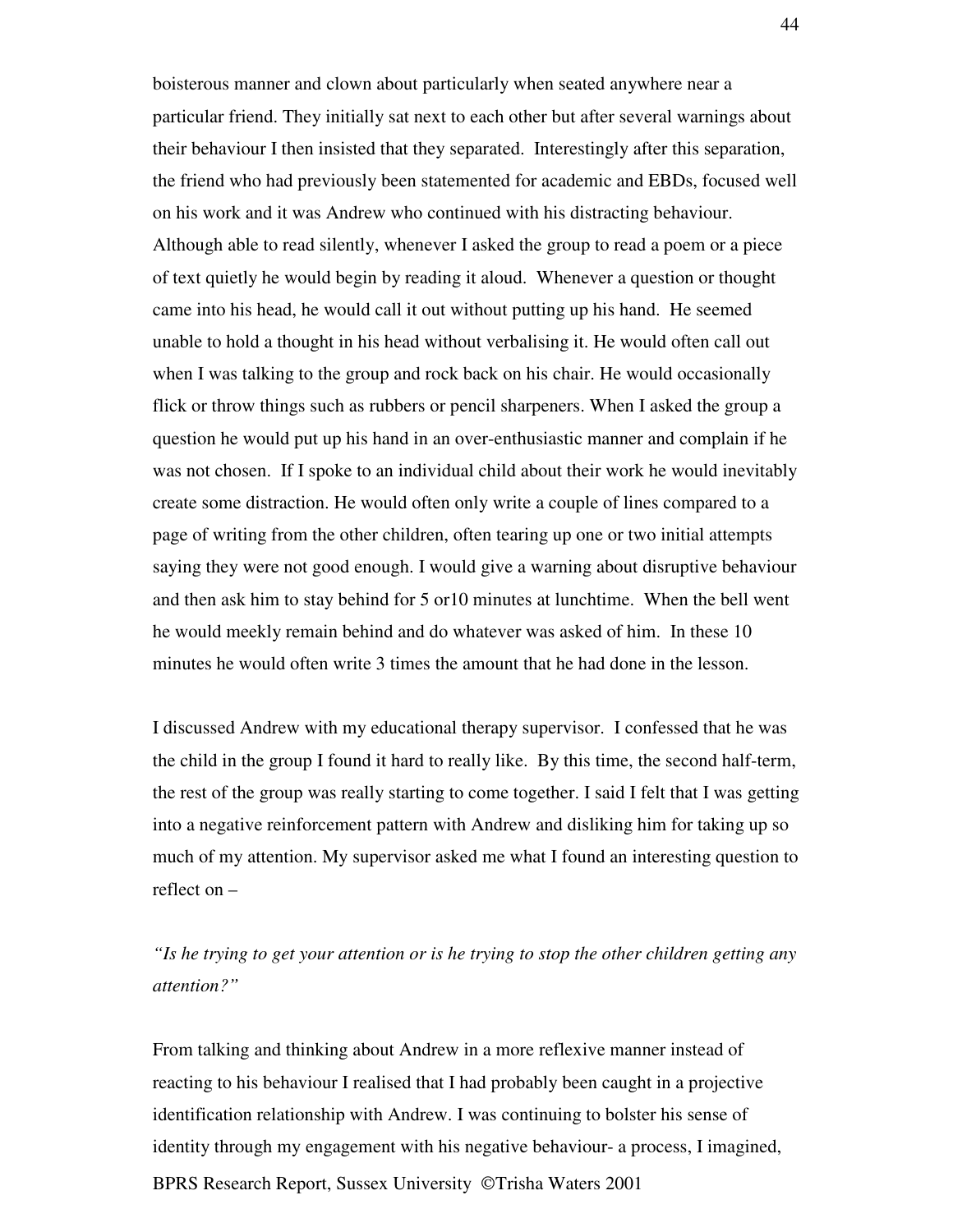with which he was familiar. I decided to meet with his mother and try to set up a positive behaviour programme in conjunction with home. (A positive behaviour programme is one where positive behaviour is given attention rather than negative behaviour.)

#### *c) Meeting with mother*

This meeting with mother confirmed my hypothesis that my response to Andrew was a form of projective identification. When I said I felt concerned that most of my interaction with Andrew was around his negative behaviour, she said it was exactly the same at home. She said he didn't seem to learn and just continued to do things that his parents would moan at him about- and this was just about all the time. This is what had particularly struck me in the group. On one occasion after I rebuked him for flicking something he immediately did it again. At home, she said, they found him boisterous and *"unable to express himself when questioned directly, even when not in trouble.*" She also mentioned that he had become upset with tears in his eyes when filling in a form I had sent home which asked parents to ask their children how they thought they were doing at school.

She said she felt in despair about what to do about his behaviour –just as I had confessed to my supervisor. I suggested that we start a positive behaviour programme to try and change this negative pattern of behaviour. We agreed that I would give him a 'Well Done' certificate every time I thought he had had a good lesson (initially for not calling out) and that parents could decide on a treat that Andrew would get from them when he had got 10 of these. I would not report the 'bad' lessons but only focus on when he had had a 'good' one. His mother agreed to this. The change in Andrew's behaviour was dramatic. He really made an effort with not calling out and when he forgot a look from me would remind him. I was somewhat concerned, however, on asking Andrew a couple of days later if a treat had been agreed when he replied,

"Well my Dad said if I don't get 10 of them I won't be able to go to football training."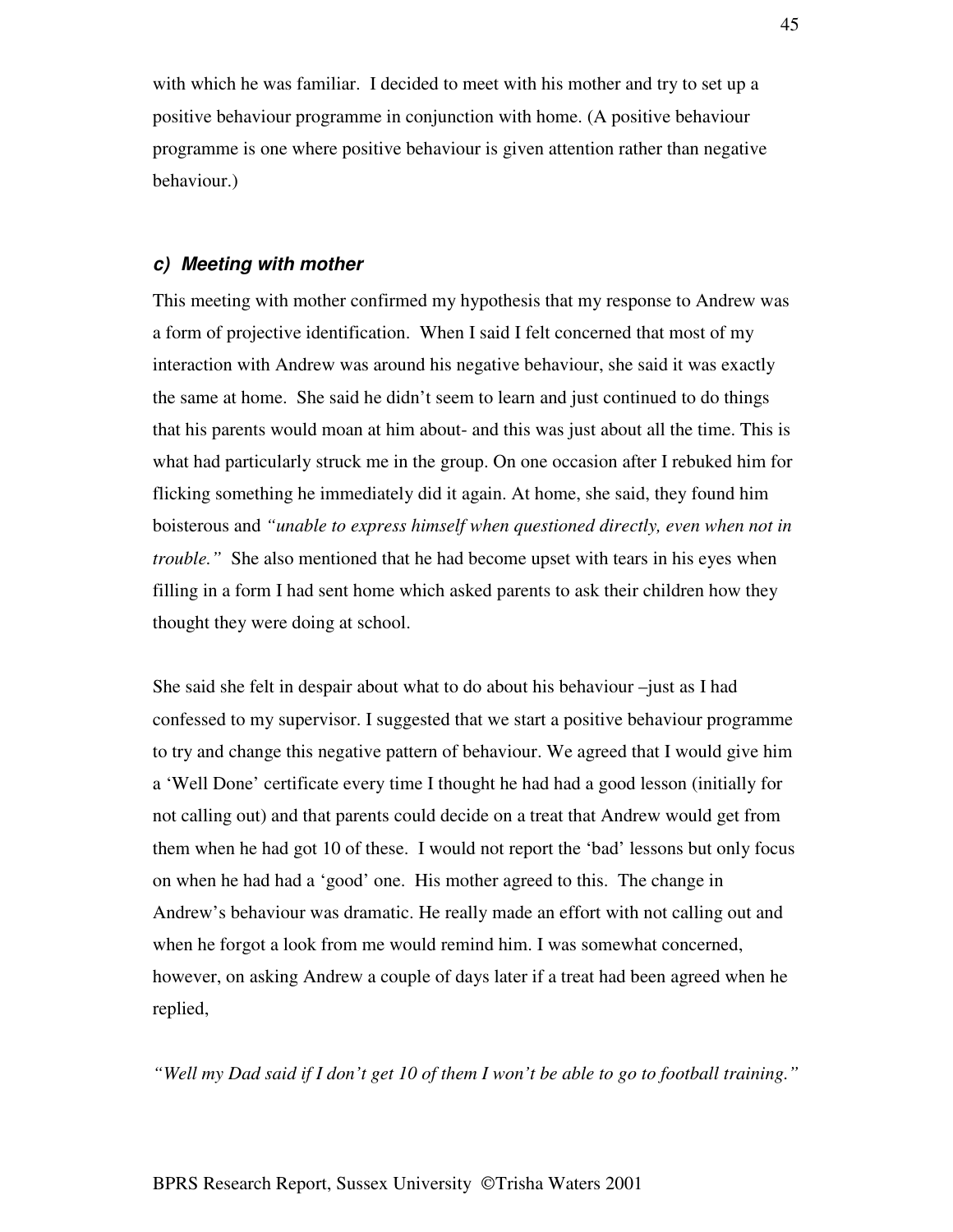Andrew loved the football training sessions that he regularly attended. I was amazed how my efforts to set up a positive behaviour programme with the mother had been undermined by the father. However, when I checked a week later I was reassured to find that an increase in pocket-money had also been negotiated.

#### *d) Response to the positive behaviour programme*

I arranged for Andrew to sit at the front of the class close to where I would normally be standing and although he occasionally tried to change this I felt he was happy to be told to sit here. Andrew responded positively to the behaviour programme and worked really hard on not calling out at inappropriate times. Straightaway he began to focus more on his work. When he asked to start again with a piece of work I would remind him that his work did not have to be perfect. I began to feel a lot more sympathetic towards him and began to realise how much of his behaviour had been a front to obscure his poor academic self-image particularly around literacy.

# *e) Andrew's first story*

Previous to this time Andrew had not completed any of the storywriting tasks. He would generally tear up his  $1<sup>st</sup>$ ,  $2<sup>nd</sup>$  and even  $3<sup>rd</sup>$  draft, which resulted in him never getting past the first half page of writing. It was shortly after setting up the behaviour programme, however, that he wrote his first completed story. The group had been given the beginning "S/He was really upset and felt she/he couldn't share her/his secret with anybody. This is his story: -

*"She was really upset and felt she couldn't share her secret with anybody that her dad was hitting her. She was so upset she would cry herself to sleep at night. She lived in Manchester. She was 12 years old and she had light brown hair. She has two guinea pigs, Gerly and Gus, and one golden labrador called Brandy. It all started when she was out spending her Christmas money and her Dad, out of the blue, hit her. She does not know why, but he did. It was a couple of days later when she found herself telling her best friend. They met up after school and they both agreed that*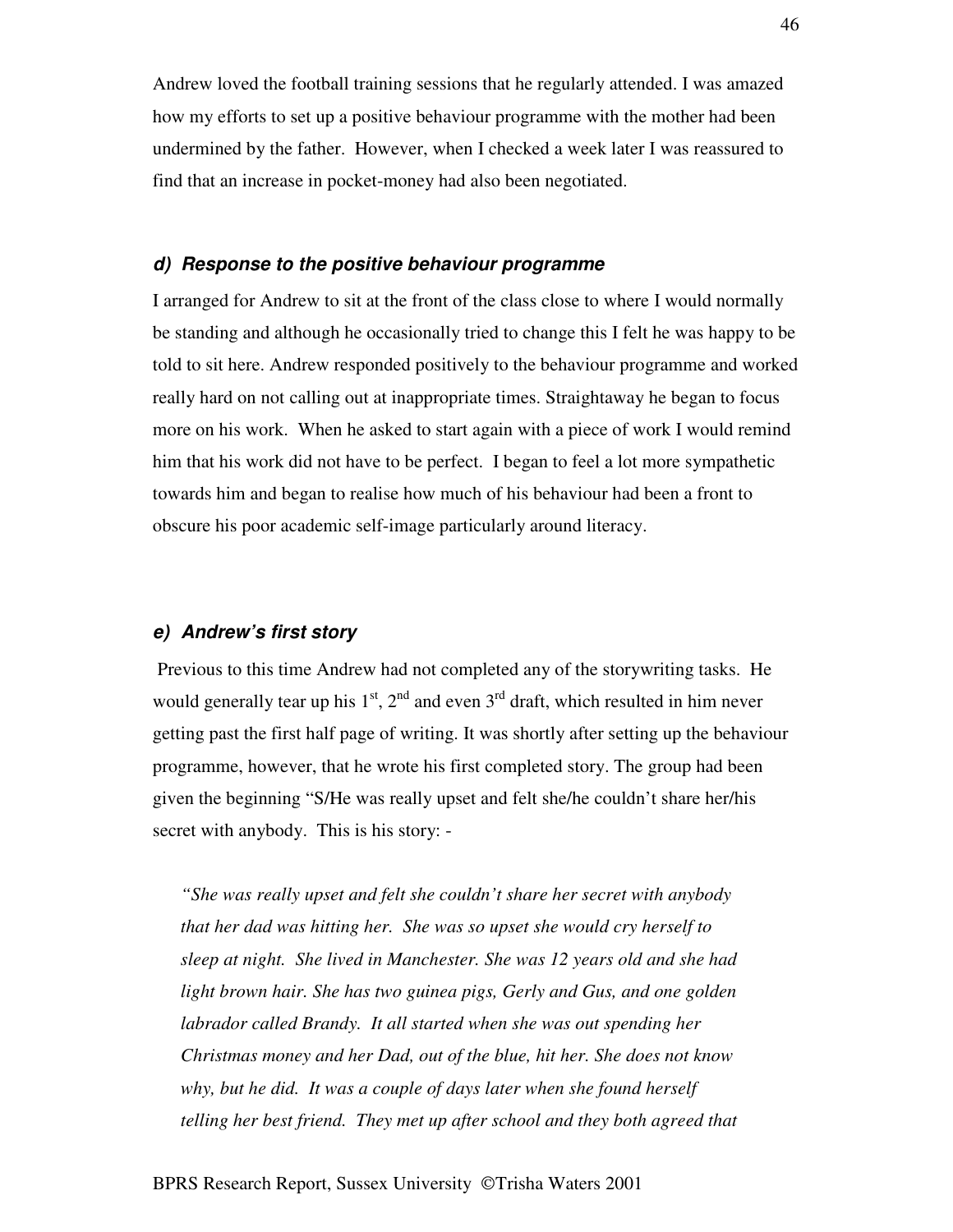*they would tell her Mum and then tell the police. It was the 19 th of May. We were having lunch when the doorbell rang. My Dad opened the door. "Detective Constable Bradley. May I come in please." The police arrested him… He was sentenced to 3 years in gaol. When he had served his time, he came out of prison. Her Mum ordered a divorce paper and she never saw her Dad again."*

## *f) Interpretation of Andrew's first story*

The girl in the story seemed to corresponds to Andrew's sister not just because of the context of the story but because the weekend before, when asked to do a character sketch of a member of his family, he had described his sister's looks and pets in the identical manner as in the story. She lives in Manchester – the football team that Andrew ardently supports. This story certainly confirmed my sense that Andrew experienced his father as punitive and his mother as supportive. I noticed that Andrew was completely focused on this work and for the first time he wrote about something with real emotional content. The story ending was obviously a fantasy and perhaps the beginning was too. I was aware, however, that there may have been events that informed this story. I did not feel this story writing necessarily linked with reality though it did mean I was alert to any other evidence that might suggest heavy handedness at home. What the story did seem to illustrate was Andrew's victim subpersonality and its need for protection by a set of clear rules and guidelines as represented by the law in the story.

Through reading this story I found myself becoming more open to Andrew and his difficulty in feeling safe and contained in the world. I became more aware of his vulnerability and felt I was beginning to 'hold' him as I had been able to do with other members of the group. His next story reinforced for me how fragile was his sense of self.

### *g) Andrew's second story*

This story followed literacy work we had done on parody in the context of fairy tales.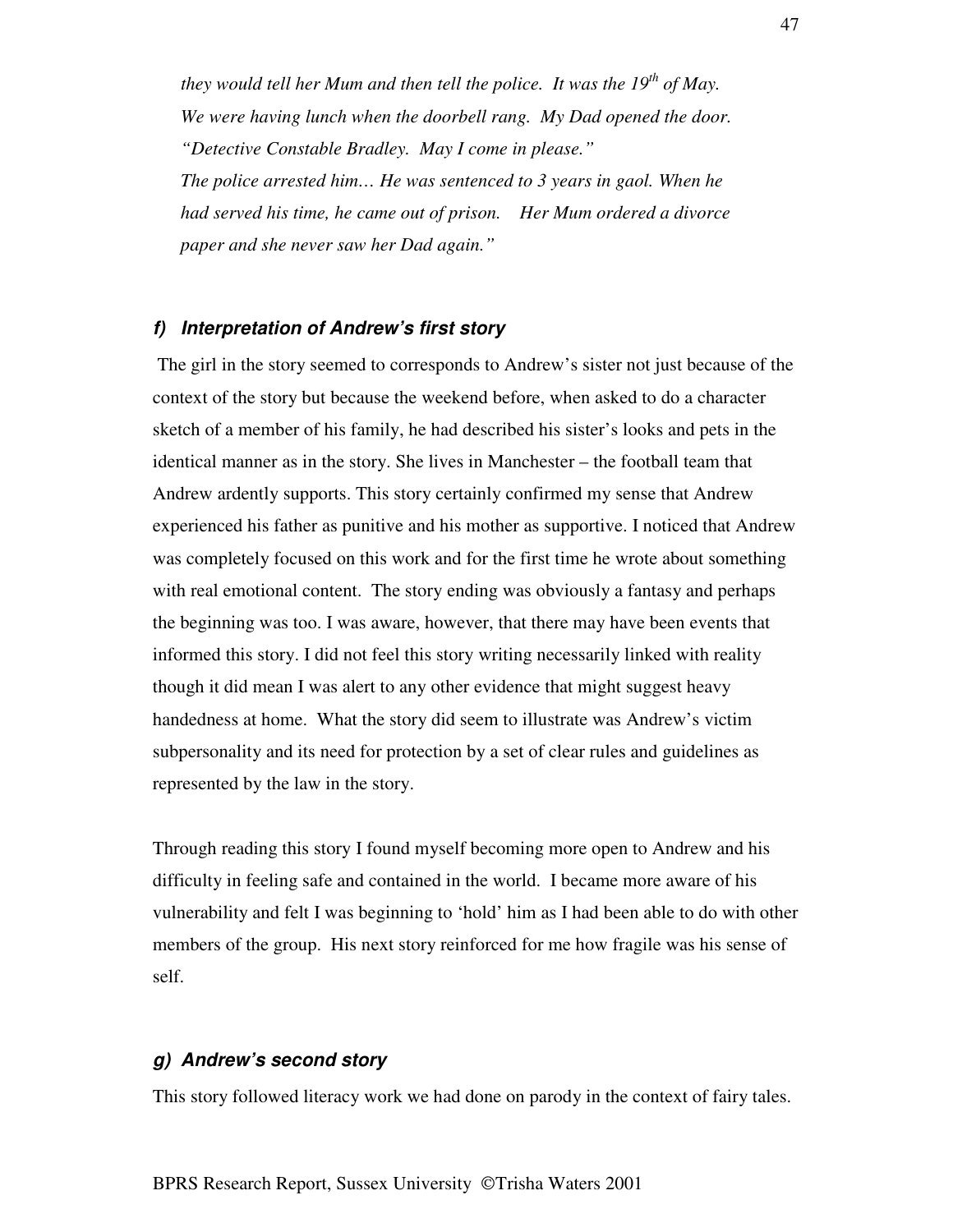*Once upon a time a long time ago, there lived a swan. Her eggs were just hatching. The baby swan was so ugly that whenever it looked into a mirror it would smash. Hang on a second. Stop the story. I just wanted to say that swan is a bit like my sister. That is all- carry on. Thank you. The second swan would just put a crack in the mirror. But the last swan was the most beautiful swan in the world. Wherever he went there would be a crowd of animals around him hoping he would give them one of his gold feathers.*

*He* decided *to live in another pond. He didn't know it but he was getting more and more ugly. He got so ugly that no-one went near him. So he decided to go back to his old pond. He said he was their brother but they said that our brother is the most beautiful swan in the world and you are the most ugly swan in the world. And he lived very unhappily ever after.*

#### *h) Interpretation of Andrew's second story*

The theme of this second story is one of ambivalence towards the self. The brother swan begins as the 'golden boy' which can be seen as representing the narcissistic omnipotence of the young child who has had his core empathic response needs met indicating that there was the formation of a core sense of self. Later an excess of negative attention (cf Stern's gaze affect attunement) creates a need to separate particularly from the sisters. This leads to an alienation from a sense of goodness. He is unconscious of this until he realises that not even his sisters want to be round him. Such a state of affairs leads to unhappiness.

This story reinforced my sense that Andrew is very much a boy who is not fulfilling his potential and is not happy. It also shows quite clearly how important is his relationship with his two sisters, the theme of which appears to be one of competition for attention. This is certainly mirrored in his attention-seeking behaviour within the literacy group.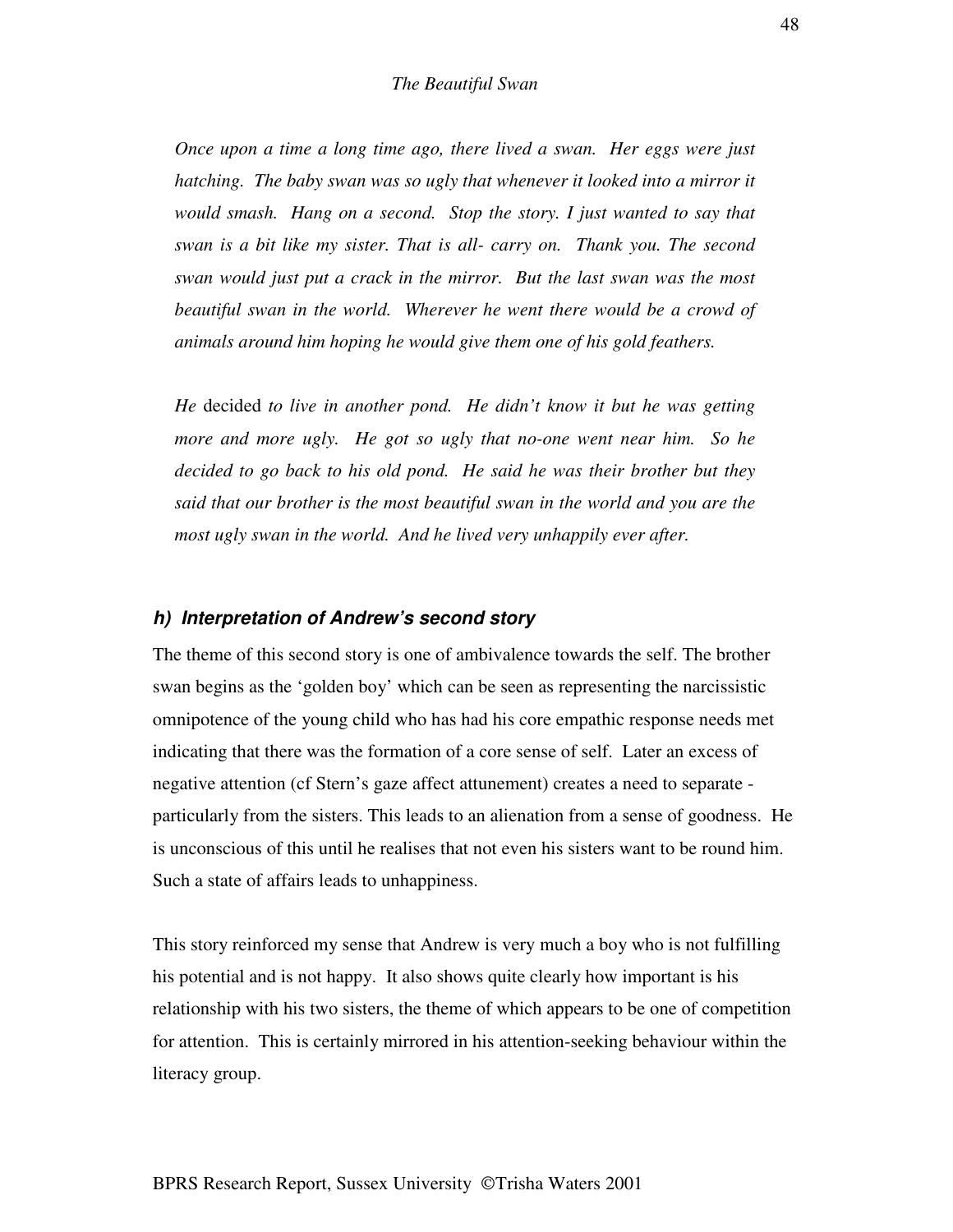#### *i) Emotional learning from story*

Through my reflection on how I was colluding with Andrew's negative behaviour I was able, with his mother's support, to turn around the negative behaviour pattern. I was then able to begin to 'hold' Andrew positively in my mind. By seating him close to myself and focusing on his positive behaviour, Andrew seemed to feel secure enough to begin to risk working independently. His first story made me alert to difficulties he might be experiencing at home, while the second clearly reflected his poor self-image. Both these stories, for which I was the main audience, helped to encourage the attachment relationship between Andrew and myself. The stories provided a context for discussion of feelings as well as being a means of mediating affect. To have attempted to talk directly to Andrew about his feelings would, I felt, have been far too difficult for him as his mother had indicated. As the main audience/reader of his stories I was touched by the huge vulnerability expressed in them. I was also able to appreciate how his previous behaviour had quite likely been both an unconscious repetition of behaviour patterns at home as well as a way of drawing attention away from his very real literacy difficulties. That Andrew felt more emotionally secure in the group and with myself was reflected in his changed behaviour patterns. He fidgeted a lot less, no longer called out when I was speaking and began asking for help at appropriate times.

## *j) Educational learning from story*

Andrew's motivation to engage with writing dramatically increased. While this can be seen to be largely a consequence of setting up a positive behaviour programme it was consolidated through the storywriting work. It was as if the behaviour programme provided boundaries within which he could feel secure enough to explore feelings. When writing both these stories he became completely focused. Both stories had a clear beginning, middle and end- unlike his previous unfinished work. His confidence as a writer also gradually improved. While he did not want anyone else apart from myself to read the first story he was happy to read out the second one to the group. Although he was not quite confident enough to stand up and read out his own story in assembly, he was able to read out a story written by another child in the group. Through the shift in our relationship, which had come partly out of my reading of his stories, he was able to begin to ask for and accept help with his literacy difficulties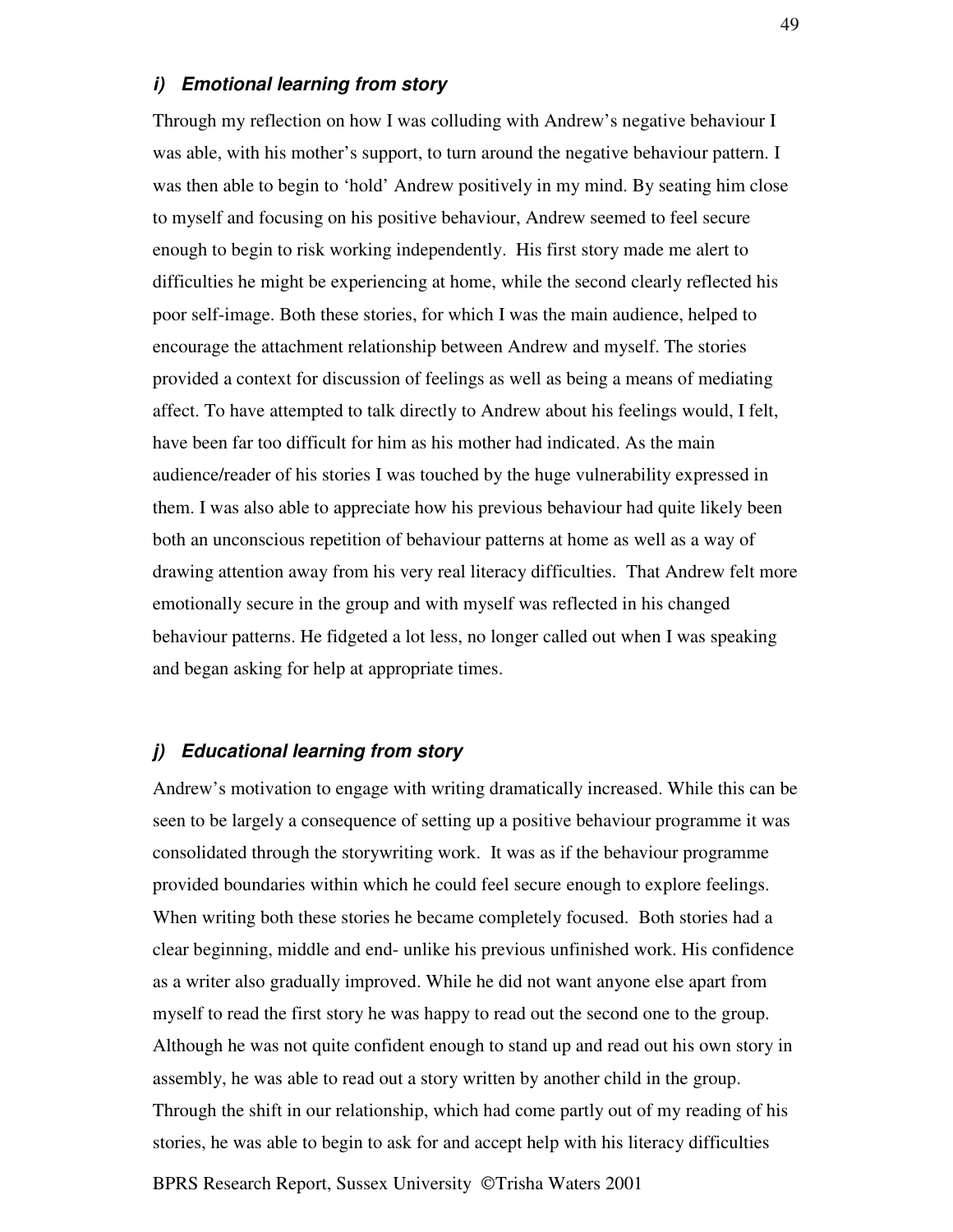such as the use of a dictionary which his previous behaviour had been an attempt to avoid. He took particular pride in the presentation of his second story which he chose to word process which led to a development of his IT skills. Andrew continued to focus on his work and complete tasks in the group throughout the academic year.

# *iii. 3 rd Pupil Profile: John*

*This case study comes from 1:1 educational counselling work done with a Y5 boy. It illustrates how story allowed him to express his infantile subpersonality and his ambivalent feelings about his mother.*

John is a dark-haired, likeable Y5 boy whose parents are of Greek Cypriot origin. There have been concerns about his slow learning progress and an inability to focus in school since Y1 when he was put on the SENIMS register. He is currently on stage 3 and under consideration for a statement for both learning and emotional difficulties. He has received both small group and individual teacher support over the last two years but has failed to progress, with teachers reporting that even in these situations he has a range of strategies for avoiding work. He appears to have a small group of close friends with whom he enjoys playing in the play ground but whom he will often draw into distracting behaviour in the classroom. His literacy and numeracy are significantly below those of his peers.

As the SENCO, I knew that John had experienced a troubled homelife with his father leaving the marital home when he was 6 yr. old. His mother subsequently experienced depression and developed a drinking problem. These home difficulties were highlighted when John, aged 9, revealed to an LSA working with him in a 1:1 session that his step-father had tried to strangle him during a domestic argument. At this point social services became involved and decided that, as mother was not willing to separate from the violent boyfriend, John and his older brother were at risk living with her. John was removed from the maternal home and over several months lived at the homes of several members of his extended family. His father initiated a court case to gain residency custody of John and his older brother which was successful. The arrangement was that mother should have them all weekend and one evening in the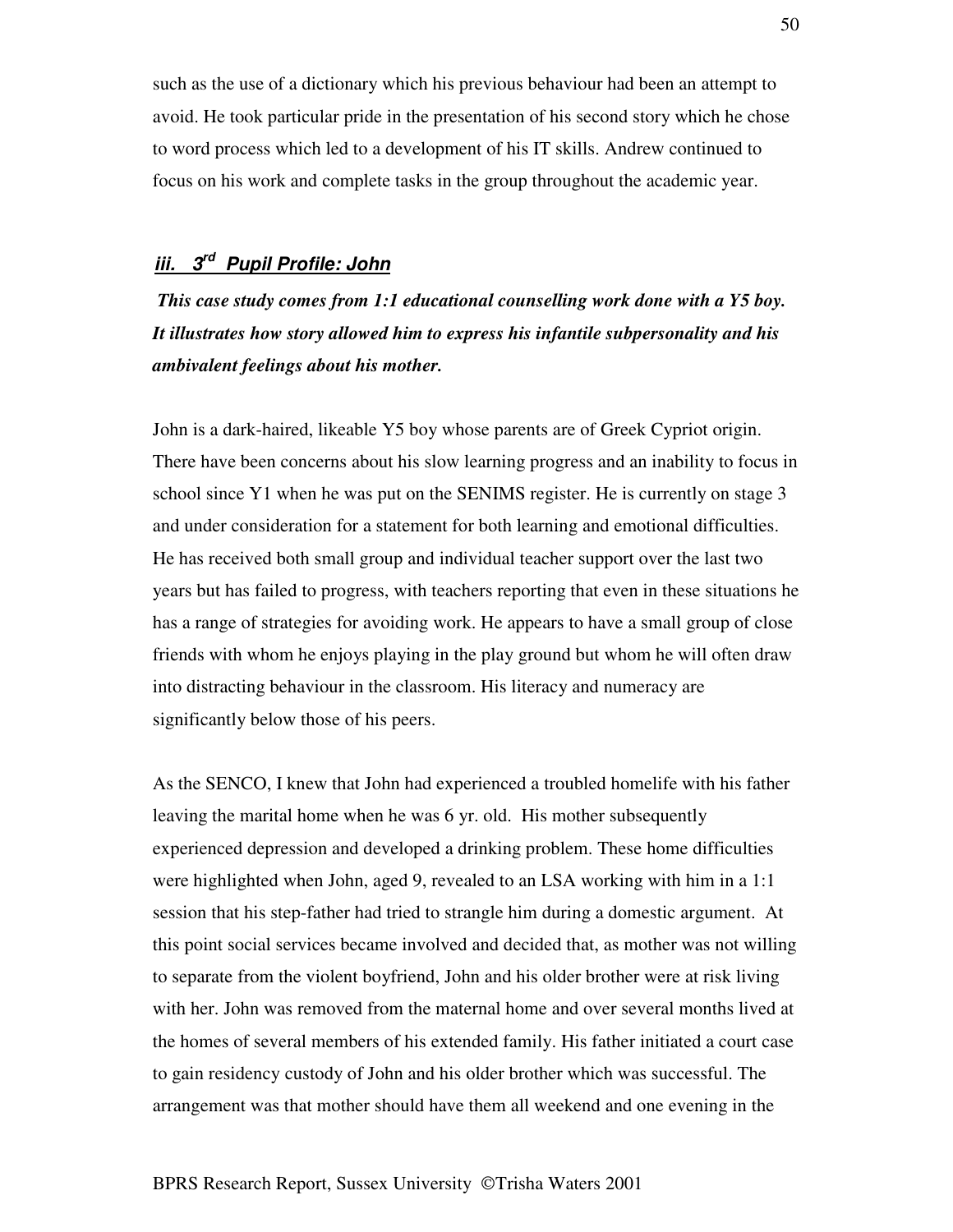week. In fact, mother then got a job which involved working on Saturday which reduced her time with them.

John appeared ever more distracted from his school work at this time and it was at this point, as the SENCO, that I tried to ensure John received some therapeutic support. As in previous similar cases where I felt the child was in need of emotional support, I found there was nothing available from local authority provision. The family therapist at Child and Adolescent Mental Health Services (CAMHS) who had met the parents said there was a 18 month waiting list for play therapy and Primary Pupil Referral Unit did not have any counselling spaces to offer. Consequently it was agreed with my headteacher that I would provide some emotional support by giving John a weekly 1 hour educational counselling session.

In the first 3 or 4 sessions John repeated over and over the events of the domestic fight which had resulted in him being removed from the maternal home. He had been obviously traumatised by the event and was desperately unhappy about being taken away from his mother. However, he showed no emotion when speaking about how he had been strangled and in his description of witnessing how his mother and brother had also been attacked. He appeared to need to keep repeating the story over and over, often in exactly the same way that he had done the week before. He split his parents into the 'good' mother and the 'bad' father and talked continuously of running away to his mother. The fact his mother had chosen to stay with the violent boyfriend which prevented her having custody and the fact she took a job on Saturdays which meant they were not able to stay for the weekend seemed too unbearable for John to remember or mention. His preoccupation was with how he felt imprisoned by his father and that everything would be all right if everyone would let him go back to his mother. Throughout these talks he continued to use adult phrases particularly ones that could be attributed to his mother such as *"I think it's disgusting that my 70 yr. old gran who's got arthritis has to look after us at the weekend"*, "*My dad's a slob…I mean, how's he going to cope cooking for us"* and "*I think B (step dad) should be given a second chance. I know he hurt me but even murderers get given a second chance sometimes, don't they?".* He never became emotionally upset or blamed his mother in any way for what had happened.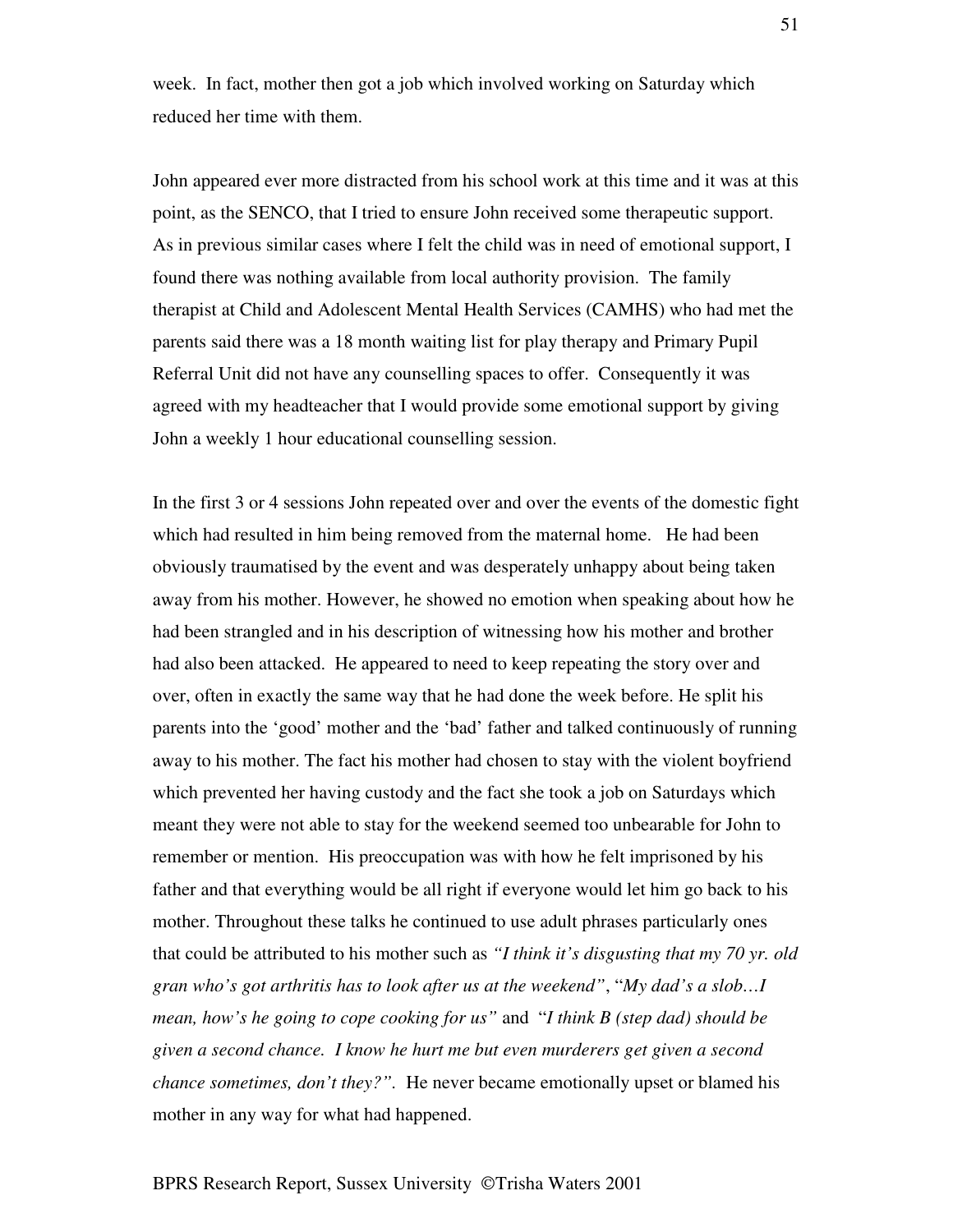John presented in many ways as younger than his age -he was giggly and distractible in class and in the play ground liked playfighting. He was unable to tell the time apart from time on the hour and was confused about the structure of his week and even his school day. This contrasted sharply with his conversation when speaking about the events at home. In this context, as mentioned above, he would use adult expressions and mimicked a lot of things that he had obviously heard said by the adults around him, particularly his mother. I mentioned at my supervision how he never seemed to sound like a child. We discussed how he appears to be disassociated from the vulnerability of childhood.

This adult front was balanced by his regressive behaviour with his mother. His father reported that with his mother he would *'behave like a two year old'* and insist that his mother cut up his food and feed him. His father also came to ask my advice about what he should do about the baby bottle that John kept hidden under a blanket at home and sucked on when he was feeling upset.

As the aim of educational counselling is to use the educational context to develop emotional literacy I invited John to write down his account of what had happened. He did this in the same emotionless manner in which he had told it. We then did some work on making up stories with puppets. The trauma story was told, again in an expressionless manner. I felt the hurt and vulnerable part of John had still not surfaced in our sessions so far. I decided to try a different way in.

BPRS Research Report, Sussex University © Trisha Waters 2001 I asked John to close his eyes and imagine a garden. I then asked him to draw the garden and asked him what sort of adventure could happen there. He said Tommy Rugrat could have an adventure there. (Tommy Rugrat is a cartoon character of a toddler who wears nothing but a nappy). After a couple of minutes he asked if he could do a picture of Tommy Rugrat. Having drawn the picture I asked him how old he was and what he liked doing. "He's two years old and he likes escaping". I put the picture in his file. The next week I got the picture out and he immediately said, "It's embarrassing" and asked if he could cross it out and do another one. The second picture was in fact identical to the first but done in a slightly thicker pen. This one appeared to be acceptable. I then gave John and myself a writing book and said we were both going to write a story about Tommy Rugrat. John looked at me expectantly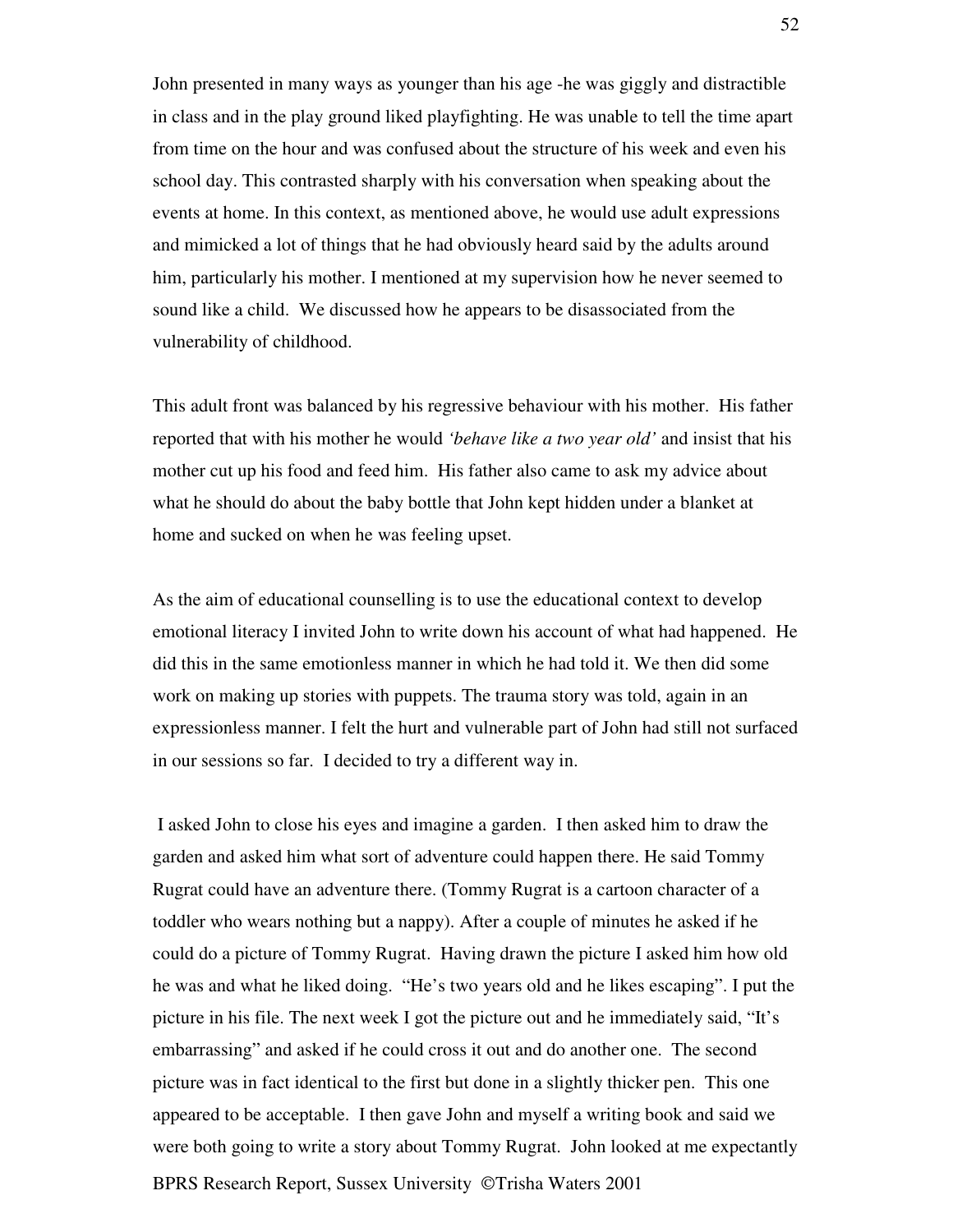and asked if I was going to tell him what to write but I said that he had to make up his own story and I would make one up too. Then we would read them to each other. I said we would spend 10 minutes writing. After 10 minutes John said he had not finished and was completely engrossed in writing for a full 25 minutes. Here is his story.

#### *a) Tommy the Rugrat's Adventure*

One day Tommy had an adventure in the garden. He got out of his crib and went to the dog's home. He *thought he was in a car. His Mum came and said, "Don't go in the dog's home. It is dirty in there. How did you get out of your playpen" "Wa, wa, wa, wa, wa, wa, wa!"* (read as if crying) *"OK. Do you need a diaper change?" So she did that but it was OK so she said, "Are you hungry?" So she fed him. So she got him a chocolate and some momos. He did not want that. So she gave him two milks in two different cups ( a bottle and a trainer cup). He did not want that. So she tried apple juice in the two cups. He did not want that. So she tried him with chocolate milk. He did not want that either. So she gave him some cookies. He did not want that. She gave him some toys to play with. He did not want that. So she put him in the cot and then she put him outside and he stopped crying.*

53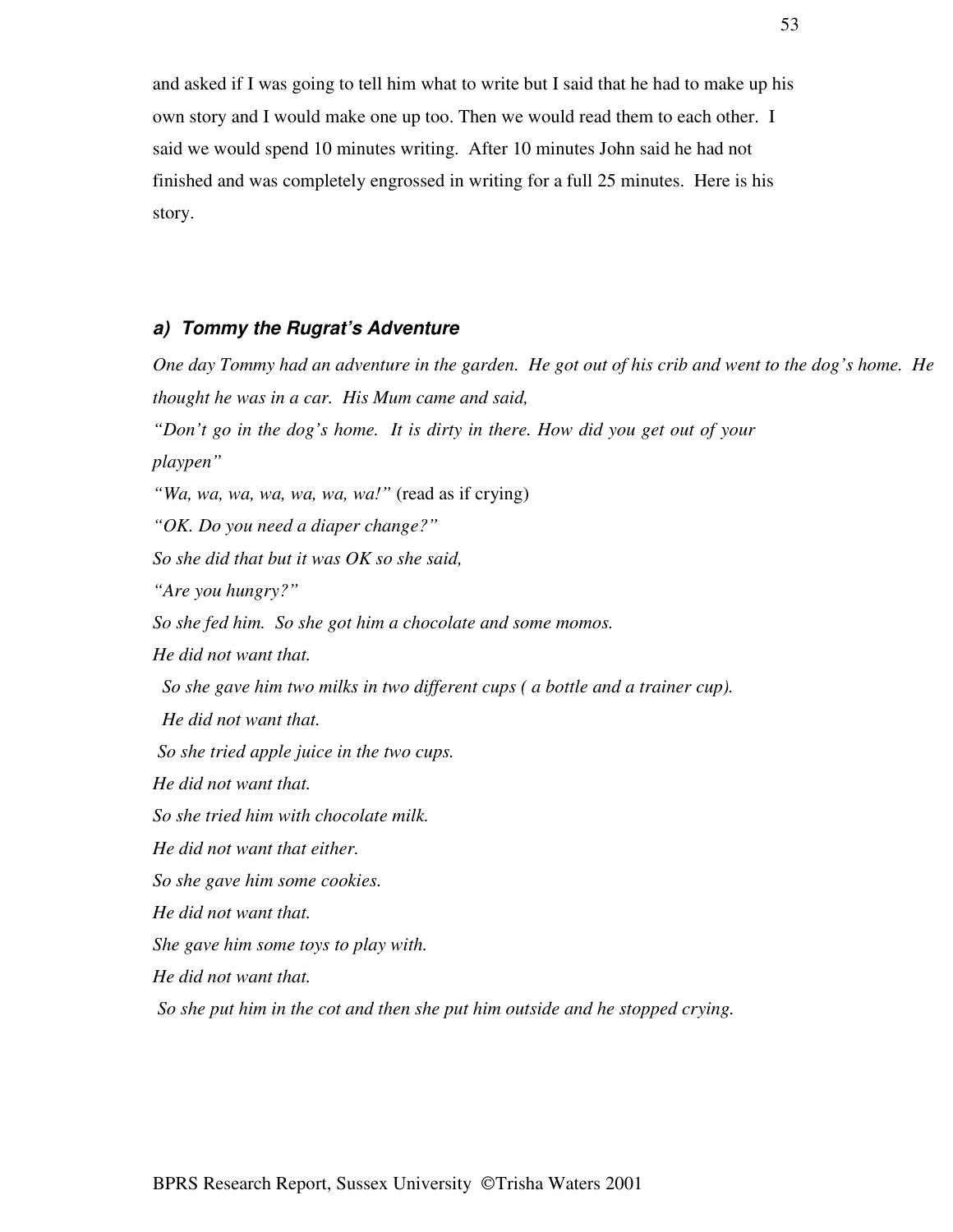### *b) Interpretation of story*

For the first time John showed his infantile subpersonality. The relief at being able to bring this into the session through the metaphor of the two year old Tommy Rugrat was evident in his complete focus on writing. For John to focus for this length of time on a writing task was exceptional in itself. In the beginning of the story John leaves the security of his crib in the garden only to find himself going into a dog's home. This seems to represent for the various temporary homes and eventually father's new home which John's mother in reality has constantly criticised although she did not keep him safe in her home (the first crib). Mother asks how he got out of his crib. Perhaps in reality this is a question John might want to ask his mother i.e. how comes she wasn't there to keep him safe? As soon as mother is present Tommy begins to wail as does John regress when he sees his mother. John's belief that his mother cannot satisfy his needs is strongly made as everything Tommy's mother tries to give is no good- even the two cups one a bottle and the other a trainer mug. (Klein might have liked this illustration of her theory of the 'good breast' and 'bad breast'! -cf *Envy and Gratitude* 1957*).* It seems that neither can satisfy him now, no matter what is put in them. In the end the only thing that works is for him to be put in back in the crib and also back outside. It is clear that John needs to feel he can be held as that hurt young child but knows that there also needs to be some sort of separation from his mother.

#### *c) Emotional learning from storywriting*

The story of Tommy Rugrat allowed John to say what it was like to lose the security of his early childhood and his present ambivalence toward what his mother had to offer. For John to speak directly of how his mother had been unable to keep him safe in reality and how when he was in distress and wanting to go back to her she was not able to make it better for him was just too painful for him. By working in the story metaphor, however, the deep pain of not having his infantile needs met by his mother could be explored.

This story provided a change in the feeling tone of our sessions. I felt John was more present and subsequent sessions showed a marked increase in John's ability to speak of his feelings. The words he used began to sound like his. He began to tell me how

BPRS Research Report, Sussex University ©Trisha Waters 2001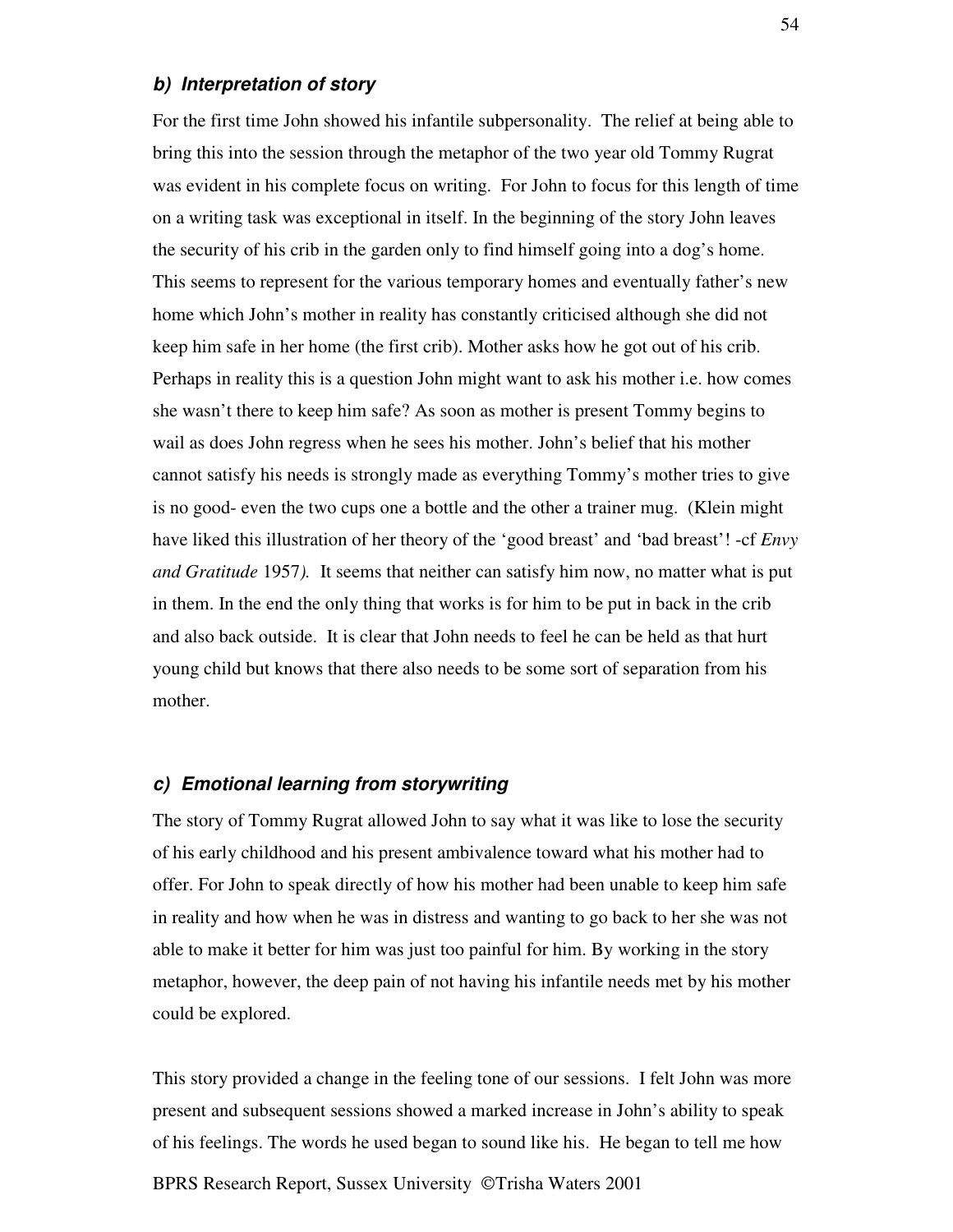he blamed his father for leaving his mother when he was six and that he believed this was the beginning of his mother's difficulties. In one session he spoke about how he had been so angry with his father the night before, that he kicked the wardrobe so hard he made a hole in it. We were able to talk about his feelings towards his father and how he thought he did not care about him. I began to bring in some reality challenges for him such as pointing out that if his father did not care he would not bother coming to school and going to the family therapist to discuss how best to help John. I also gently pointed out that he would be seeing more of his mother if she had not taken a job working on Saturdays. I arranged to meet with John's mother and father alternately on a monthly basis. In this way I showed John that I respected both his mother and father's concern for his well-being and hoped to challenge the good/bad split created by John in relation to his mother and father. I felt it was also important that I showed that the support system set up for him which included the school, social services and his parents could hold him rather than cause further fragmentation in his life. I did this by setting up a joint agency meeting to which both parents and all the different professionals who were involved with John were invited.

# *d) Educational learning from storywriting*

In writing this story John worked with complete focus for 25 mins and constructed a story with a clear beginning, middle and end. It gave a clear assessment of what he is able to do when motivated which is generally not the case in the classroom. It also provided clear pointers to his zone of proximal development in terms of literacy skills i.e. punctuation, complex sentences, certain spelling patterns and use of direct speech.

# **E. Discussion of pupil profiles**

*Question 1: To what extent and in which ways can storywriting be used to develop emotional literacy, i.e. the ability to recognize, understand and appropriately express emotions, in children whose learning has been impeded by emotional and behavioural difficulties?*

BPRS Research Report, Sussex University ©Trisha Waters 2001 Emotional literacy is about the ability to think about affect. It is the ability to identify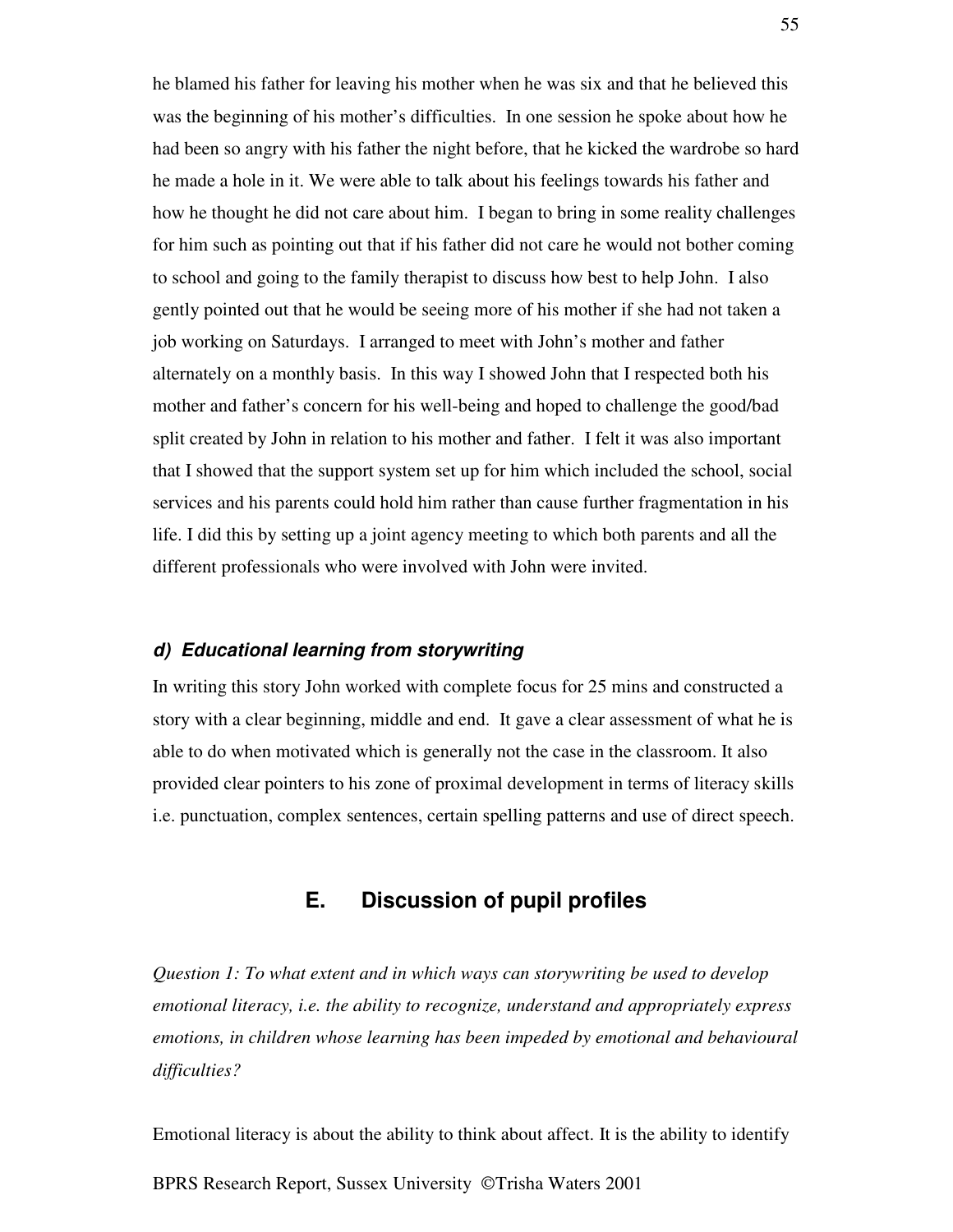and reflect on emotional experience in order that this can inform later behaviour. This was something that none of the three pupils in the study were able to do well. Attempts to talk directly about emotional issues had failed with all three children. Anya had refused to speak even to a child psychotherapist, Andrew's mother reported that he was unable to speak about his feelings and John mimicked things said by those around him. All three, however, were able to write stories, given a supportive context, which it would seem conveyed powerfully, through the metaphor, their inner emotional anxieties. In this way the writing task acted as an affect attunement device, to use Stern's terminology, where the child was able to communicate their emotional state without being overwhelmed. Their role as narrator meant they were in control of what was shared.

When introducing the story themes, I attempted to model stories in which the characters experienced similar difficulties to the ones I imagined they had experienced. As they wrote their stories I would mirror back the feelings of the characters with statements such as "*that must have been very sad for them"* or "*that must have made them feel very lonely*". Through this modelling and mirroring I was able to extend the language and meaning associated with what were possibly the raw experiences expressed in their stories. In the metaphors of their stories we were able to discuss how their characters might feel given the dilemmas they faced. This was done both individually and, in the case of Anya and Andrew, sometimes in the group.

All three pupil profiles point to the power of the imagination to structure unconscious emotional issues into coherent stories with a beginning middle and end. What is striking about these children's stories is that despite poor skills in literacy they are able to write stories, given the right context, which seems to convey so directly and powerfully their inner vulnerability and conflict.

In this way it would appear that unconscious material was brought into consciousness albeit in metaphoric form. That the metaphor used related intimately to each child's emotional state is, I think, shown quite clearly in each pupil profile. The events described in the metaphor of the stories mirrored real life events which had had a profound emotional impact for each of them. In the case of Anya the pain of being eaten mirrored the domestic trauma she had experienced. In the case of Andrew the isolation of the swan mirrored his isolation in the family. For John the inability of

BPRS Research Report, Sussex University © Trisha Waters 2001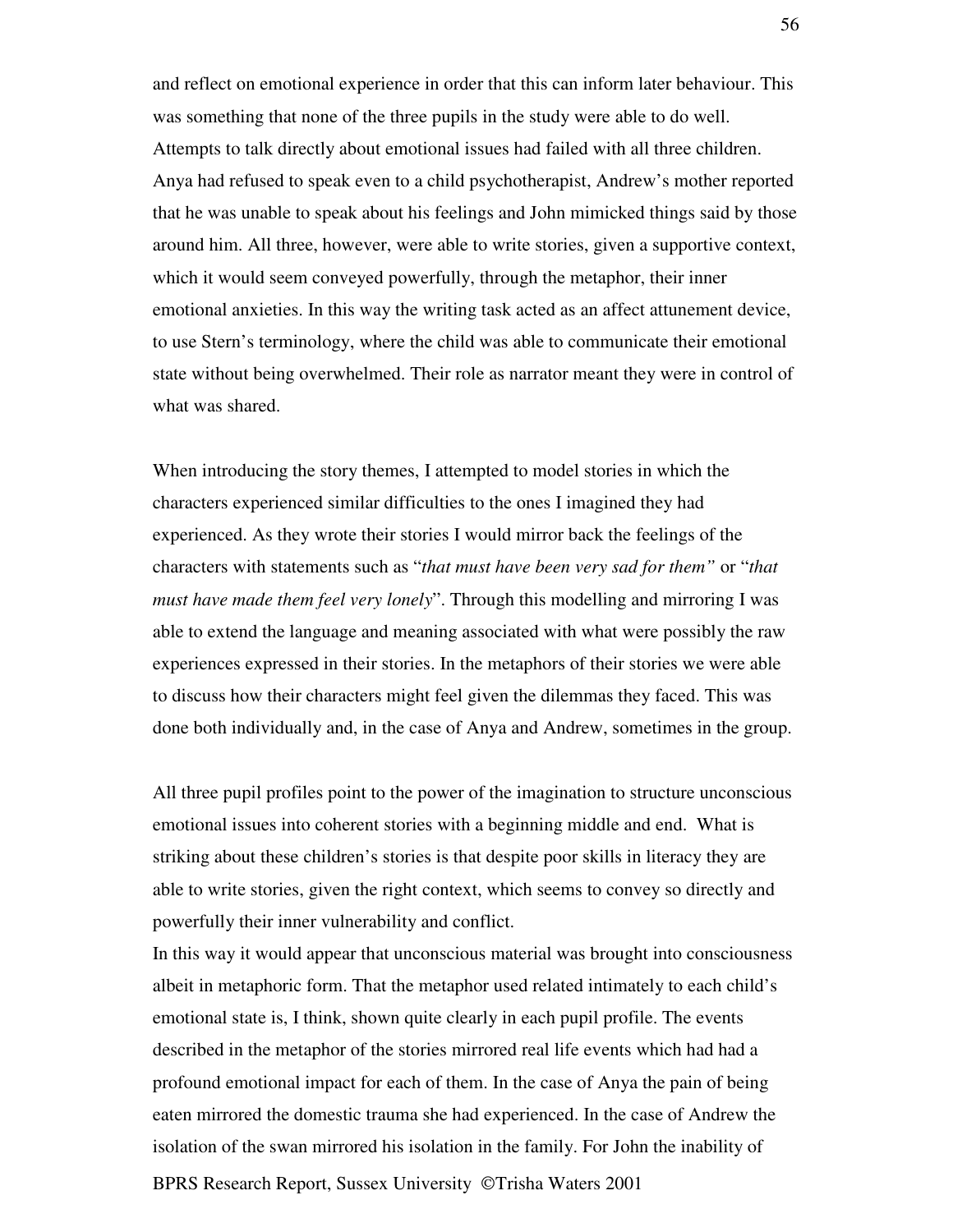Tommy Rugrat's mother to comfort him mirrored the failure of his actual mother to care for him. For these children it would seem that these actual experiences were far too painful for them to verbalise directly. It is possible that the exploration of these unconscious feelings through story metaphor led to the later changes in behaviour described in the profiles. In the case of Anya this change in behaviour was her newlyfound confidence to speak, for Andrew it was his increased pride in the presentation of his work and in John's case it was that he could begin to speak with his own voice rather than mimic those around him. These changes in behaviour reinforce Bettelheim's view that expression through storywriting can release unconscious pressures.

It would seem that by projecting their own painful feelings onto their characters, they could begin to label and reflect on emotional experiences. In this way their emotional literacy was developed. While I instinctively made my own interpretations of the stories, at no time did I attempt to communicate these to either the children or their parents. Any comments were confined to the metaphor. It might be argued that because of this the children were not developing emotional literacy in the sense that their reflections were not consciously about themselves but about their characters. I would suggest that while such a direct interpretation approach might be appropriate with adolescents and adults (and this is central in adult psychoanalysis) it is not necessarily appropriate with junior age children and particularly not with children in a group situation. To give direct interpretations and encourage the conscious analysis of the metaphors could also have implications for confidentiality as discussed in my last paper.

Also through this work with storywriting and the exploration of the characters emotions, it would appear that the children could extend their understanding of interpersonal processes in much the same way that Winnicott describes younger children exploring these areas through early role play. It seems to me then that story writing is an age appropriate way to explore emotional literacy with junior children and an approach that, if confined to the metaphor, could be safely extended to enhance the emotional literacy development of all children.

BPRS Research Report, Sussex University © Trisha Waters 2001 *Question 2: To what extent and in which ways can storywriting enhance the self-*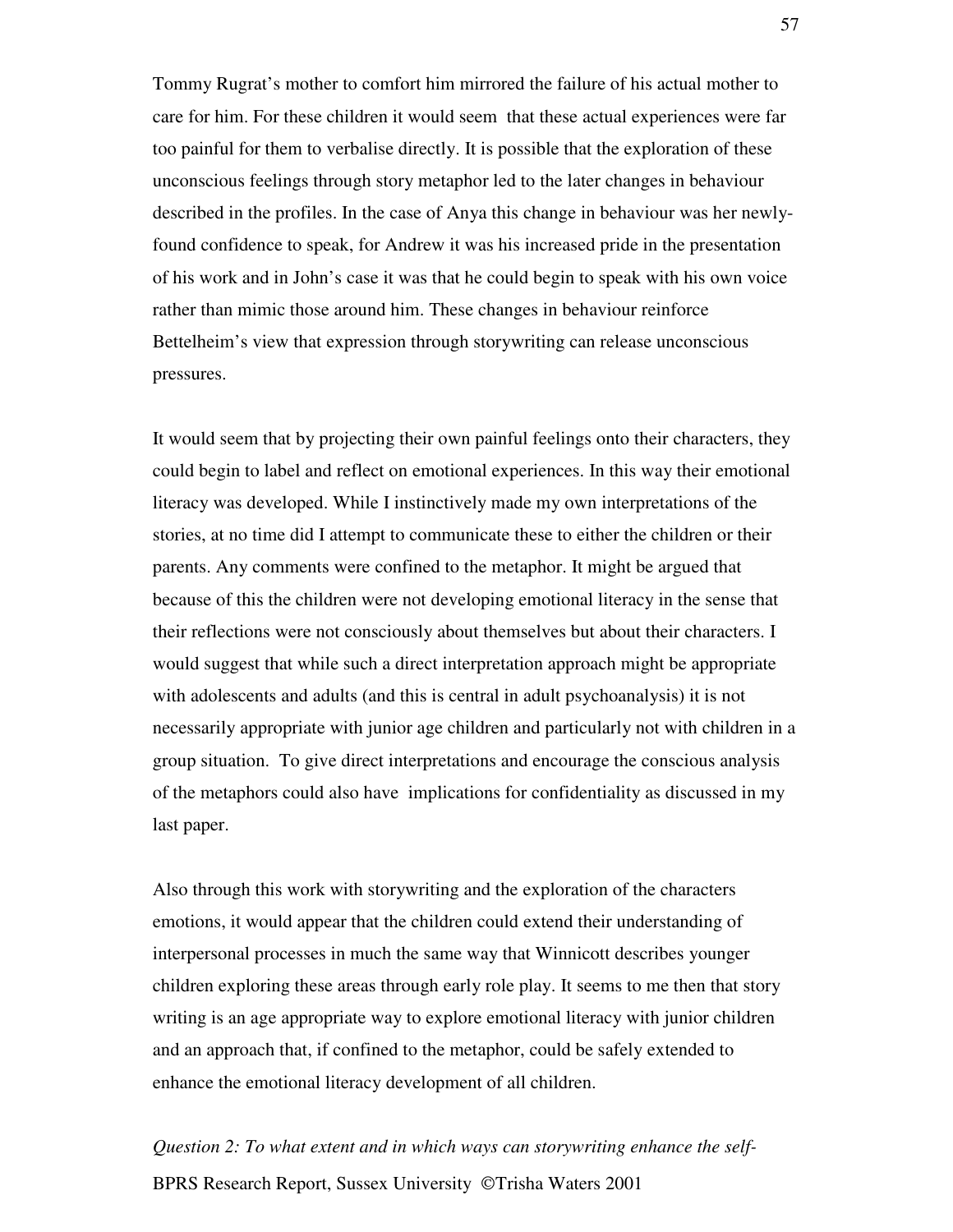# *esteem in children whose learning has been impeded by emotional and behavioural difficulties?*

As discussed in the psychosynthesis model, the acceptance of previously unconscious subpersonalities may lead in turn to an improved sense of self. The main characters in each story seemed to represent an important unconscious subpersonality for each particular child. Thus it would appear that by taking the role of narrator the child was able to step out of that subpersonality by projecting it onto their character and thus view it more objectively. Anya, for example, could describe the horror of feeling what it was like to be eaten rather than be obliterated by the experience. In psychosynthesis terms it could be said that they were able to disidentify from the subpersonality and view it from the place of the personal self. It is suggested that the improvement in the interpersonal skills

outlined under question 1, indicates that the children appeared to experience a stronger sense of self through this work.

In the first two cases I also acted as the mediator between the child and the peer group in that I initially protected them from over-exposure yet encouraged them when I felt they were strong enough to share their storywriting work with others. Because of the natural appeal of stories to

children, the other children in the group always provided an engaged audience. As self-image is affected by how we consider we are viewed by others, this sharing of their stories with peers was a crucial part of building their self-esteem. The sensitivity required for teachers to know when it is helpful to protect children form overexposure to peers and when to encourage children to share their work again has implications for teacher training.

BPRS Research Report, Sussex University © Trisha Waters 2001 In writing stories which reflect their own underlying emotional issues, the children who otherwise had difficulty engaging with writing tasks showed an increased engagement and motivation to write. This increased engagement led to an improvement in general literacy skills as well as, in the cases of Anya and Andrew, a motivation to use IT skills in order to improve the presentation of their work. Both Anya and Andrew were pleased with their finished books and it would seem that the well presented and completed work enhanced their view of themselves as writers and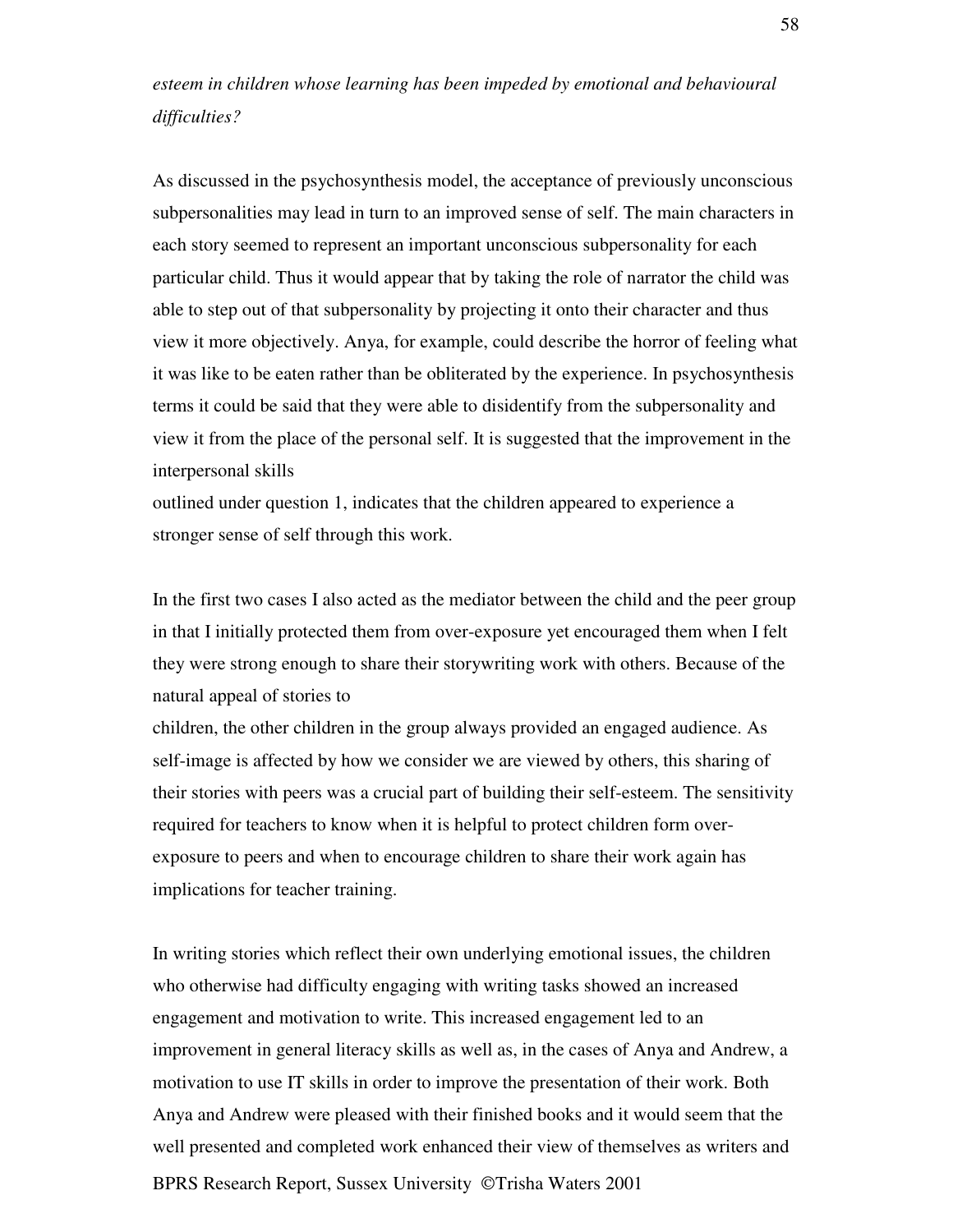hence their academic self-esteem.

It would also seem that by encouraging children to write stories which engage core aspects of themselves, by facilitating the sharing of these stories with others and by producing completed well-presented work, both the children's academic and personal self-image would appear to be enhanced. I would suggest that such a psychologically minded approach to storywriting could be transferred to literacy work with all children given that the teacher has the appropriate psychological awareness and training.

*Question 3: To what extent and in which ways can storywriting be used to develop english literacy skills in children whose learning has been impeded by emotional and behavioural difficulties?*

All three pupils made progress in their literacy skills through story writing. In Anya's case there was a remarkable and sudden improvement in both her sentence construction and her handwriting as shown in the examples. In Andrew's case he began to be able to tolerate his work not being perfect and began to take a pride in his finished work. He also became receptive to being helped to develop his literacy skills. In all three pupils there was considerable progress in the quantity of writing produced and the ability to concentrate on the tasks. This was particularly marked in John's case. Bettelheim suggests that it is the unconscious element of fairy tales that engages children so powerfully. I would also suggest that by giving storywriting themes which encourage the expression of the unconscious many children, not just those with EBDs, may respond with an increased motivation to express themselves and in the process develop their literacy skills.

*Question 4: To what extent and in which ways is it possible to integrate therapeutic provision into the mainstream literacy curriculum?*

In order to address this question there are several main issues which I think it is necessary to address. They are: -

BPRS Research Report, Sussex University ©Trisha Waters 2001 a) Setting up of a 'safe' space where therapeutic storywriting can take place.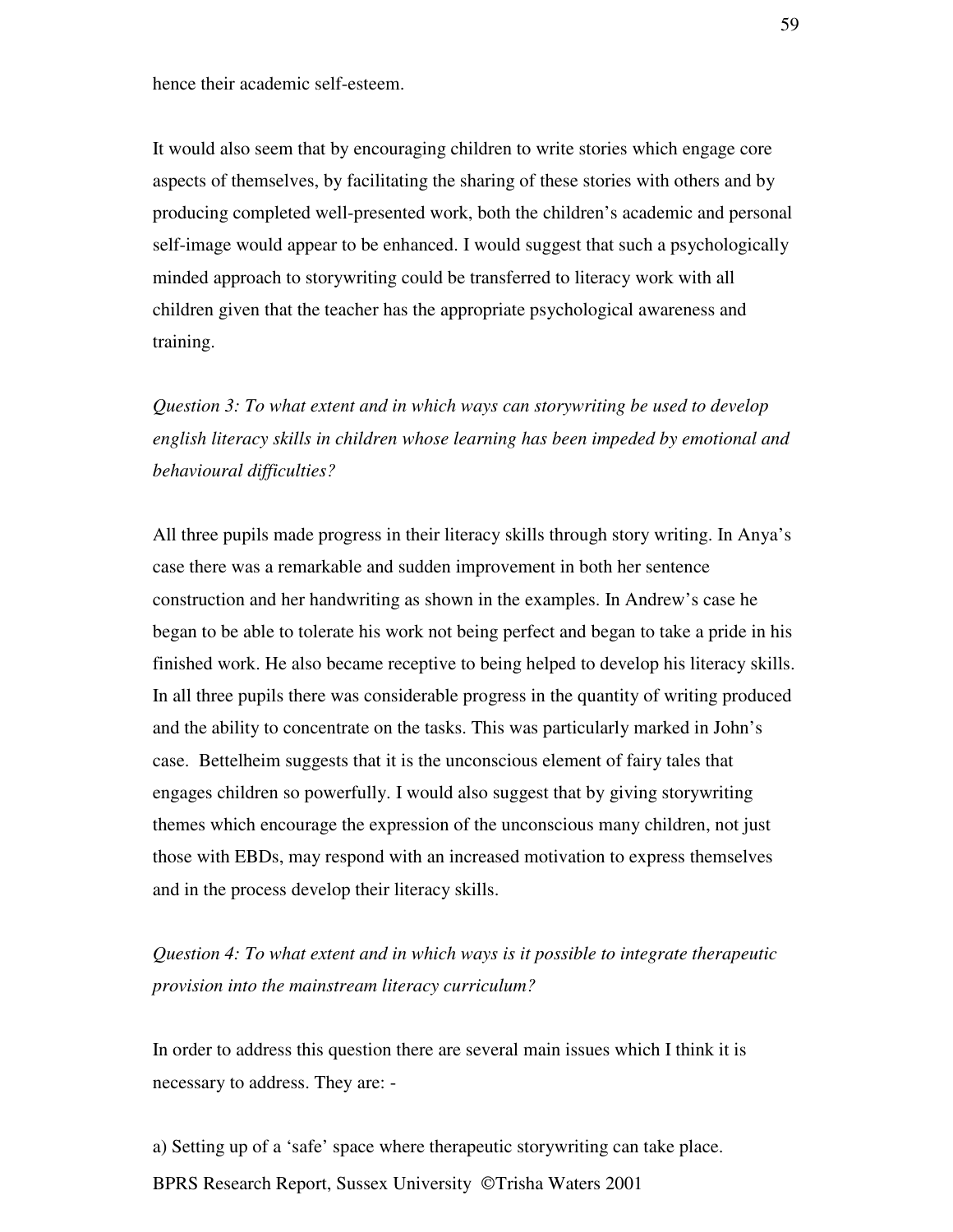b) Cultivating a containing therapeutic relationship between the teacher/therapist and child

- c) Supervision for the teacher/therapist
- d) Partnership with parents
- e) Professional training requirements

#### *a) Setting up of a 'safe' space where therapeutic storywriting can take place.*

In all three cases the setting up of the physical space for the individual child was important. For Anya who was part of a group of six, it was important that she be allowed in the room without sitting with the group, knowing that she was still accepted as part of the group. She then sat close to myself for two weeks without doing any of the set tasks. That the normal boundaries of a literacy group could be relaxed for her individual needs, seemed to give Anya a sense that her anxious self could be accepted in the group. Andrew, however, needed tighter and more formal boundaries in order to feel 'held' by myself in the group situation of twelve children. By investing my time in setting up a positive behaviour programme with his mother, giving him certificates and seating him at the front of the group, he was able to feel secure enough to begin to focus on his work. In working with John who had been put on the At Risk register and who was completely preoccupied with recent home events, I was aware that he would need an individual space where he could speak directly about his anxieties. I took care to make sure these sessions were regular and if there was any unavoidable change to their timing that I informed him in advance.

There was a different physical setting, then, for each of the three pupils discussed. What they had in common, however, was that I responded to their needs for a secure physical environment on an individual basis. This I believe is essential in working with any child with emotional disturbance.

The question, of course, arises as to what informs the individual teacher's decisionmaking when setting up the physical space. This will depend on careful assessment of each individual child. There are the normal room and curriculum timetable constraints found in any school but many of these children have SEN funding allocated to them which gives some scope for setting up special groupings when appropriate.

#### *b) Cultivating a containing therapeutic relationship between the teacher/therapist*

BPRS Research Report, Sussex University © Trisha Waters 2001

.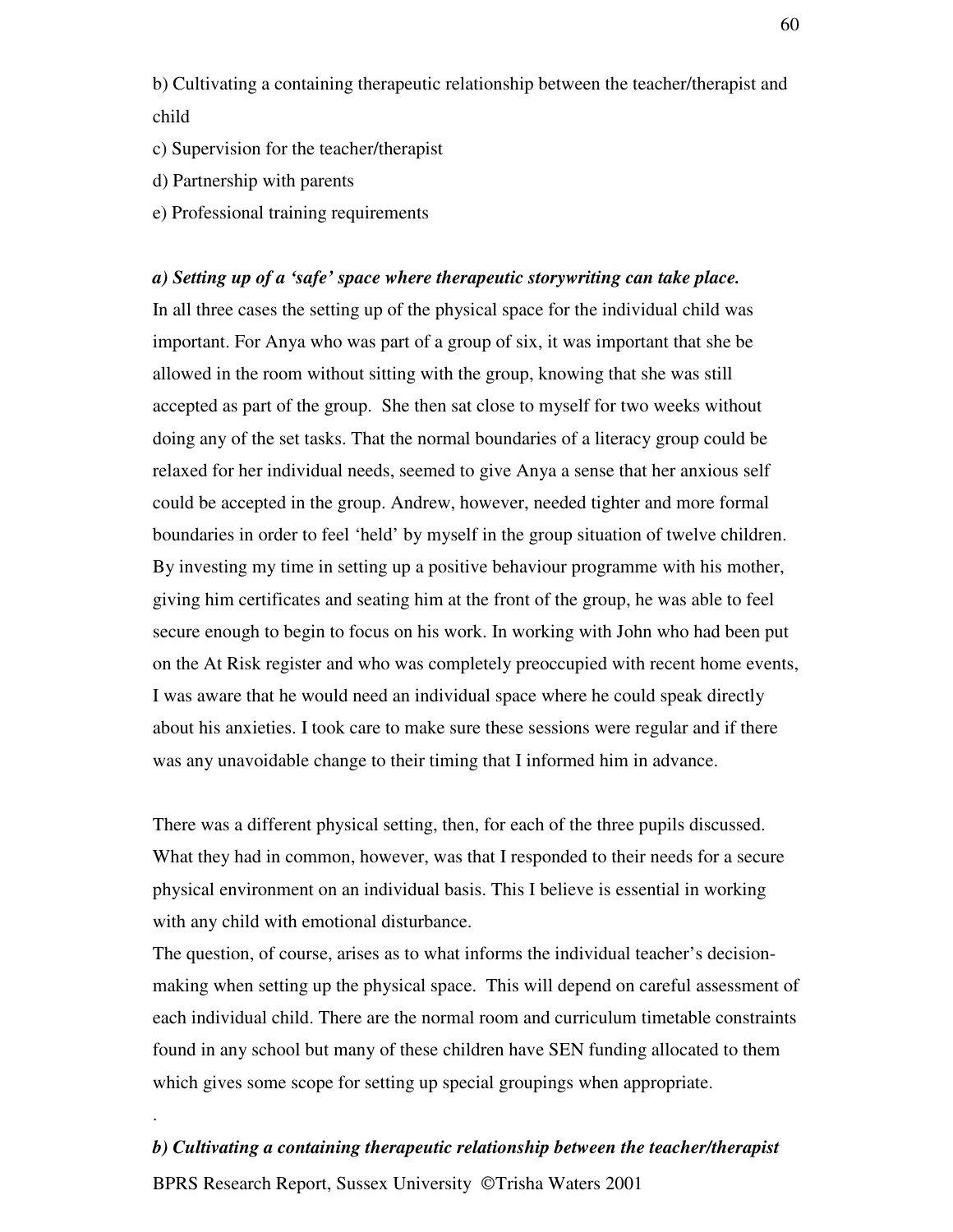## *and child*

In all three cases it seemed that the children were unable to learn because of a preoccupation with inner anxieties. The setting up of an appropriate physical space allowed the possibility of providing emotional containment. In all three cases I began to reflect on the child<sup>1</sup>s inner anxiety and to be

concerned about their emotional wellbeing. Crucially, I took the role of receiver/reader of their stories where I could validate the experiences expressed in the metaphor. In all three cases I felt my reading of the stories gave me an insight into their emotional vulnerability. Through the process of reflecting on and interpreting the stories, I noticed an increased tendency on my part to think about their situations. In Bion's terms, I began to hold their anxiety in order for them to begin to think about feelings which had previously been too unbearable to think about. By mirroring with my comments the anxieties expressed in the stories, I helped to give their experiences extended language and meaning. This in turn supported further development of their thinking processes as reflected in their increased output of writing and ability to focus for longer periods of time in all three cases.

My interpretation of the children's stories led to a reflection on and engagement with the stories. This took the form, not of a logical standard analysis, but more of an intuitive response, albeit informed by my particular therapeutic training. In this sense it became a meeting of two unconsciousnesses, similar to the manner discussed by Schore and where he says attachment can most effectively take place.

#### c) *Supervision for the teacher/therapist*

For a teacher to be able to work with children with emotional difficulties it is essential she receives some supervision in order that her own anxieties, that may be triggered by working with these children, may be contained. This is an invaluable support for clear thinking and reflection on what can be emotionally demanding work. For myself, in the cases detailed, this was provided through supervision sessions given by an educational therapist experienced in this way of working. This was particularly relevant in my work with Andrew. In this case the space to discuss and reflect on the feelings he brought up in me was pivotal to my being able to see how I was colluding with his projection. I was then able to step outside of this reaction and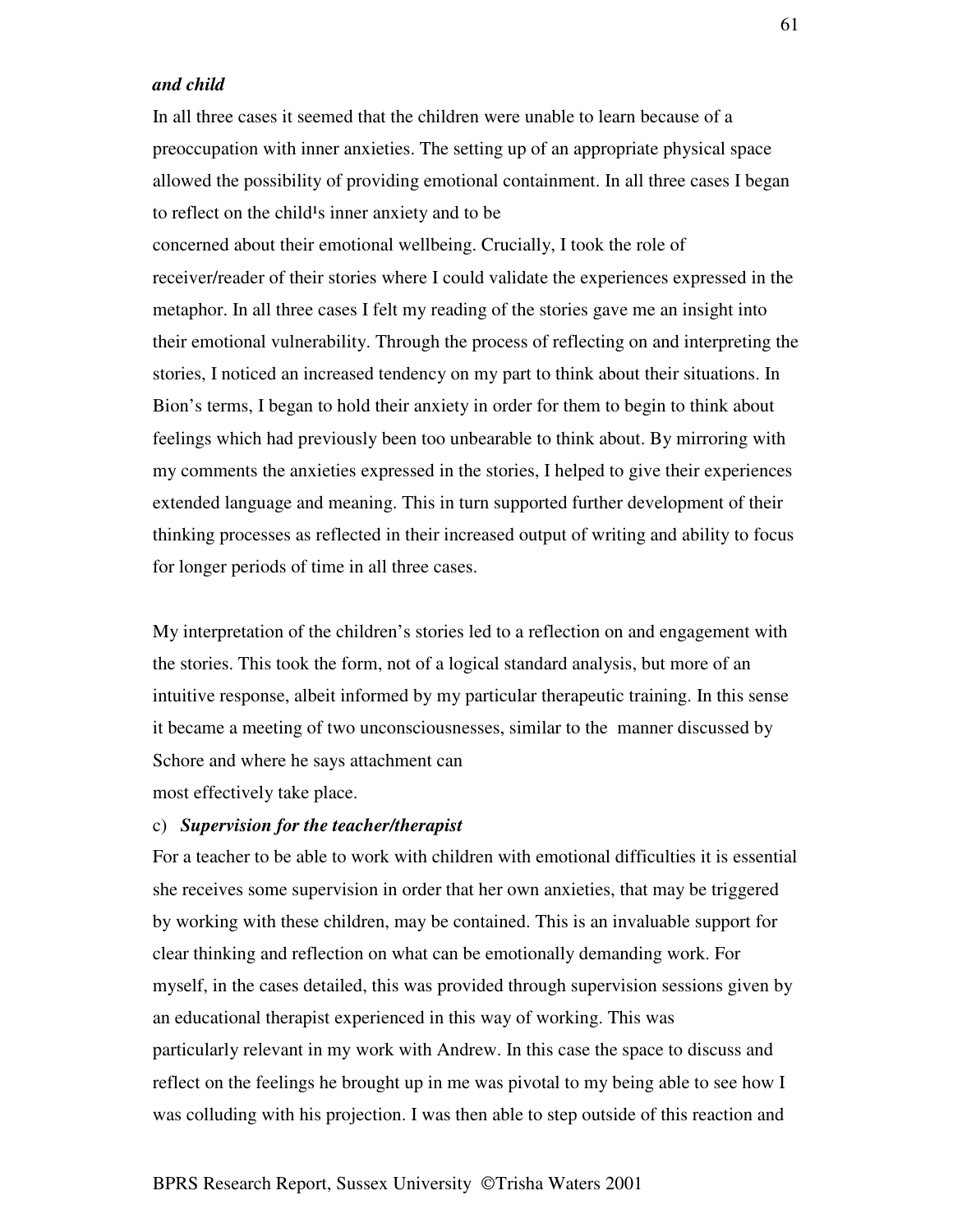think more clearly about what it was that he really needed. Such supervision is, I believe, an essential component of any therapeutic work.

#### *d) Partnership with parents*

With all three pupils my communication with their parents was an important factor. Apart from allowing the child to see that the school and home were working together in their best interests, thus avoiding institutional splitting, these meetings were also an opportunity to inform and check my

interpretations of the children's stories. As mentioned above, I did not communicate these interpretations with the parents nor did I show the children<sup>1</sup>s stories to them. The children were always, however, given the opportunity to take their finished stories home and share them with the

parent. Some of their stories they chose to share with the parents and others not.

In the case of Andrew, it was necessary to set up a positive behaviour programme in conjunction with home before he could feel sufficiently contained to begin to engage with the writing in sessions. While my reflection on the storywriting work draws heavily on a a psychodynamic

model, my work here with Andrew shows the benefit of making use of other therapeutic models as the situation demands- in this case a behaviourist one.

#### *e) Professional training requirements*

BPRS Research Report, Sussex University © Trisha Waters 2001 Currently, in most primary schools, support for children with EBDs is provided by people who are not teachers. Most commonly it is untrained, low paid Learning Support Assistants who have a time allocation to work with children who have an Individual Education Plan (IEP) which relates to their EBDs. In cases where professional support is available in school it will usually be in the form of a counsellor who has most likely completed a training for working with adults (see last project) , or the school nurse who may have done a brief introduction to counselling course. Neither of these professionals, however, is a trained teacher and so will find it difficult to integrate the therapeutic work into the educational curriculum. It is necessary, I would suggest, for the adult to be both a trained teacher and to have undertaken some additional therapeutic training which relates specifically to working with primary age children. There are a few teachers, like myself, who have also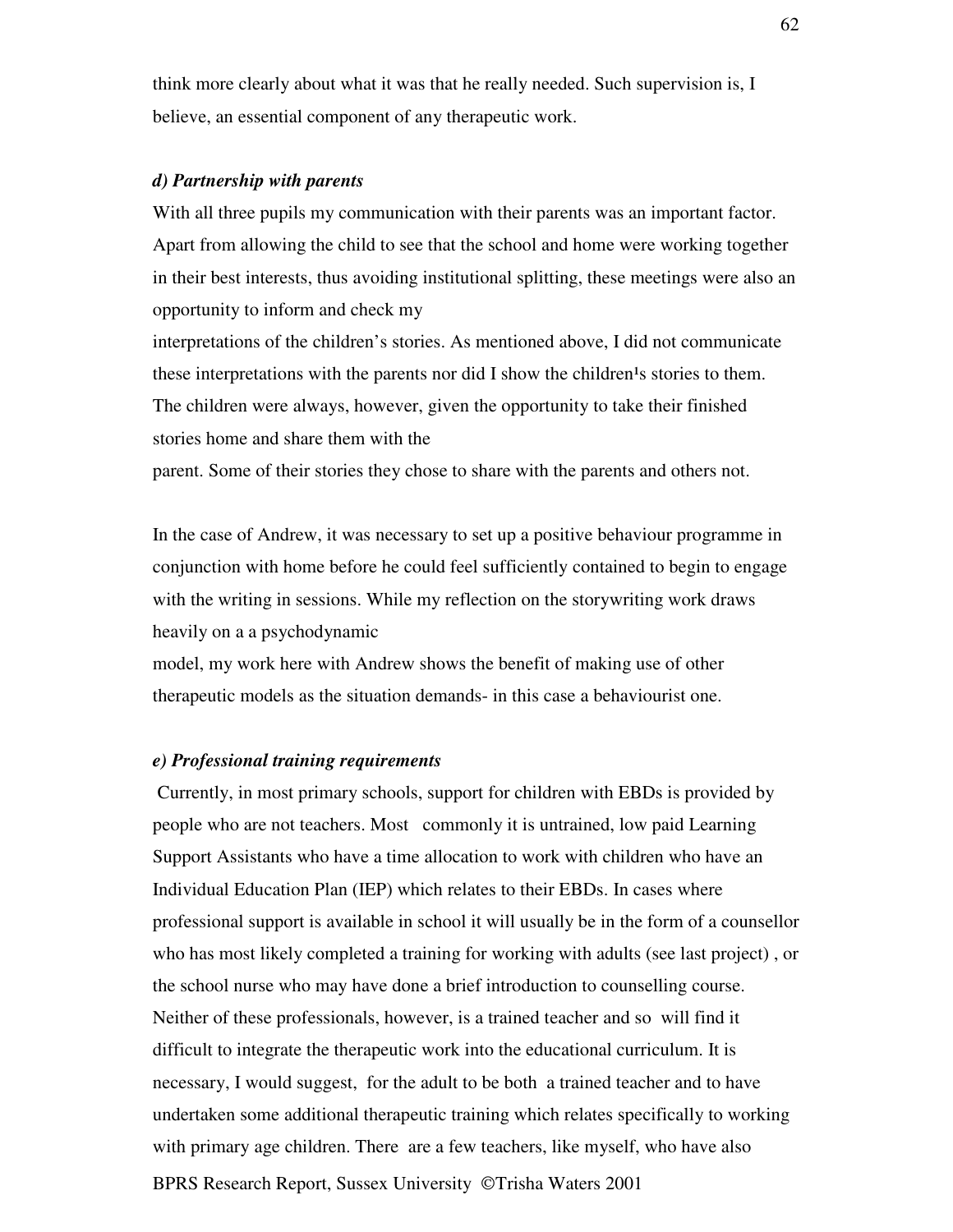completed an independent therapy training. I would suggest, however, that if such an educational counselling approach were to become integrated into junior schools, it would be necessary to provide professional development supported by mainstream educational authorities.

# F. Conclusion

This study points to the power of storywriting as a therapeutic tool in working with children whose learning has been impeded due to emotional and behavioural difficulties. It shows how story metaphor can become a vehicle for the expression of feelings pertinent to the individual child and which may have been previously unconscious. It would seem that through the structuring of the story images out of what Ricoeur calls the 'unconscious pool' of images into a narrative, there is the possibility that the child may be able to work through internal conflicts. This 'narrative intelligence' can be considered as one of the two main modes of thought and an equally valid way of making sense of the world as the logico-scientific mode of thought.

By projecting feelings onto story characters the child may be able to begin to identify and name emotions in the safety of the imaginary. By taking the role of narrator they are in a position to explore how the characters will react in different situations. By supporting children in this process through modelling and mirroring the stories, the teacher may be able to extend the child's language and meaning associated with the emotional dilemmas of the story. In this way the child's emotional literacy can be developed. The benefit of keeping any interpretation by the teacher within the metaphor is that the child's personal vulnerability is not exposed, neurotic transference is not encouraged and confidentiality does not become a big issue.

By giving children, who have emotional difficulties and are also reluctant writers, the opportunity to write stories with a personally relevant emotional content they may become more engaged with the writing process. They may become motivated to complete the stories and in the process develop their academic literacy skills as observed in the cases studied. This may also lead to the development of IT skills in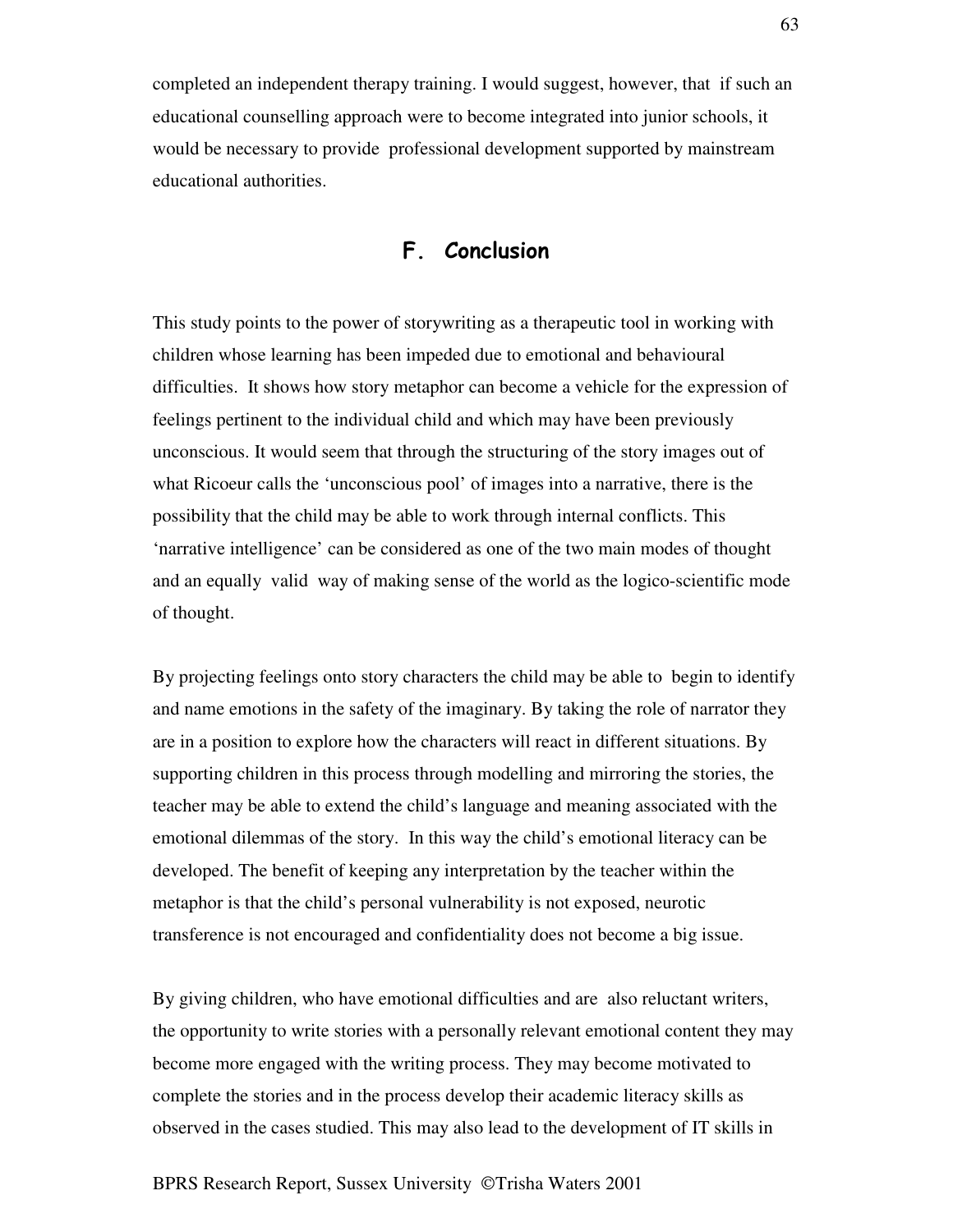order to improve the presentation of their work. The completion of stories which are well presented can enhance these children's academic self-esteem.

A child with EBDs needs to feel secure in the setting where therapeutic storywriting takes place. This can mean giving consideration to the physical space and ensuring that sessions are as regular as possible. If the work is taking place in a group it may be necessary for the teacher to mediate between the child and its peers in order to ensure they do not feel overly exposed.

Probably the most important aspect of developing storywriting as a therapeutic tool is that the child can feel secure in their relationship with the teacher. This can be described as an attachment relationship and can be seen as providing containment for the child's anxieties. Through this containment, the child is able to think about feelings that were previously unbearable, albeit in the metaphor. The process of reflecting on and interpreting the child's story metaphors, on the part of the teacher, may further strengthen the attachment relationship.

Communication with parents through regular meetings may give insights into the causes of the children's emotional difficulties and thus inform the teacher/therapist's future responses to the child. The involvement of parents may also be necessary to help set behaviour targets. The use of a positive behaviour programme can also help a child feel contained and in this way support the therapeutic process.

One of the main implications of the work described in this study, is for teacher's training and professional development. Few teachers have any training in psychological models either for children or adults. However, in order for a teacher to have the psychological awareness and insight necessary to undertake such work, some training in therapeutic work is essential. There also needs to be provision for regular supervision.

With the current policy of inclusion, mainstream schools are being expected to deal with children who have considerable emotional difficulties and whose behaviour can be both disturbed and disturbing. Such children often also have learning difficulties in the area of literacy. Given the availability of appropriately trained teachers,

BPRS Research Report, Sussex University © Trisha Waters 2001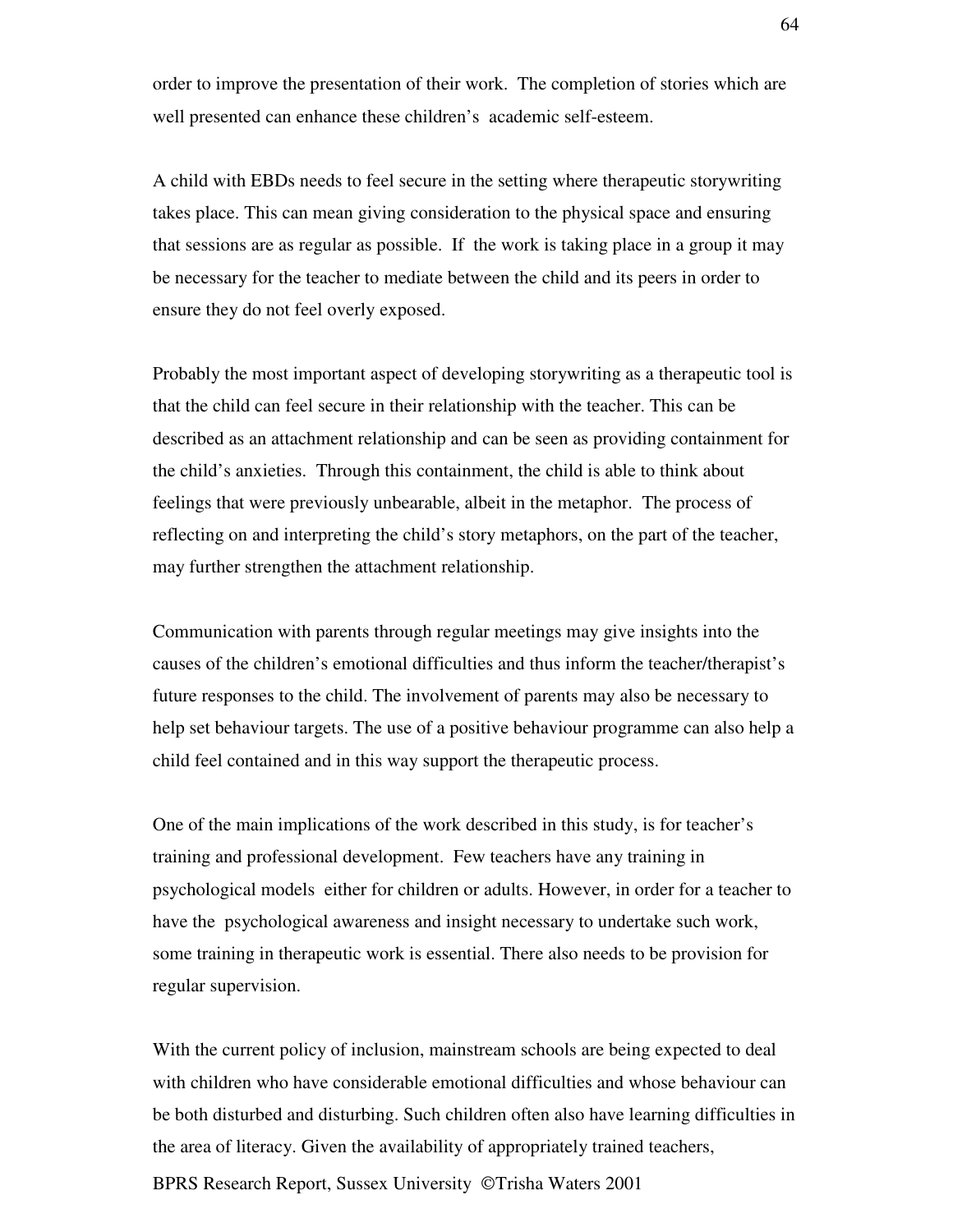therapeutic storywriting may be a useful way to integrate support for such children into the mainstream curriculum.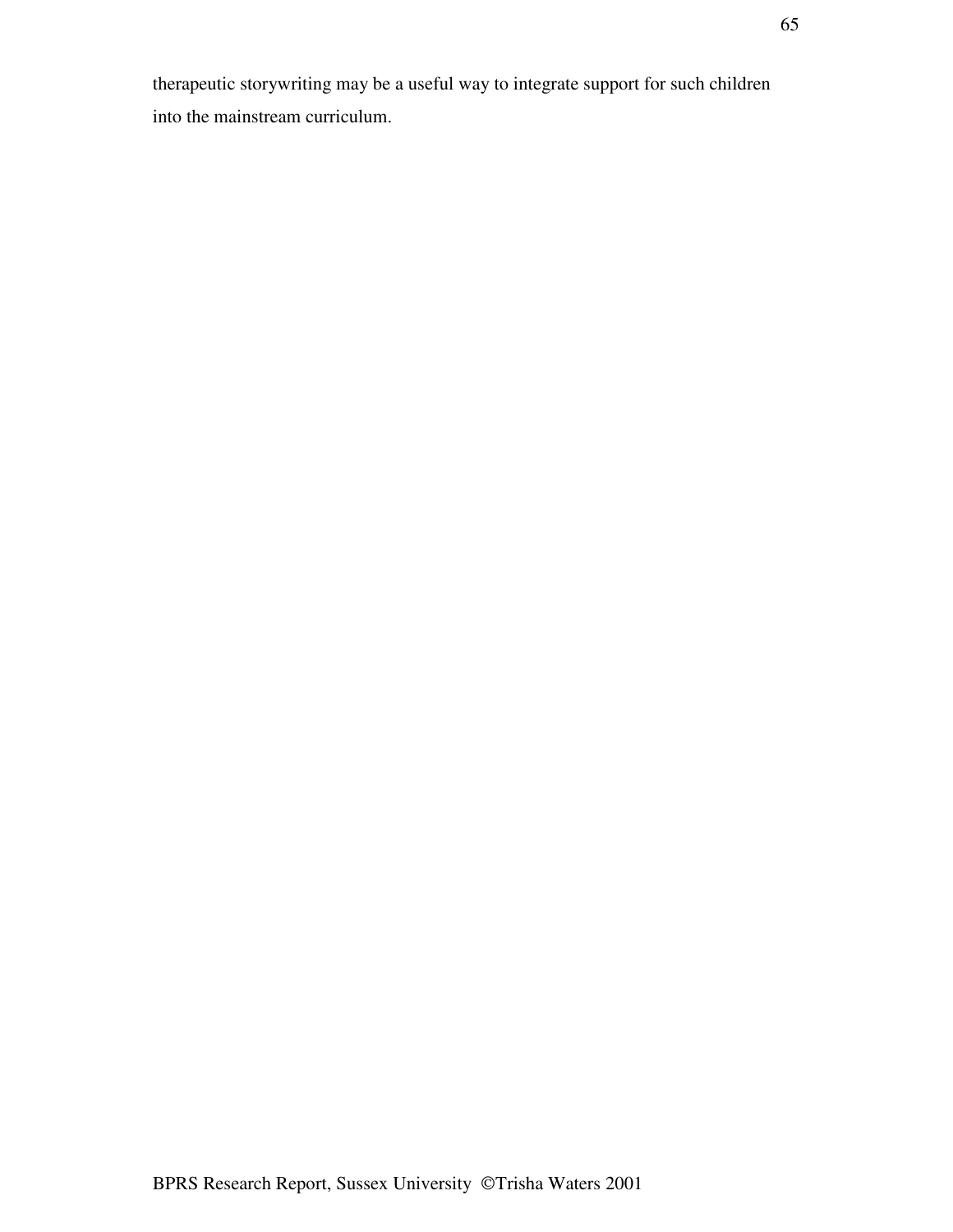### *Implications for further research*

There are a number of themes that have been touched upon in this paper which might be interesting to explore in further research. The first is how children's storywriting may be affected by using the starting point of guided imagery. This was mentioned in the third pupil profile where it seemed to act as a trigger for storywriting with a particularly relevant emotional content in the metaphor for the child. The second theme is the role of the wider school network, including outside agencies, in providing a coherent and containing system which can support children with emotional difficulties. The third theme, which I would find interesting to explore, is the subjective response of classteachers to these children with EBDs and how that might change with the input of some therapeutic training which encourages a more psychologically-minded reflection on the children's emotional states and behaviour.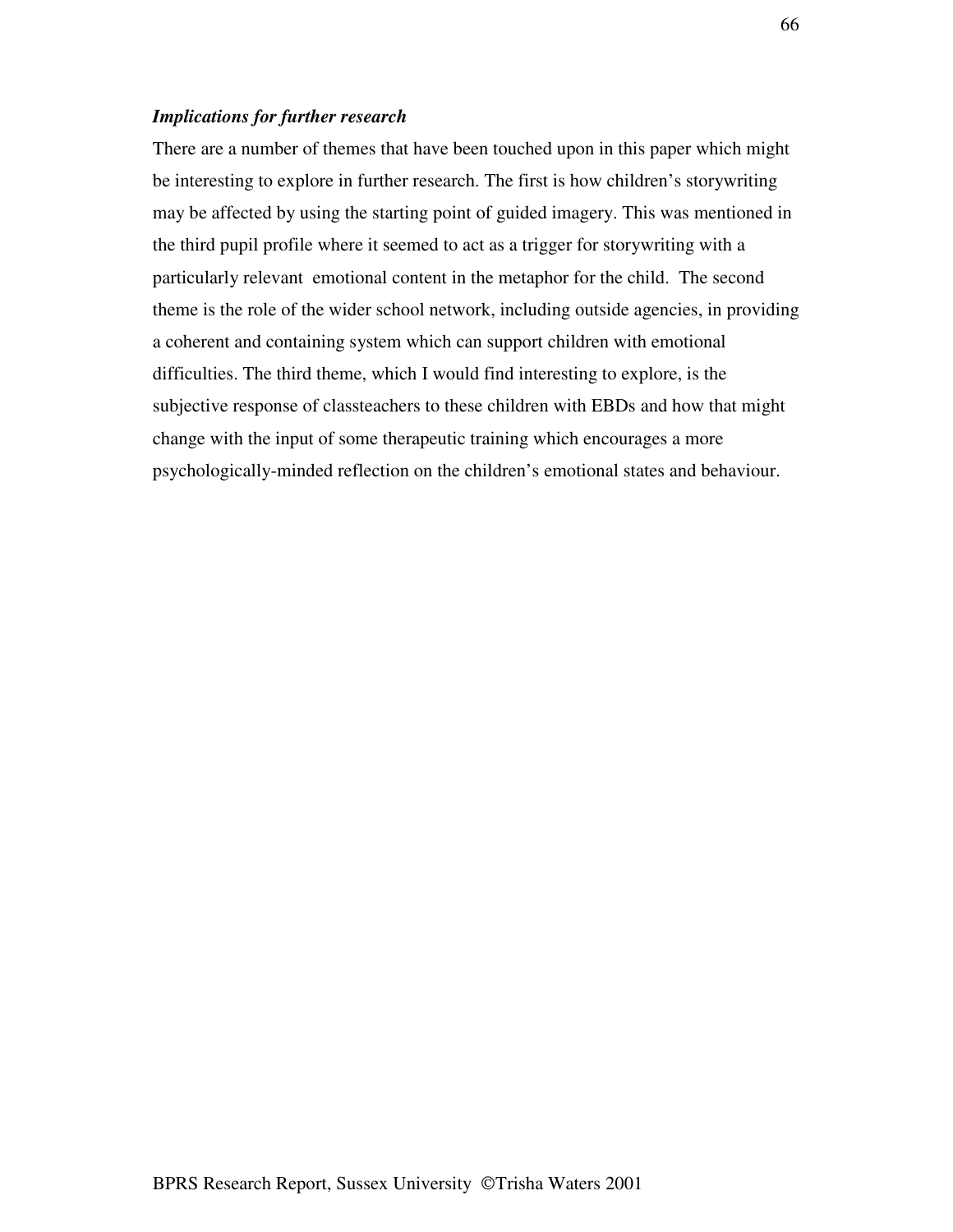# **G. Appendix**

Anya's second story

JENNY IN EGYPT

*Hi I'm Jenny I'm just going to Egypt for my holiday this summer. My mum's an archaeologist. She's going for a digging session. I've always wanted to go abroad. I've never been anywhere but England.* I'm going to Tell el Amarna, that's a place in Egypt. I want to be an archaeologist like my mum when I grow up so I can go to Egypt all the time. My mum's going to be looking for Egyptian mummies.

*"Hi Mum, how long is it 'till we're going to Egypt" "Just 3 more days now" she replied "3 more days that's ages mum" "Well it gives us time to do some packing" "OK mum"*

*At last on the plane but its just a pity that I forgot to take my travel sickness pills. "Are we there yet mum?" "Be patient we are not going to be in Egypt with in seconds. It takes time."* The thing I have to work with that I'm not very good at is my patience. Even I had to admit that. It *seemed to take 100 years to get there.*

*"OK you stay in the hotel while I go to my digging session." "But mum please can I come too please." "Only if you stop nagging me for the rest of the day." "OK"*

It was amazing at the digging session all the people all digging in the ground. But then my mum found *something. The crowds of archaeologists gathered round her.*

*"what is it Mum Mum what is it." "I told you to stop nagging me. You promised." "Sorry mum." "It looks like an Egyptian mummy" an archaeologist said. "Wow" I said. "Lets dig it up" the archaeologist said again.*

*It was really beautiful with wonderful decoration. It must have taken hours to decorate.*

*"OK Jenny this is Abbey. She is one of the other archaeologists daughters" my mum said. Hi! She said Hi! I said "We're going to take the mummy to the hotel" Abbey's mum said. "OK" me and Abbey said together. "Is it OK if we leave you two here while we go back to the digging session" "OK" Abbey said.*

*The minute our mums left Abbey quickly dared me to go in the coffin. My answer was no. "Chicken" she said*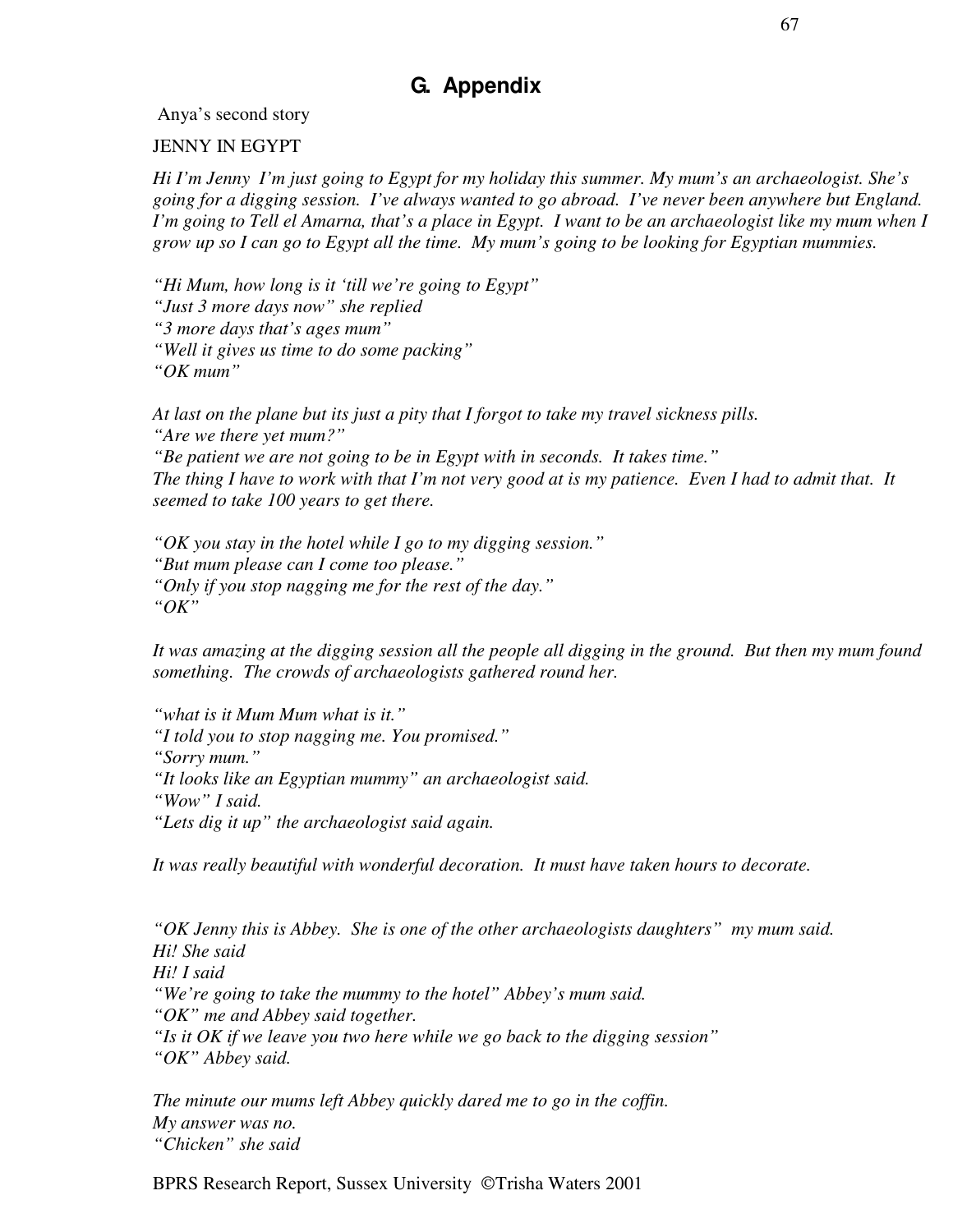*"Stop it" I demanded 2Only if….no you would never do that" she said. "What?" I shouted getting angrier "Only if you do it" she said "OK I give up what is it?" "Go in the coffin" she said. "OP" help me to move the mummy" I said*

We moved the mummy away and I slowly got in. I saw flashing colours. Red, blue, yellow, green, purple, *orange and lots more. It was like travelling through time. But how?*

Eventually it stopped and I opened the door. Where was I? How did I get here $\Diamond$ ? Why was I here? How *will I get home? A cold chill crept down my back. I was petrified.*

I looked at my clothes. I was wearing a black heavy wig, a long white dress and lots of jewellery. It *was then I realised I was in Ancient Egypt.( I remembered a history project in year 3)*

I found myself entering what seemed to be an Egyptian palace. I looked for a TV. How could anyone live without a TV but anyway I needed to get back to 1999. I'm about 3000 years in the past on my own with lots of strange people who think I'm their queen. Then a young girl gave me a gold necklace and *said "for my queen".*

How am I going to get back? I got here by travelling through time. I went in the mummy case and I was here so if I go back in the mummy case I will be back to the modern world. But how will I get back *unless I die.*

How did other Egyptians die? I knew you could die of snakebites or food poisoning. That's it. I'll have a feast. I was thinking but how do I know that the food will be poison. I was getting hungry anyway and if the food didn't poison me then at least I wouldn't be hungry anymore. I said to everyone in my loudest voice "There will be a feast on tonight" I didn't know who to invite so I just invited everyone.

*Everyone was wearing their best clothes I liked the women's clothes but the men's clothes were really ugly. They were wearing skirt type things but everyone was wearing heavy wigs and jewellery. I was* wearing the necklace that the young girl gave me. It was a beautiful gold necklace. I don't know how anyone could afford it. There were lots of plates with food on. There were all types of foods. There *was fruits, vegetables, bread and lots more.*

I started eating. I had some grapes, some fish, some duck, and I don't think I'll be having that again but anyway I had 3 times as much as I normally have. I was very full after a while. Everyone was talking and joking and nobody noticed that there was a poisonous snake on the loose. It came straight *towards me and bit me.*

*There were whizzing colours and I was back in the mummy's coffin. I opened the lid and I was back in modern times in the hotel room. Whenever I told anyone my story they didn't believe me but I know it really happened because I've still got the necklace that the Egyptian girl gave me…(925 words)*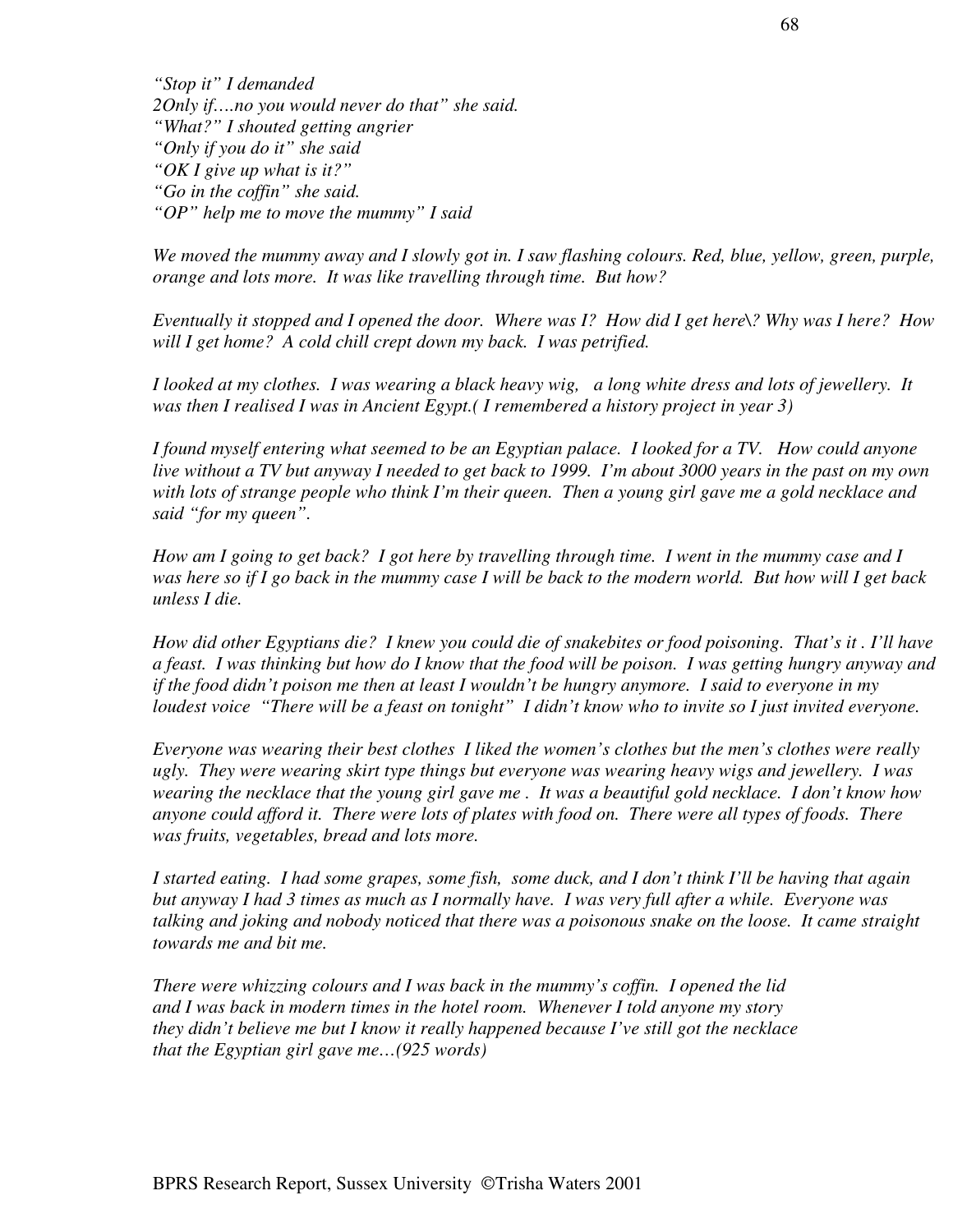# **H. Bibliography**

| Barrett and Trevitt, Attachment Behaviour and the Schoolchild, 1991,               |  |
|------------------------------------------------------------------------------------|--|
| Routledge, London                                                                  |  |
| Bettelheim B The Uses of Enchantment, 1991, Penguin Books, London                  |  |
| Bion, W.F., Learning from Experience, 1984, Maresfield, London                     |  |
| Bowlby J, A Secure Base, 1997, Routledge, London                                   |  |
| Brooks P, Reading for the Plot; design and intention in narrative, 1984,           |  |
| Clarendon Press, Oxford                                                            |  |
| Bruner J, Acts of Meaning, 1990, Harvard Univ. Press, Cambridge, Mass.             |  |
| Bruner J Actual Minds, Possible Worlds, 1986, HarvardUniversity Press,             |  |
| Cambridge, MA & London                                                             |  |
|                                                                                    |  |
| Cattanach A., Children's Stories in Play Therapy, 1997, Jessica Kingsley, London   |  |
| Croll P. & Moses D, One in Five: The assessment and incidence of Special           |  |
| Educational needs 1985, Routledge, London                                          |  |
| Epston and White, Narrative Therapy with Children and their Families, 2001,        |  |
| www.narrativeapproaches.com/narrative_therapy.htm                                  |  |
| Freud S, 'Creative Writers and Day-Dreaming' in The Standard Edition of the        |  |
| Complete Psychological Works of Sigmund Freud, Vol. 9, 1959,                       |  |
| Hogarth                                                                            |  |
| Press, London                                                                      |  |
| Hunt C. 7 Sampson F., The Self on the Page, 1998, Jessica Kingsley, London         |  |
| Jung C Man and his Symbols, 1994, Aldus, London                                    |  |
| Jung C Memories, Dreams, Reflections, 1973, Pantheon, New York                     |  |
| Kopp, Guru: Metaphors from a psychotherapist, 1971, Palo Alto, CA: Science         |  |
| and                                                                                |  |
| Behaviour books,                                                                   |  |
| National Advisory Group on Special Educational Needs, 1998 report by the sub-group |  |

www.dfee.gov.uk/sen/ebdsubgroup.report.org.uk

Ricoeur P, *Life: A Story in Search of a Narrator* in *A Ricoeur Reader ed. Valdes M,* Harvester Wheatsheaf, London Schore A, *Attachment, The Developing brain, and Psychotherapy* lecture to

The Bowlby

BPRS Research Report, Sussex University ©Trisha Waters 2001